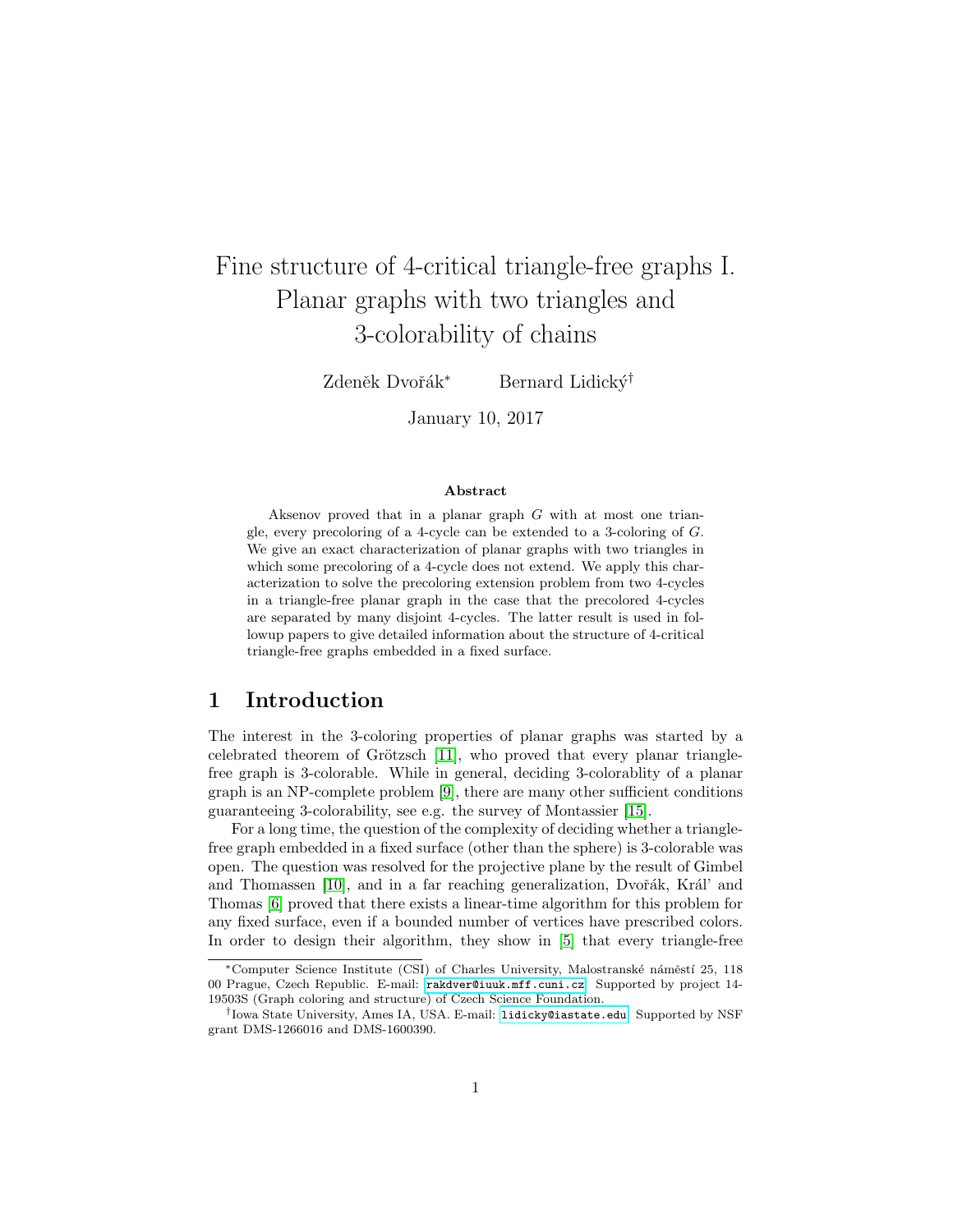graph embedded in a fixed surface exhibits a special structure that determines its 3-coloring properties.

Before we describe their structural result, let us recall some definitions. A surface is a two-dimensional manifold, possibly with boundary. By the surface classification theorem, each surface can be (up to homeomorphism) obtained from the sphere by adding a finite number of handles and crosscaps, and in the case of surfaces with boundary, by drilling a finite number of holes. The disk is the sphere with a hole and the *cylinder* is the sphere with two holes. An embedding of a graph G in a surface  $\Sigma$  is a function  $\alpha$  that maps vertices of G to distinct points in  $\Sigma$  and edges of G to simple curves in  $\Sigma$  intersecting only in their endpoints, such that for each  $uv \in E(G)$ ,  $\alpha(u)$  and  $\alpha(v)$  are the endpoints of the curve  $\alpha(uv)$  and no other vertices are mapped to points in this curve. Throughout the paper, graphs will generally be embedded in some surface; we usually keep the embedding implicit and we use terms such as vertex and edge to refer to both the elements of the graph and the points or curves in the surface that represent them. A face of a graph G embedded in  $\Sigma$  is a connected component of the surface after removing the points and curves of the embedding of G; in particular, if  $\Sigma$  is a surface with boundary and a cycle C in  $G$  traces a component of the boundary, then  $C$  does not necessarily bound a face. A closed walk in G is contractible if the closed curve tracing this walk in the surface is null-homotopic. A contractible cycle bounds a disk in  $\Sigma$ , unique unless  $\Sigma$  is the sphere; the cycle is *facial* if the interior of such a disk is a face of G.

We are now ready to state the structural result of Dvořák et al. [\[6\]](#page-36-4). Let  $G$ be a graph embedded in a surface  $\Sigma$  so that every contractible 4-cycle is facial, and suppose G intersects the boundary of  $\Sigma$  in a set X of k vertices (which we view as precolored). Then  $\Sigma$  can be cut in to a bounded number of pieces along curves tracing closed walks in G, so that

- the total number of vertices contained in the boundaries of the pieces is bounded by a constant depending only on  $\Sigma$  and  $k$ ,
- each piece  $\Pi$  and the subgraph H of G drawn in  $\Pi$  satisfies one of the following:
	- 1. every 3-coloring of the vertices of H contained in the boundary of  $\Pi$ extends to a 3-coloring of  $H$ ; or,
	- 2. a 3-coloring of the vertices of H contained in the boundary of  $\Pi$  extends to a 3-coloring of  $H$  if and only if it satisfies a specific condition ("the winding number constraint"); or,
	- 3. Π is homeomorphic to the cylinder (whose boundary consists of two cycles in  $H$  of arbitrary length) and all faces of  $H$  have length 4; or,
	- 4. Π is homeomorphic to the cylinder whose boundary consists of two cycles in  $H$  of length 4.

Thus, to determine whether a precoloring of X extends to a 3-coloring  $G$ , we can try all the (constantly many) extensions to 3-colorings of the boundary vertices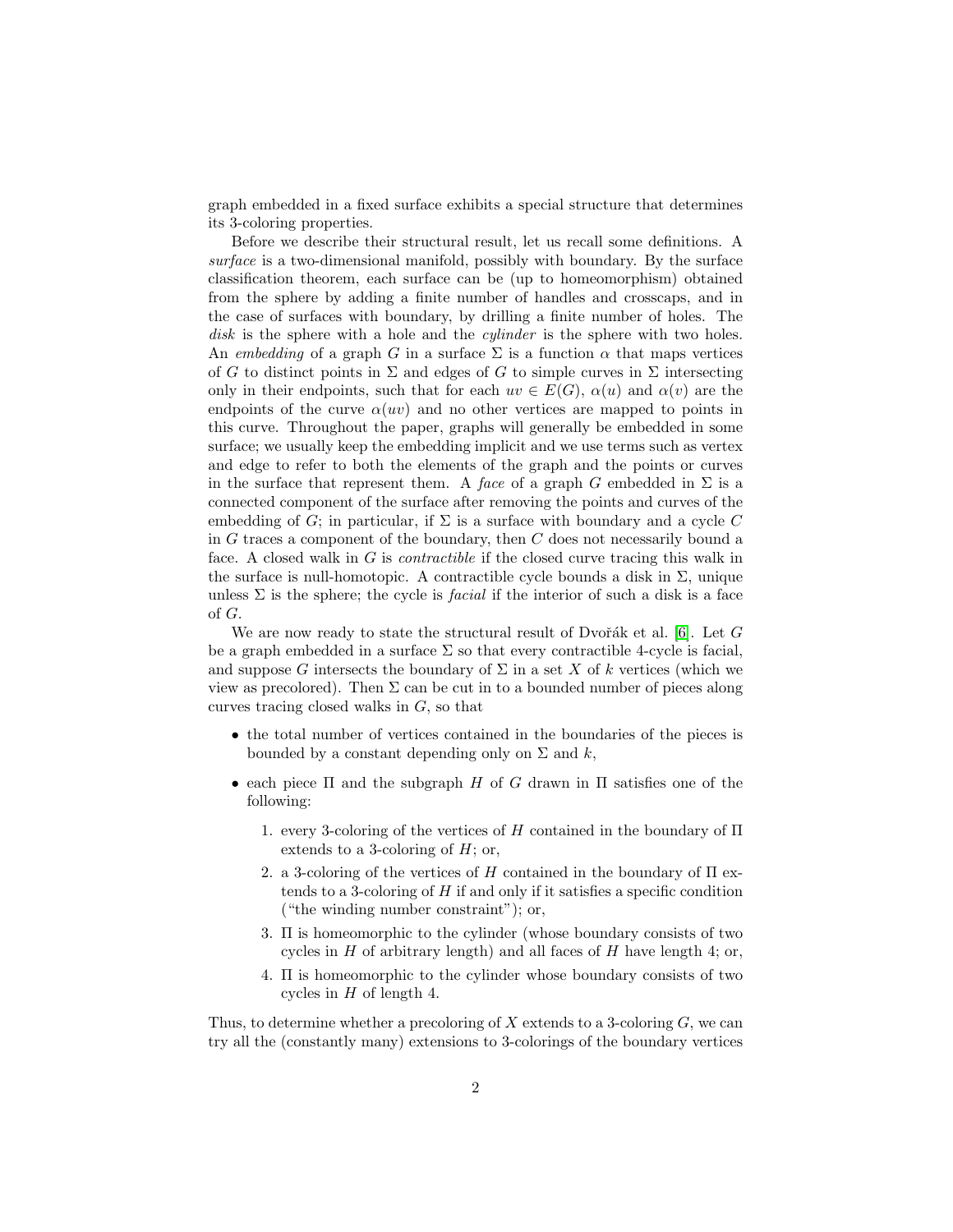of the pieces, and then test whether one of them extends to all the pieces. In the first two possibilities for the pieces of the structure we have a complete information about which colorings of the boundaries of the pieces extend, and the last part is thus trivial. However, in the last two cases the information is much more limited. While this is sufficient for the purposes of the algorithm of [\[6\]](#page-36-4), it would be preferable to have a more detailed structural theorem where the 3-coloring properties of all the pieces are known. This is the main aim of this series of papers.

In this paper we focus on the last subcase of a graph embedded in the cylinder with boundary cycles of length 4. Note that if such a graph contains only a bounded number of separating 4-cycles, then we can further cut the surface along them and by using the ideas of [\[5\]](#page-36-5), we can subdivide the pieces to a bounded number of subpieces satisfying the conditions of one of the first two well-understood cases of the structure theorem. Hence, it is interesting to study the graphs in cylinder with many separating 4-cycles, and this is the topic of this paper.

Let us now give a few definitions enabling us to state the main result more precisely. In this paper, we generally consider graphs embedded in the sphere, the disk, or the cylinder. Suppose that  $G$  is a graph embedded in a surface Σ with boundary and consider a component Θ of the boundary (Θ is a simple closed curve bounding a hole in the surface). Let  $\Sigma_{\Theta}$  denote the surface obtained from  $\Sigma$  by closing the hole, i.e., by identifying  $\Theta$  with the boundary of an open disk  $\Lambda_{\Theta}$  disjoint from  $\Sigma$ . We say that  $\Theta$  is *surrounded* in G if the embedding of G in  $\Sigma_{\Theta}$  has a face homeomorphic to an open disk containing  $\Lambda_{\Theta}$  and bounded by a cycle R. Equivalently, the part of the surface  $\Sigma$  between R and  $\Theta$  intersects the drawing of  $G$  exactly in  $R$  and all non-contractible simple curves contained in this part are homotopically equivalent to the closed curve tracing  $R$ . In that case, we say that  $R$  is the *ring* surrounding the hole.

From now on, we always assume that if a graph  $G$  is embedded in a surface with boundary, then all the holes of the surface are surrounded. Note that the ring may or may not trace the boundary of the hole it surrounds, and in particular the rings surrounding different holes do not have to be disjoint (or even distinct, in case that G is just a cycle). A face f of G is a non-ring face if f is not contained in any of the parts of the surface between the holes and the rings that surround them.

We construct a sequence of graphs  $T_1, T_2, \ldots$ , which we call Thomas-Walls graphs (Thomas and Walls [\[16\]](#page-37-0) proved that they are exactly the 4-critical graphs that can be drawn in the Klein bottle without contractible cycles of length at most 4). Let  $T_1$  be equal to  $K_4$ . For  $n \geq 1$ , let  $u_1u_3$  be any edge of  $T_n$  that belongs to two triangles and let  $T_{n+1}$  be obtained from  $T_n - u_1u_3$  by adding vertices x, y and z and edges  $u_1x, u_3y, u_3z, xy, xz$ , and yz. The first few graphs of this sequence are drawn in Figure [1.](#page-3-0) For  $n \geq 2$ , note that  $T_n$  contains unique 4-cycles  $C_1 = u_1 u_2 u_3 u_4$  and  $C_2 = v_1 v_2 v_3 v_4$  such that  $u_1 u_3, v_1 v_3 \in E(G)$ . Let  $T'_n = T_n - \{u_1u_3, v_1v_3\}$ . We also define  $T'_1$  to be a 4-cycle  $C_1 = C_2 = u_1v_1u_3v_3$ . We call the graphs  $T_1', T_2', \ldots$  reduced Thomas-Walls graphs, and we say that  $u_1u_3$  and  $v_1v_3$  are their *interface pairs*. Note that  $T'_n$  has an embedding in the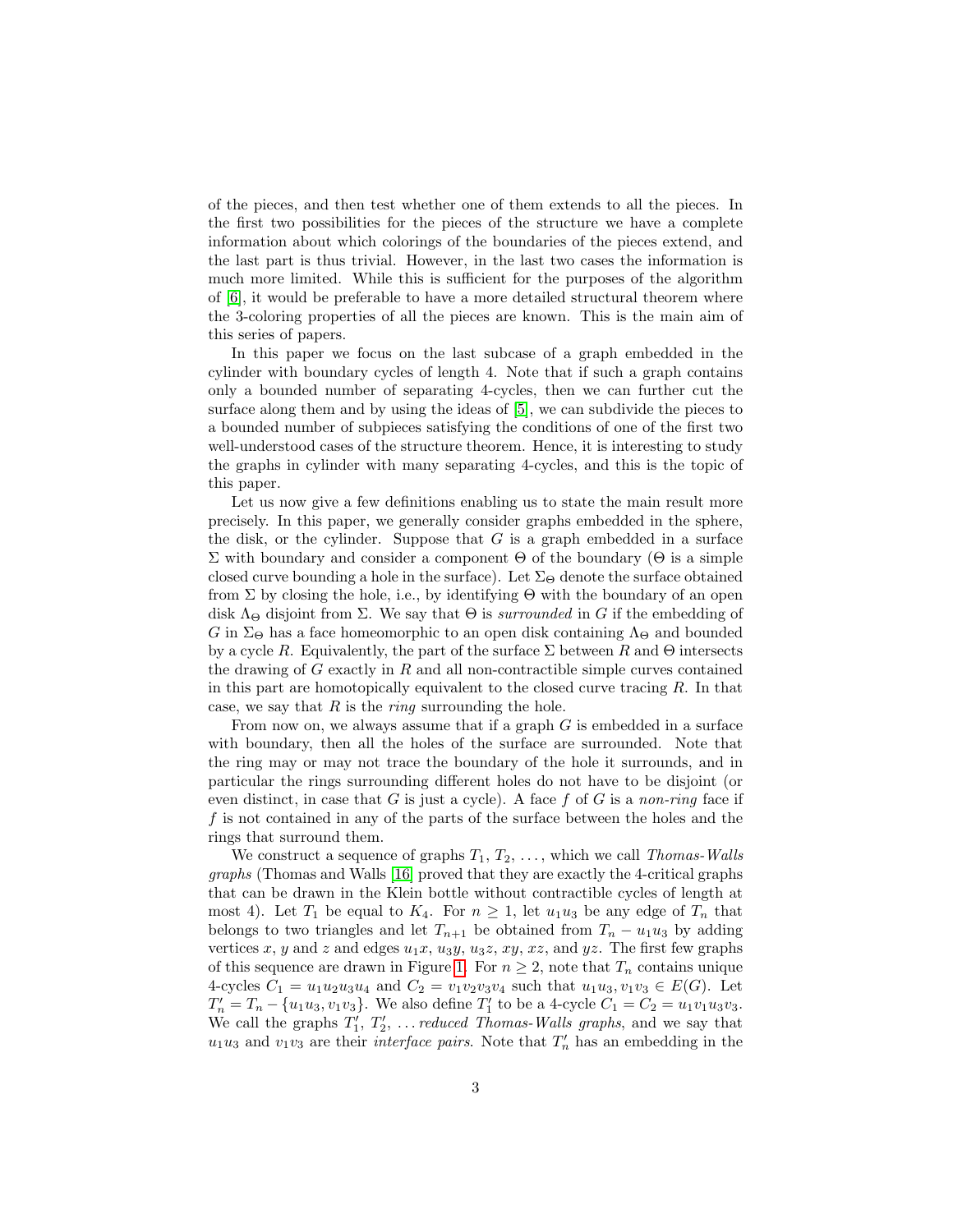

<span id="page-3-0"></span>Figure 1: Some Thomas-Walls graphs (with two different drawings of  $T_4$ ).

cylinder with rings  $C_1$  and  $C_2$ .

A patch is a graph  $F$  drawn in the disk with ring  $C$  of length 6 that traces the boundary of the disk, such that  $C$  is an induced cycle in  $F$ , every face of  $F$  has length 4, and every 4-cycle in  $F$  is facial. Let  $G$  be a graph embedded in the sphere, possibly with holes. Let  $G'$  be any graph which can be obtained from  $G$  as follows. Let  $S$  be an independent set in  $G$  such that every vertex of S has degree 3. For each vertex  $v \in S$  with neighbors x, y and z, remove v, add new vertices a, b and c and a 6-cycle  $C = xaybzc$  (where a, b, and c are drawn very close to the original location of  $v$  and the edges of  $C$  are drawn very close to the curves representing the edges  $vx, vy,$  and  $vz$ ), and draw any patch with ring C in the disk bounded by C. We say that any such graph  $G'$  is obtained from G by patching. This operation was introduced by Borodin et al. [\[3\]](#page-36-6) in the context of describing planar 4-critical graphs with exactly 4 triangles.

Consider a reduced Thomas-Walls graph  $G = T'_n$  for some  $n \geq 1$ , with interface pairs  $u_1u_3$  and  $v_1v_3$ . A patched Thomas-Walls graph is any graph obtained from such a graph G by patching, and  $u_1u_3$  and  $v_1v_3$  are its interface pairs (note that  $u_1, u_3, v_1$ , and  $v_3$  have degree two in G, and thus they are not affected by patching).

Let G be a graph embedded in the sphere with n holes  $(n \in \{1,2\})$ , with rings  $C_i = x_i y_i z_i w_i$  of length 4, for  $1 \leq i \leq n$ . Let  $y'_i$  be either a new vertex or  $y_i$ , and let  $w'_i$  be either a new vertex or  $w_i$ . Let  $G'$  be obtained from G by adding 4-cycles  $x_i y_i' z_i w_i'$  forming the new rings. We say that  $G'$  is obtained by framing on pairs  $x_1z_1, \ldots, x_nz_n$ .

Let G be a graph embedded in the cylinder with rings  $C_1$  and  $C_2$  of length three, such that every non-ring face of  $G$  has length 4. We say that such a graph G is a 3,3-quadrangulation. Let G' be obtained from G by subdividing at most one edge in each of  $C_1$  and  $C_2$ . We say that such a graph  $G'$  is a near 3, 3-quadrangulation.

We say that a graph  $G$  embedded in the cylinder is *tame* if  $G$  contains no contractible triangles, and all triangles of  $G$  are pairwise vertex-disjoint. Let G be a tame graph embedded in the cylinder with rings of length at most 4. We say that G is a *chain* of graphs  $G_1, \ldots, G_n$ , if there exist non-contractible  $(\leq 4)$ -cycles  $C_0, \ldots, C_n$  in G such that

• the cycles are pairwise vertex-disjoint except that for  $(i, j) \in \{(0, 1), (n, n-1)\}$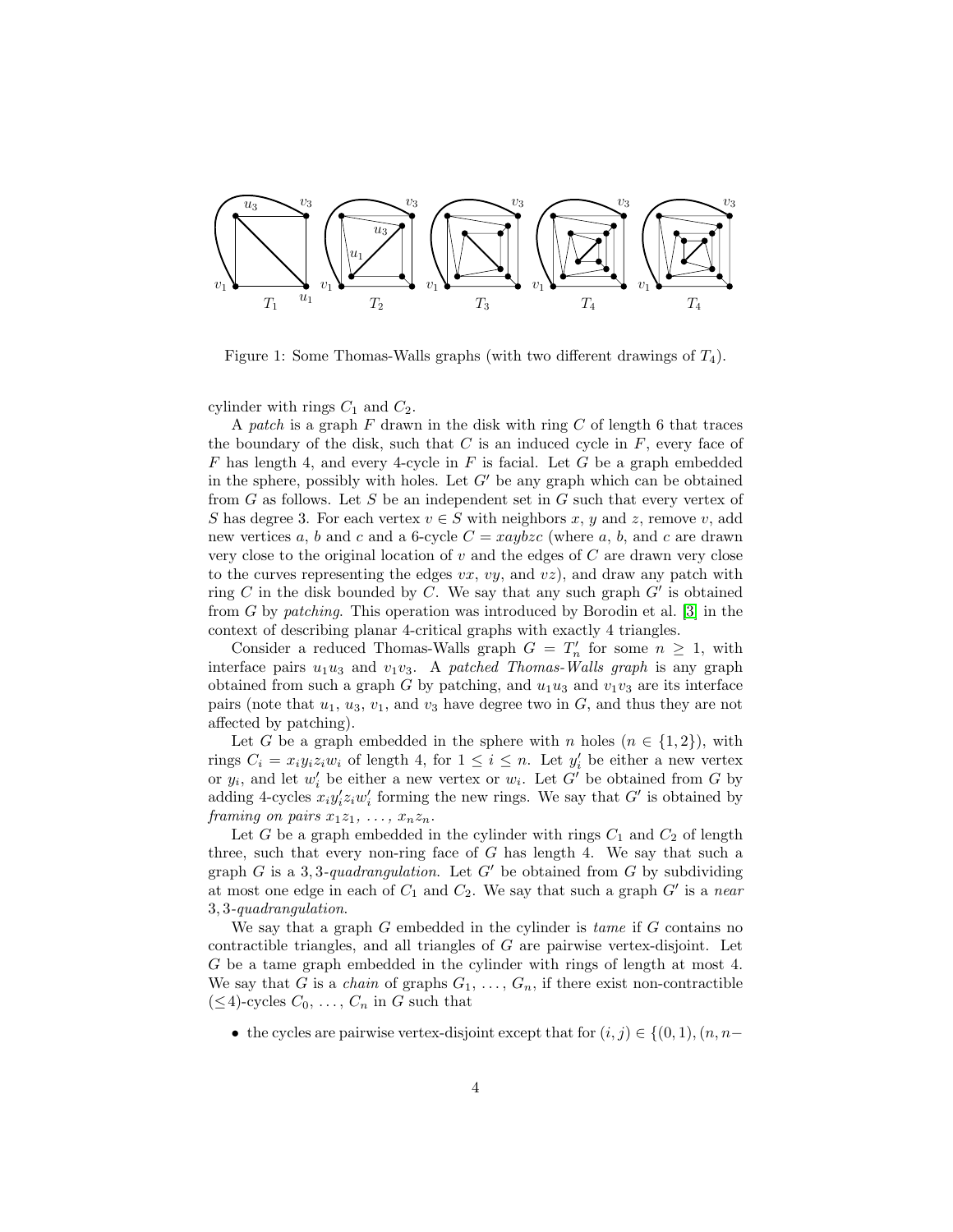1)},  $C_i$  can intersect  $C_j$  if  $C_i$  is a 4-cycle and  $C_j$  is a triangle,

- for  $0 \leq i < j < k \leq n$  the cycle  $C_j$  separates  $C_i$  from  $C_k$ ,
- the cycles  $C_0$  and  $C_n$  are the rings of  $G$ ,
- every triangle of G is equal to one of  $C_0, \ldots, C_n$ , and
- for  $1 \leq i \leq n$ , the subgraph of G drawn between  $C_{i-1}$  and  $C_i$  is isomorphic to  $G_i$ .

We say that  $C_0, \ldots, C_n$  are the *cutting cycles* of the chain. The main result of this paper is the following.

<span id="page-4-0"></span>**Theorem 1.1.** There exists an integer  $c \geq 0$  such that the following holds. Let G be a tame graph embedded in the cylinder with rings  $C_1$  and  $C_2$  of length at most 4. If  $G$  is a chain of at least  $c$  graphs, then

- every precoloring of  $C_1 \cup C_2$  extends to a 3-coloring of G, or
- G contains a subgraph H obtained from a patched Thomas-Walls graph by framing on its interface pairs, with rings  $C_1$  and  $C_2$ , or
- G contains a near 3, 3-quadrangulation H with rings  $C_1$  and  $C_2$  as a subgraph.

Aksenov  $[2]$  proved the following strengthening of Grötzsch's theorem (fixing a previous flawed proof of this fact by Grünbaum  $[12]$ ).

<span id="page-4-2"></span>**Theorem 1.2** (Aksenov [\[2\]](#page-36-7)). Every planar graph with at most 3 triangles is 3-colorable.

In the course of the proof, Aksenov also established another interesting fact.

<span id="page-4-1"></span>**Theorem 1.3** (Aksenov [\[2\]](#page-36-7)). Let G be a graph drawn in the cylinder with a ring C of length at most 4. If every triangle in G is non-contractible, then every precoloring of C extends to a 3-coloring of G.

As a part of the proof of Theorem [1.1,](#page-4-0) we need to prove a strengthening of Theorem [1.3](#page-4-1) and describe the 3-coloring properties of graphs embedded in the disk with a ring C of size 4 and with exactly two triangles. To state this result (Theorem [1.4](#page-5-0) below) of independent interest, it is convenient to introduce the notion of a critical graph.

Let C be the union of the rings of a graph G embedded in a surface  $(C$  is empty when  $G$  is embedded in a surface without boundary). By a *precoloring* of C, we mean any proper 3-coloring of C. We say that G is critical if  $G \neq C$  and for every proper subgraph  $G'$  of G such that  $C \subseteq G'$ , there exists a precoloring of C that extends to a 3-coloring of  $G'$ , but not to a 3-coloring of  $G$ ; that is, removing any edge or vertex not belonging to C affects the set of precolorings of C that extend to a 3-coloring of the graph.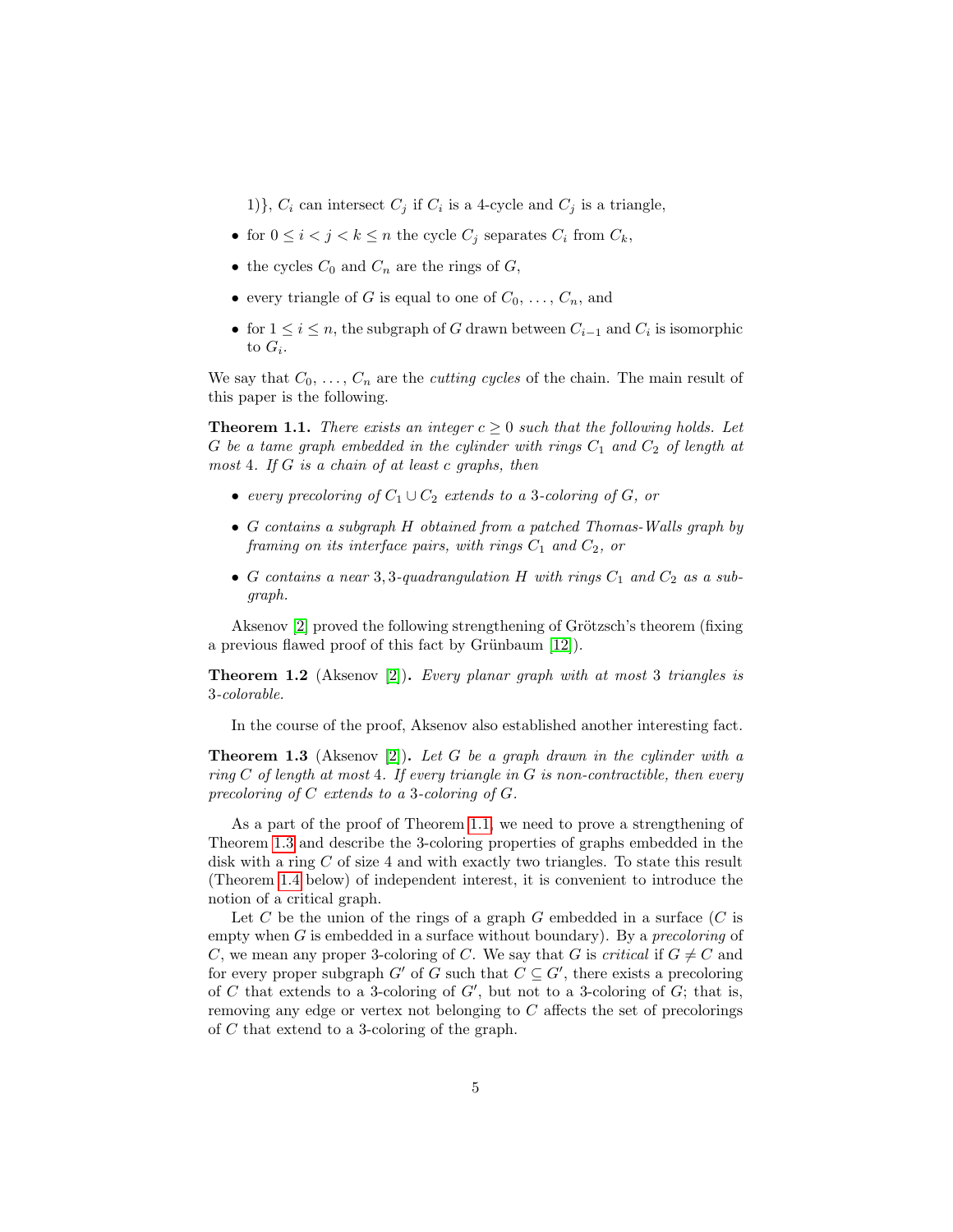

<span id="page-5-1"></span>Figure 2: Graphs related to Theorem [1.4.](#page-5-0)

In particular, consider any graph  $H$  embedded in a surface, let  $C$  be the union of its rings, and let G be an inclusionwise-minimal subgraph of  $H$  such that  $C \subseteq G$  and every precoloring of C that extends to a 3-coloring of G also extends to a 3-coloring of H. Then either  $G = C$  or G is critical, and G carries all the information regarding which precolorings of  $C$  extend to  $H$ ; we say that G is a critical skeleton of H. Consequently, it suffices to consider the properties of critical graphs, and we will do so in Theorem [1.4](#page-5-0) as well as in many of the further results.

We need another construction related to Thomas-Walls graphs. For  $n \geq 1$ , let  $G = T'_n$  be a reduced Thomas-Walls graph with rings  $C_1 = u_1 u_2 u_3 u_4$  and  $C_2 = v_1v_2v_3v_4$  and interface pairs  $u_1u_3$  and  $v_1v_3$ . Consider the embedding of  $T'_n$  in the disk, obtained by closing the hole in the face bounded by  $C_1$ . Let G' be a graph obtained from G by either adding the edge  $u_1u_3$ , or the subgraph depicted in Figure [2\(](#page-5-1)a) (this graph is often called *Havel's quasiedge*, since Havel [\[13\]](#page-36-9) used it to disprove a conjecture by Grünbaum that every planar graph without intersecting triangles is 3-colorable). A patched Havel-Thomas-Walls graph is any graph obtained from such a graph  $G'$  by patching, and  $v_1v_3$ is its interface pair.

Let a tent be a graph embedded in the disk with the ring  $v_1v_2v_3v_4$ , containing vertices  $z_1$  adjacent to  $v_1$  and  $v_2$ , and  $z_2$  adjacent to  $v_3$  and  $v_4$ , such that all faces other than  $v_1v_2z_1$  and  $v_3v_4z_2$  have length 4, and  $v_1v_3, v_2v_4 \notin E(G)$ , see Figure [2\(](#page-5-1)c).

<span id="page-5-0"></span>**Theorem 1.4.** Let G be a graph embedded in the disk with at most two triangles and with the ring of length 4. If  $G$  is critical, then  $G$  is either a tent, or obtained from a patched Havel-Thomas-Walls graph by framing on its interface pair.

It is important to note that the precolorings of the rings which extend to graphs appearing in the conclusions of Theorems [1.1](#page-4-0) and [1.4](#page-5-0) can be precisely described, as we show in Section [2](#page-6-0) (Lemma [2.7](#page-9-0) for framed patched Thomas-Walls graphs, Lemma [2.11](#page-12-0) for near 3, 3-quadrangulations, Corollary [2.6](#page-8-0) for tents, and Lemma [2.8](#page-10-0) for framed patched Havel-Thomas-Walls graphs). In particular,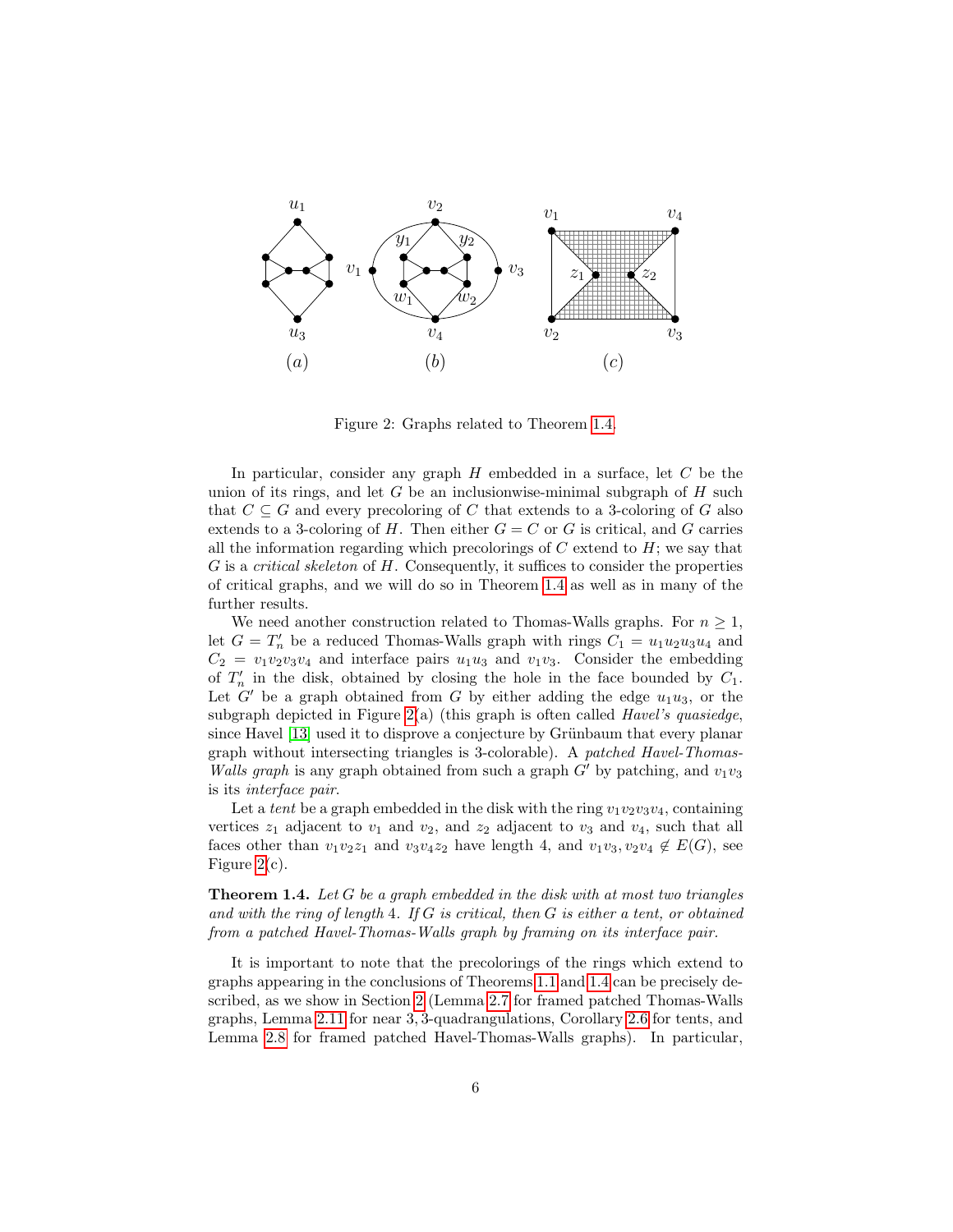in the structure theorem we aim for, it is satisfactory to have pieces that are patched reduced Thomas-Walls graphs.

Furthermore, in Theorem [1.1,](#page-4-0) all non-ring faces  $f$  of the graphs  $H$  are bounded by contractible ( $\leq$  5)-cycles, and the subgraph  $G[f]$  of G drawn in the closure of f contains no triangles. Consequently, every precoloring of the cycle bounding f extends to a 3-coloring of  $G[f]$  (see e.g. Lemma [2.4](#page-7-0) below). We conclude that a precoloring of the rings of  $G$  extends to a 3-coloring of  $G$  if and only if it extends to a 3-coloring of H.

The rest of the paper is structured as follows. In Section [2,](#page-6-0) we describe possible colorings of the graphs appearing in Theorems [1.1](#page-4-0) and [1.4.](#page-5-0) Section [3](#page-13-0) is devoted to examining a chain  $G$  of graphs, many of which are not quadrangulations, showing that either all precolorings of the rings of G extend, or that the rings of G have length 4 and all their precolorings which extend to a 3-coloring of the reduced Thomas-Walls graph  $T_4$  also extend to G. This allows us to prove Theorem [1.4](#page-5-0) in Section [4.](#page-26-0) In Section [5,](#page-32-0) we continue by examining chains that contain a long subchain consisting only of quadrangulations and show that either every precoloring of the rings extends or the chain is a near 3, 3-quadrangulation. We combine these results and prove Theorem [1.1](#page-4-0) in Section [6.](#page-35-0)

# <span id="page-6-0"></span>2 Colorings of the special graphs

In this section we study which precolorings of rings extend in the special graphs appearing in Theorems [1.1](#page-4-0) and [1.4.](#page-5-0) We examine patched Thomas-Walls graphs in Lemma [2.7,](#page-9-0) patched Havel-Thomas-Walls graphs in Lemma [2.8](#page-10-0) and tame almost 3, 3-quadrangulations in Lemma [2.11.](#page-12-0)

We need the following result of Aksenov on the extendability of the precoloring of a 5-cycle.

<span id="page-6-2"></span>**Theorem 2.1** (Aksenov [\[2\]](#page-36-7)). Let G be a graph embedded in the disk with a ring  $C = v_1v_2v_3v_4v_5$  tracing its boundary. Suppose that G contains exactly one triangle  $T$ . If  $G$  is critical, then all faces of  $G$  other than the one bounded by  $T$ have length 4. Furthermore, if  $\psi$  is the 3-coloring of C given by  $\psi(v_1) = \psi(v_3) =$  $1, \psi(v_2) = \psi(v_4) = 2$  and  $\psi(v_5) = 3$  and  $\psi$  does not extend to a 3-coloring of G, then  $v_2$  and  $v_3$  are incident with T.

We also need the following result of Gimbel and Thomassen [\[10\]](#page-36-3) on the extendability of the precoloring of a  $(\leq 6)$ -cycle.

<span id="page-6-1"></span>Theorem 2.2 (Gimbel and Thomassen [\[10\]](#page-36-3)). Let G be a triangle-free graph drawn in the disk with a ring C of length at most 6 tracing its boundary. If G is critical, then  $|C| = 6$  and every face of G has length 4.

Furthermore, suppose  $G'$  is a graph drawn in the disk with a ring  $C' =$  $v_1 \ldots v_6$  of length 6 tracing its boundary, such that all faces of G' have length 4. Then a precoloring  $\psi$  of  $C'$  does not extend to a 3-coloring of  $G'$  if and only if one of the following conditions holds.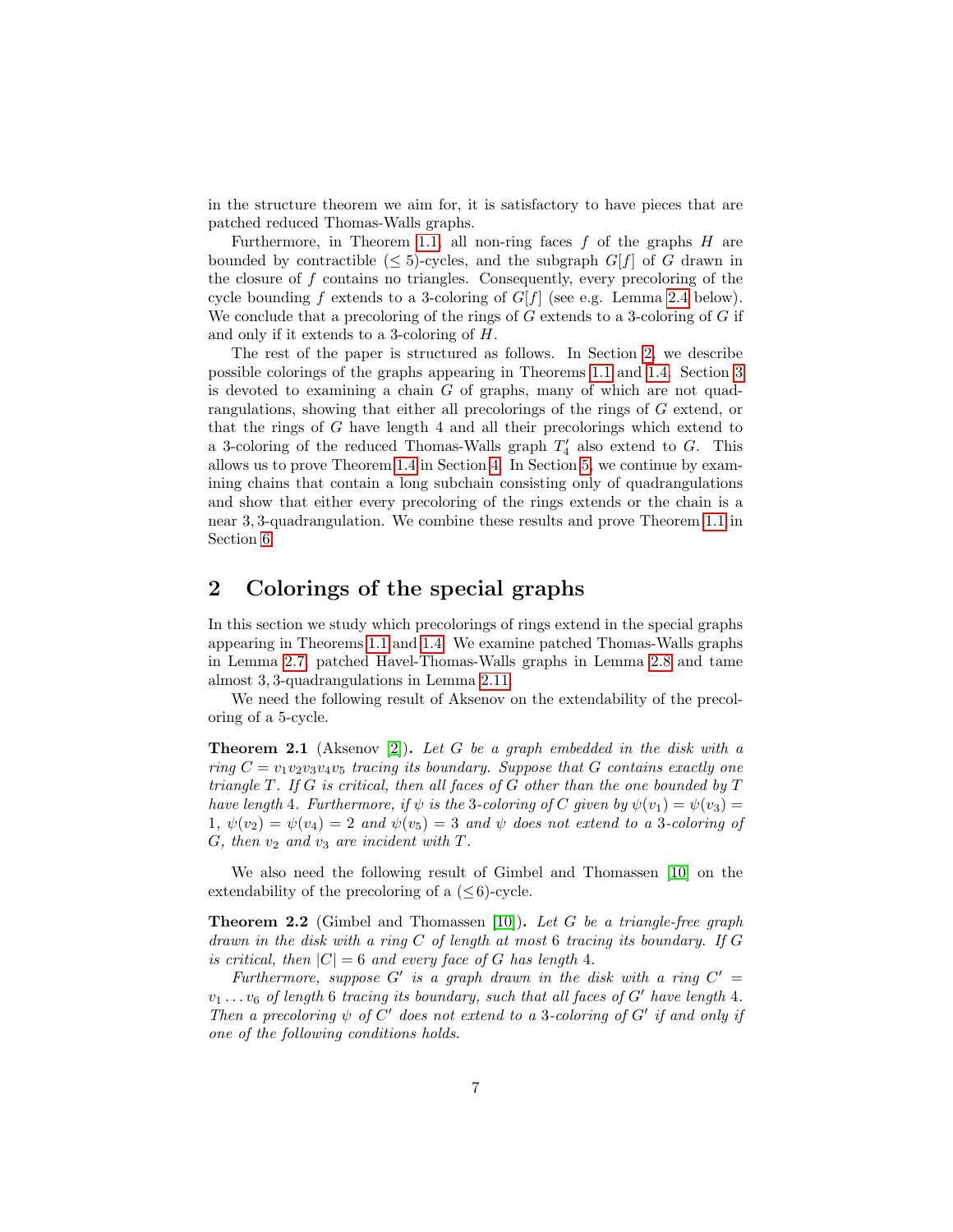- There exists  $i \in \{1,2,3\}$  such that  $v_i v_{i+3} \in E(G')$  and  $\psi(v_i) = \psi(v_{i+3}),$ or
- $\psi(v_1) = \psi(v_4) \neq \psi(v_2) = \psi(v_5) \neq \psi(v_3) = \psi(v_6) \neq \psi(v_1)$ .

Theorem [2.2](#page-6-1) has an important consequence for patches.

<span id="page-7-1"></span>**Corollary 2.3.** Let G be a patch with ring xaybzc, and let H be the graph with vertex set  $\{x, y, z, v\}$  and edges xv, yv and zv. Then a 3-coloring of  $\{x, y, z\}$ extends to a 3-coloring of G if and only if it extends to a 3-coloring of H.

*Proof.* Let  $\psi$  be a 3-coloring of  $\{x, y, z\}$  and let  $C = xaybzc$  be the ring of G. If  $\psi$  assigns three different colors to the vertices x, y, and z, so that  $\psi$  does not extend to a 3-coloring of H, then  $\psi$  extends uniquely to a 3-coloring  $\psi'$  of C, and  $\psi'$  does not extend to a 3-coloring of the patch G by the second part of Theorem [2.2.](#page-6-1) Hence,  $\psi$  does not extend to a 3-coloring of G.

Suppose now that  $\psi$  extends to a 3-coloring of H, and thus by symmetry we can assume that  $\psi(x) = \psi(y)$ . There exists a 3-coloring  $\psi'$  of C extending  $\psi$ such that  $\psi'(a) \neq \psi'(z)$ . Since x and y have the same color and one of them is incident to each of b and c, we have  $\psi'(x) \neq \psi'(b)$  and  $\psi'(y) \neq \psi'(c)$ . Again by the second part of Theorem [2.2,](#page-6-1)  $\psi'$  (and thus also  $\psi$ ) extends to a 3-coloring of G.  $\Box$ 

That is, replacing a vertex of degree three by a patch does not affect the 3-colorability of the graph. We also often use the following mild strenthening of Theorem [2.2.](#page-6-1)

<span id="page-7-0"></span>**Lemma 2.4.** Let G be a graph drawn in a surface  $\Sigma$ . Let K be a closed walk of length at most 6 in G forming the boundary of an open disk  $\Lambda \subset \Sigma$ , such that no contractible triangle of G is contained in the closure of  $\Lambda$ . Let G' be the subgraph of G drawn in the closure of  $\Lambda$ . If a 3-coloring  $\psi$  of K does not extend to a 3-coloring of G', then  $|K| = 6$ , G' has a subgraph containing K whose faces in  $\Lambda$  all have length  $\lambda$ ,  $K = v_1 \ldots v_6$ , and either there exists  $i \in \{1, 2, 3\}$  such that  $v_i v_{i+3} \in E(G')$  and  $\psi(v_i) = \psi(v_{i+3})$ , or  $\psi(v_1) = \psi(v_4) \neq \psi(v_2) = \psi(v_5) \neq \psi(v_6)$  $\psi(v_3) = \psi(v_6) \neq \psi(v_1).$ 

*Proof.* Let  $\Delta$  be a closed disk and let  $\theta_0$  be a homeomorphism from the interior of  $\Delta$  to  $\Lambda$  that extends to a continuous function  $\theta$  from  $\Delta$  to the closure of Λ. Let  $G_{\Lambda} = \theta^{-1}(G')$  and  $K' = \theta^{-1}(K)$ . Note that  $G_{\Lambda}$  is embeded in  $\Delta$  and K' is its ring of length |K| tracing the boundary of  $\Delta$ . Furthermore, if K is a cycle, then  $G_{\Lambda}$  is isomorphic to  $G'$ , and if K is not a cycle  $(|K| = 6$  and K is a union of two intersecting triangles), then  $G_{\Lambda}$  is obtained from  $G'$  by splitting the vertices appearing multiple times in  $K$  in the natural way.

Observe that  $\psi' = \psi \circ \theta$  is a 3-coloring of K' that extends to a 3-coloring of  $G_{\Lambda}$  if and only if  $\psi$  extends to a 3-coloring of G. Let  $G'_{\Lambda}$  be a critical skeleton of  $G_{\Lambda}$ . If  $G'_{\Lambda} = K'$ , then  $\psi'$  extends to a 3-coloring of G. Otherwise, Theorem [2.2](#page-6-1) implies that  $|K'| = 6$  and all faces of  $G'_{\Lambda}$  have length 4, and thus  $\theta(G'_{\Lambda})$  is a subgraph of G' whose faces in  $\Lambda$  all have length 4. Furthermore, if  $\psi'$  does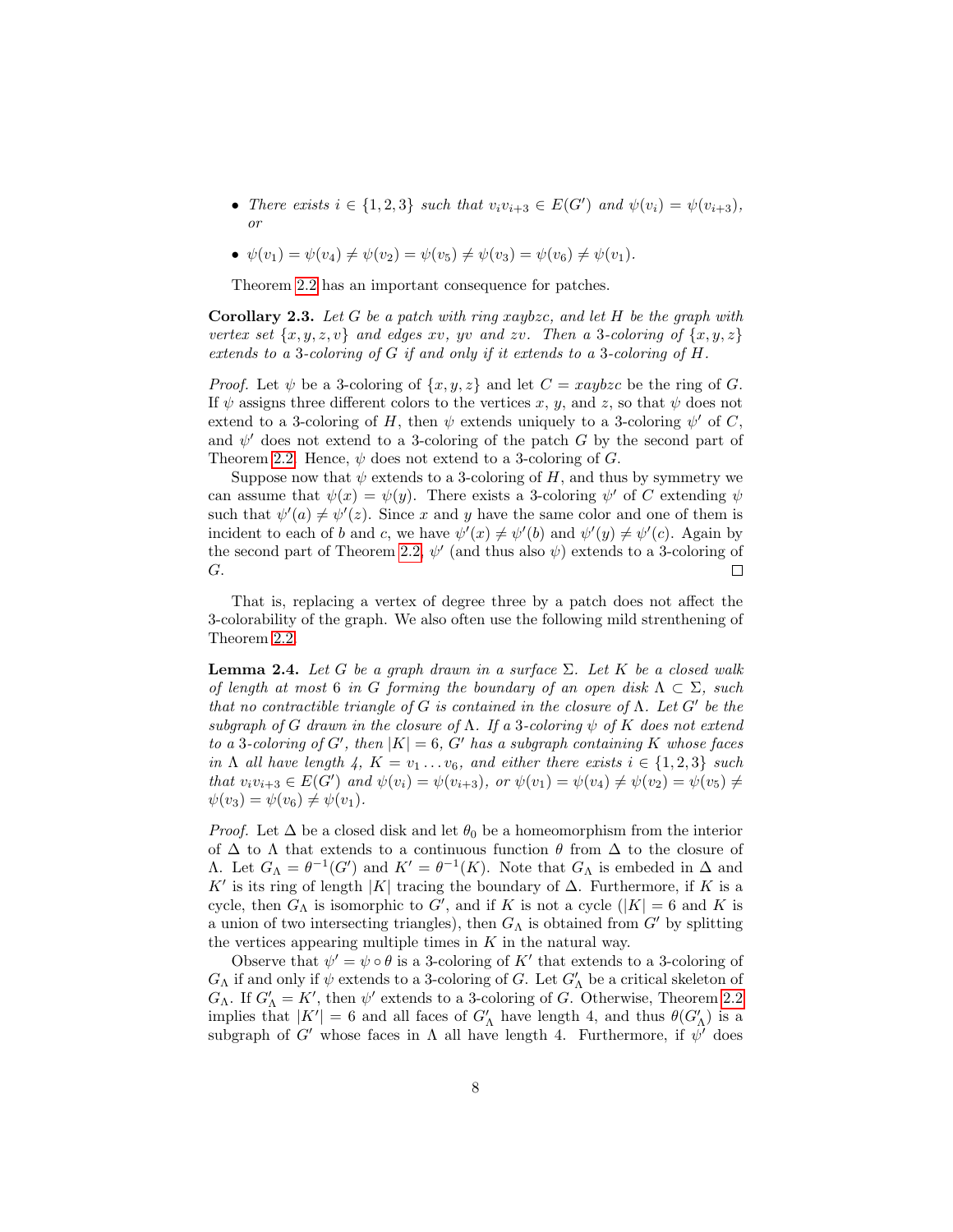not extend to a 3-coloring of  $G'_{\Lambda}$  (and equivalently,  $\psi$  does not extend to a 3coloring of G'), then  $\psi$  must satisfy one of the conditions from the statement of Lemma [2.4](#page-7-0) by the second part of Theorem [2.2.](#page-6-1)  $\Box$ 

Let us give an observation about critical graphs that is often useful.

<span id="page-8-1"></span>**Lemma 2.5.** Let  $G$  be a critical graph drawn in the sphere with holes.

- Every vertex  $v \in V(G)$  that does not belong to the rings has degree at least three.
- If K is a  $(\leq 5)$ -cycle in G forming the boundary of an open disk  $\Lambda$ , and the closure of  $\Lambda$  does not contain any contractible triangle of G, then  $\Lambda$  is a face of G.
- If  $K$  is a closed walk of length 6 in  $G$  forming the boundary of an open disk Λ, and the closure of Λ does not contain any contractible triangle of G, then either  $\Lambda$  is a face of G, or all faces of G contained in  $\Lambda$  have length 4.

*Proof.* Let C be the union of the rings of G, and consider any vertex  $v \in$  $V(G) \setminus V(C)$ . Suppose for a contradiction that v has degree at most 2. Let  $\psi$ be any 3-coloring of C that extends to a 3-coloring  $\varphi$  of  $G - v$ . Then  $\psi$  also extends to a 3-coloring of G, by giving the vertices of  $V(G) \setminus \{v\}$  the same color as in the coloring  $\varphi$  and by choosing a color of v distinct from the colors of its neighbors. This contradicts the assumption that G is critical.

The second and third claim follow similarly using Lemma [2.4.](#page-7-0)

 $\Box$ 

Furthermore, colorings of tents can be described using Theorem [2.2.](#page-6-1) Consider a 4-cycle  $C = u_1 u_2 u_3 u_4$  and its 3-coloring  $\psi$ . We say that  $\psi$  is  $u_1$ -diagonal if  $\psi(u_1) \neq \psi(u_3)$ , and that it is *bichromatic* if  $\psi(u_1) = \psi(u_3)$  and  $\psi(u_2) = \psi(u_4)$ . Note that every 3-coloring of C is  $u_1$ -diagonal,  $u_2$ -diagonal, or bichromatic. The following claim is proved analogously to Corollary [2.3.](#page-7-1)

<span id="page-8-0"></span>**Corollary 2.6.** If G is a tent with the ring  $C = v_1v_2v_3v_4$ , then exactly the  $v_1$ -diagonal and  $v_2$ -diagonal colorings of C extend to 3-colorings of G.

Let  $G_0$  be either a reduced Thomas-Walls graph, or a Havel-Thomas-Walls graph. Let S be an independent set of vertices of  $G_0$  of degree three. Let  $C_0 =$  $v_1v_2v_3v_4$  be a ring of  $G_0$ , with the interface pair  $v_1v_3$ . Let  $G_1$  be obtained from  $G_0$  by replacing the vertices of S by patches, and let G be obtained from  $G_1$  by framing on its interface pairs. Let  $C = v_1 v_2' v_3 v_4'$  be the ring of G corresponding to  $C_0$ . We say that the ring C is *strong* if  $G \neq C$ ,  $v_2, v_4 \notin S$ ,  $v'_2 = v_2$ , and  $v_4' = v_4$ , that is,  $v_2$  and  $v_4$  are not affected by patching or created by framing. Otherwise, we say that C is weak. A 3-coloring  $\psi$  of C is dangerous if either  $\psi$ is  $v_1$ -diagonal, or C is strong and  $\psi$  is bichromatic.

Let us first deal with Thomas-Walls graphs.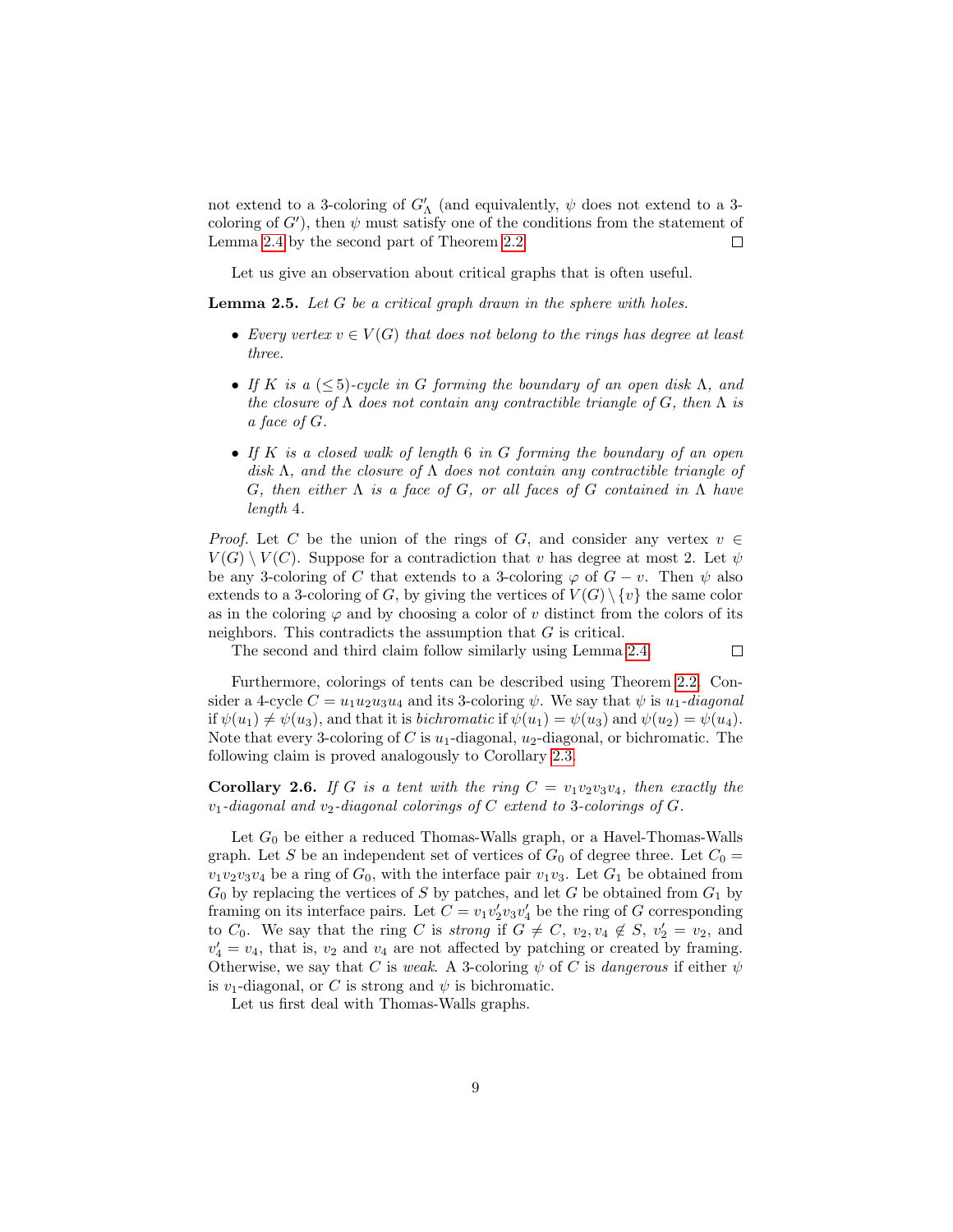<span id="page-9-0"></span>**Lemma 2.7.** Let  $n \geq 1$  be an integer, let H be a patched Thomas-Walls graph obtained from  $T'_n$  by patching, and let G be a graph obtained by framing on interface pairs  $u_1u_3$  and  $v_1v_3$  of H. Let  $C_1 = u_1u_2u_3u_4$  and  $C_2 = v_1v_2v_3v_4$  be the rings of G and let  $\psi$  be a precoloring of  $C_1\cup C_2$ . If  $\psi$  extends to a 3-coloring of G, then it is dangerous on at most one of  $C_1$  and  $C_2$ . Furthermore, if  $n \geq 4$ and  $\psi$  is not dangerous on both  $C_1$  and  $C_2$ , then  $\psi$  extends to a 3-coloring of G.

*Proof.* Firstly, suppose that G is the reduced Thomas-Walls graph  $T'_n$ . We proceed by induction on n. The claims obviously hold when  $n = 1$ . Hence, assume that  $n \geq 2$ , and thus both  $C_1$  and  $C_2$  are strong. Let G be obtained from a copy G' of  $T'_{n-1}$  with rings  $C_1$  and  $C'_2 = v'_1v'_2v'_3v_4$  (with interface pairs  $u_1u_3$  and  $v_2'v_4$ ) by adding the ring  $C_2$  and the edge  $v_2v_2'$ . Let  $\psi$  be a 3-coloring of  $C_1 \cup C_2$ .

Suppose for a contradiction that  $\psi$  is dangerous on both  $C_1$  and  $C_2$  and extends to a 3-coloring  $\varphi$  of G; then  $\psi(v_2) = \psi(v_4)$ , and because of the edge  $v_2v'_2$ ,  $\varphi$  is  $v_2'$ -diagonal on  $C_2'$ , and thus it is dangerous on  $C_2'$ . This is a contradiction by the induction hypothesis for G'. Therefore, if  $\psi$  extends to a 3-coloring of  $G$ , then it is dangerous on at most one of  $C_1$  and  $C_2$ .

Suppose now that  $\psi$  is dangerous on at most one of  $C_1$  and  $C_2$ , and  $n \geq 4$ . We need to show that  $\psi$  extends to a 3-coloring of G. By a straightforward case analysis, this is true when  $n = 4$ , and thus assume that  $n \geq 5$ . By symmetry, we can assume that  $\psi$  is not dangerous on  $C_2$ , and thus  $\psi(v_2) \neq \psi(v_4)$ . Color  $v'_2$  by  $\psi(v_4)$  and give  $v'_1$  and  $v'_3$  distinct colors; the obtained coloring of  $C'_2$  is  $v'_1$ -diagonal, and thus it is not dangerous on  $C'_2$ . By the induction hypothesis, we can extend the coloring to G'. This gives a 3-coloring of G extending  $\psi$ .

Therefore, the claim holds for reduced Thomas-Walls graphs. Suppose that G is obtained from  $G_0 = T'_n$  by patching on an independent set S and framing on the interface pairs. Let  $S_1$  be the subset of S consisting of vertices not incident with the rings. Let  $G_1$  be the graph such that  $G_1$  is obtained from  $G_0$ by patching on  $S_1$  and G is obtained from  $G_1$  by patching on  $S \setminus S_1$  and framing on the interface pairs. By Corollary [2.3](#page-7-1) and the previous analysis of  $T_n'$ , the graph  $G_1$  satisfies the conclusions of Lemma [2.7.](#page-9-0)

Since the vertices of the interface pairs of  $G_0$  have degree two, they do not belong to S. We define a coloring  $\psi'$  of the rings of  $G_1$  as follows. Suppose that  $C'_1 = u_1 u_2' u_3 u_4'$  is a ring of  $G_1$ , where  $u_2'$  has degree three. Let  $\psi'(u_1) = \psi(u_1)$ and  $\psi'(u_3) = \psi(u_3)$ . If  $\psi$  is  $u_1$ -diagonal on  $C_1$ , or if  $u'_2 \notin S$ ,  $u_2 = u'_2$ , and  $u_4 = u'_4$ , then let  $\psi'(u'_2) = \psi(u_2)$  and  $\psi'(u'_4) = \psi(u_4)$ . Otherwise, choose  $\psi'(u'_2)$ and  $\psi'(u'_4)$  so that  $\psi'_i$  is  $u'_2$ -diagonal on  $C'_1$  and so that  $\psi'(u'_i) = \psi(u_i)$  for all  $i \in \{2, 4\}$  such that  $u_i = u'_i$ . Define  $\psi'$  on the other ring  $C'_2$  of  $G_1$  analogously. Note that for  $i \in \{1,2\}$ ,  $C_i'$  is strong in  $G_1$ , and if  $C_i' \neq C_i$ , then  $C_i$  is weak in G; hence,  $\psi$  is dangerous on  $C_i$  if and only if  $\psi'$  is dangerous on  $C_i'$ .

Suppose first for a contradiction that  $\psi$  is dangerous both on  $C_1$  and  $C_2$ , and that it extends to a 3-coloring  $\varphi$  of G.

• If  $C_1$  is weak, then  $\psi$  is  $u_1$ -diagonal on  $C_1$ , and  $\psi'(u'_i) = \varphi(u'_i) = \psi(u_i)$ for  $i \in \{2, 4\}$ . Let z be the neighbor of  $u'_2$  distinct from  $u_1$  and  $u_3$ . If  $u'_2 \notin S$ , then  $u'_2z$  is an edge of G, and  $\varphi(z) \neq \psi'(u'_2)$ . If  $u'_2 \in S$ , then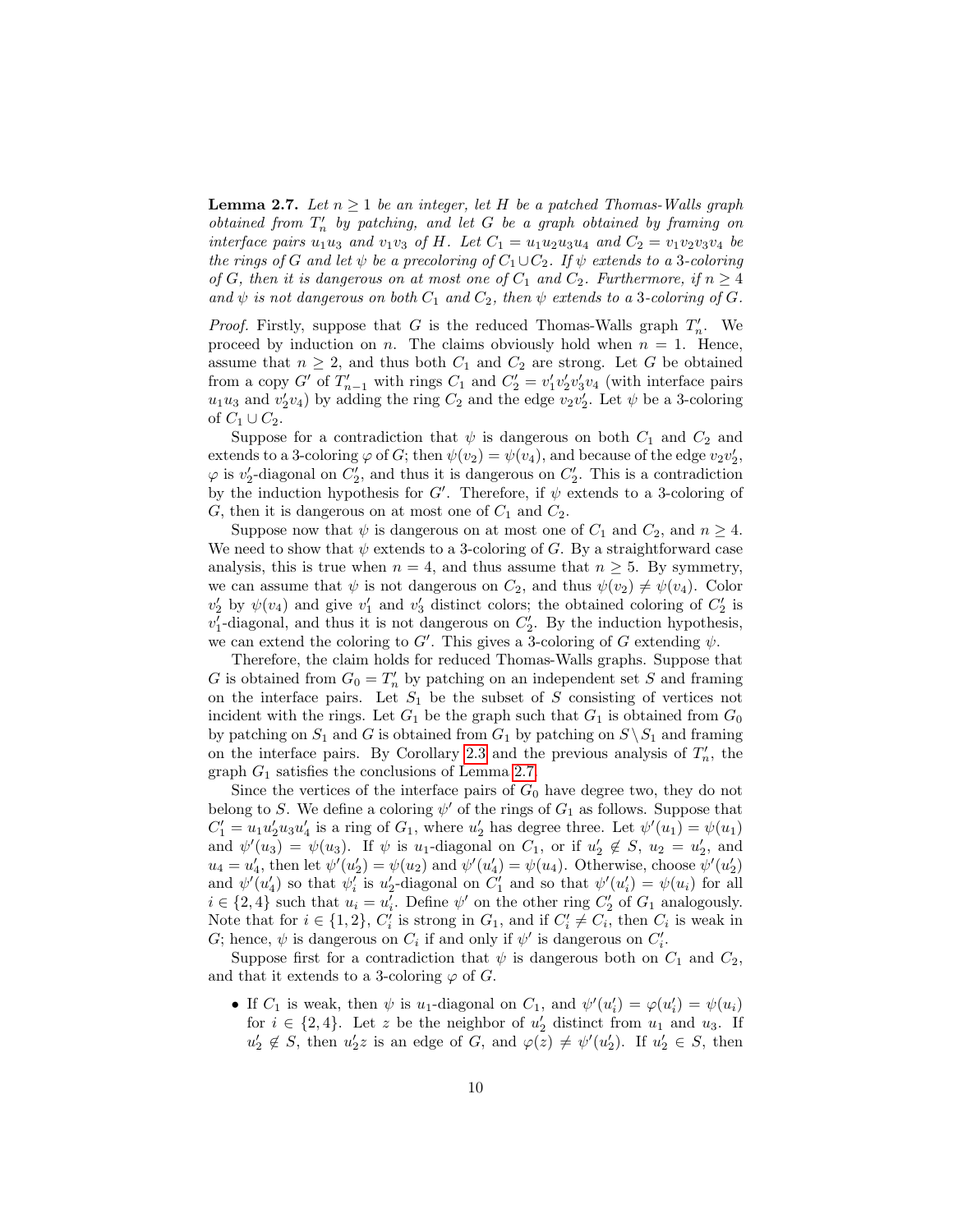$\varphi(z) \neq \psi'(u'_2)$  by the second part of Theorem [2.2](#page-6-1) applied to the patch P replacing  $u_2'$  and the 3-coloring of P given by  $\varphi$ .

• If  $C_1$  is strong, then  $u'_2 = u_2$ ,  $u'_4 = u_4$ , and  $u'_2 z$  is an edge of  $G$ .

Together with a similar argument applied at  $C_2$ , we conclude that  $\psi' \cup (\varphi)$  $V(G_1)$ ) is a 3-coloring of  $G_1$  extending  $\psi'$ , which is a contradiction since  $\psi'$  is dangerous both on  $C_1'$  and  $C_2'$  and the conclusions of Lemma [2.7](#page-9-0) are satisfied by  $G_1$  as we argued before.

Next, suppose that  $\psi$  is not dangerous on one of the rings, say on  $C_1$ , and that  $n \geq 4$ . Then  $\psi'$  is not dangerous on  $C'_1$ , and thus it extends to a 3-coloring  $\varphi'$  of  $G_1$ . If  $u'_2 \notin S$ , then let  $\varphi_1$  be an empty coloring. If  $u'_2 \in S$ , then by Theorem [2.2,](#page-6-1) there exists a 3-coloring  $\varphi_1$  of the patch replacing  $u'_2$  such that  $\varphi_1(x) = \psi(x)$  for  $x \in \{u_1, u_2, u_3\}$  and  $\varphi_1(z) = \varphi'(z)$ , where z is the neighbor of  $u'_2$  distinct from  $u_1$  and  $u_3$ . Let  $\varphi_2$  be defined analogously at  $C_2$ . Observe that  $\overline{\psi} \cup \varphi_1 \cup \varphi_2 \cup (\varphi' \restriction V(G))$  is a 3-coloring of G extending  $\psi$ .

Using this lemma, we can easily handle Havel-Thomas-Walls graphs as well.

<span id="page-10-0"></span>**Lemma 2.8.** Let G be a graph obtained by framing on the interface pair  $v_1v_3$ of a patched Havel-Thomas-Walls graph, with ring  $C = v_1v_2v_3v_4$ . A 3-coloring  $\psi$  of C extends to a 3-coloring of G if and only if  $\psi$  is not dangerous on C.

*Proof.* Consider first the case that  $G$  is a Havel-Thomas-Walls graph, obtained from the reduced Thomas-Walls graph  $T'_n$  with rings C and  $C' = u_1 u_2 u_3 u_4$  and interface pairs  $v_1v_3$  and  $u_1u_3$  by either adding the edge  $u_1u_3$ , or the graph in Figure [2\(](#page-5-1)a). Consider any 3-coloring  $\varphi$  of G. Note that both the edge  $u_1u_3$ and the graph from Figure [2\(](#page-5-1)a) ensure that  $\varphi(u_1) \neq \varphi(u_3)$ , and thus  $\varphi$  is  $u_1$ diagonal on C'. Consequently,  $\varphi$  is dangerous on C', and by Lemma [2.7,](#page-9-0) it is not dangerous on C. Therefore, if  $\psi$  extends to a 3-coloring of G, then  $\psi$  is not dangerous on C.

Conversely, if  $\psi$  is not dangerous on C, then we can extend it to a 3-coloring of  $T'_n$  that is u<sub>1</sub>-diagonal on C' (for  $n \geq 4$ , this follows by Lemma [2.7;](#page-9-0) for  $1 \leq n \leq 3$ , it is easy to construct the desired colorings), and further extend the coloring to the graph from Figure [2\(](#page-5-1)a) if present in  $G$ .

The case that G is obtained from a Havel-Thomas-Walls graph by patching and framing is handled in the same way as in the proof of Lemma [2.7.](#page-9-0)  $\Box$ 

Next, we consider the colorability of near 3, 3-quadrangulations. We need some additional definitions. Given a 3-coloring  $\psi: V(G) \to \{0, 1, 2\}$  of a graph G, let us define an orientation  $G_{\psi}$  of G by orienting every edge  $uv \in E(G)$ towards v if and only if  $\psi(v) - \psi(u) \in \{1, -2\}$ . Let  $W = v_1v_2 \dots v_k$  be a walk in a graph G. We define  $\omega(W, \psi)$  to be the difference between the number of forward and backward edges of W in  $G_{\psi}$ , i.e.,

$$
\omega(W, \psi) = |\{i : 1 \le i \le k-1, v_i v_{i+1} \in E(G_{\psi})\}| - |\{i : 1 \le i \le k-1, v_{i+1} v_i \in E(G_{\psi})\}|.
$$

Suppose that  $G$  is embedded in the cylinder, and let  $C$  be a non-contractible cycle in  $G$ . We fix one orientation around the cylinder as *positive*. Let  $W$  (with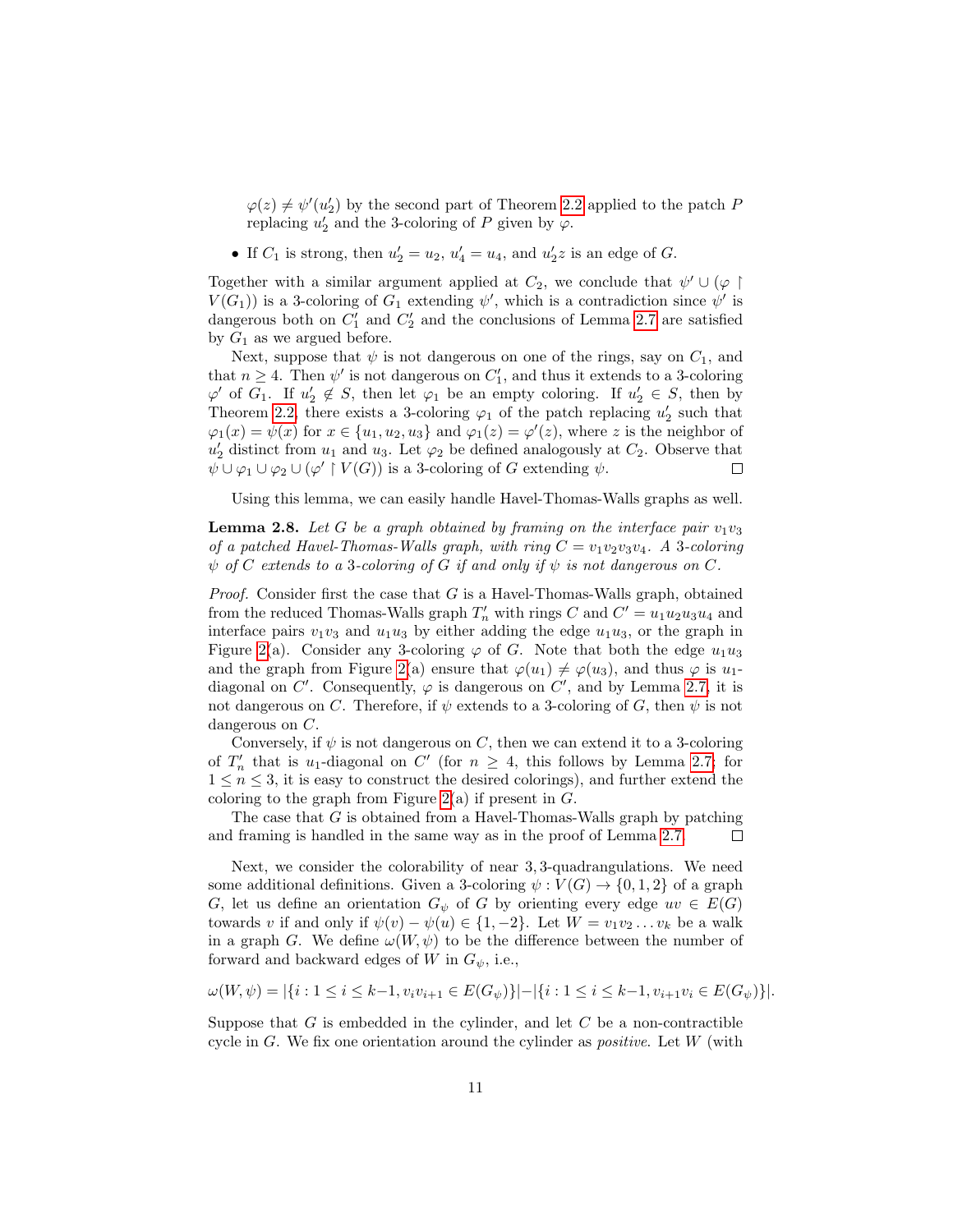$v_1 = v_k$ ) be a closed walk tracing C in the positive direction. We define the winding number of  $\psi$  on C as  $\omega(W, \psi)/3$ . Observe that the winding number is an integer of the same parity as the length of C. We need the following result concerning the colorability of quadrangulations, see e.g. the Propositions 4.1 and 4.2 in [\[4\]](#page-36-10).

<span id="page-11-0"></span>**Lemma 2.9.** Let G be a graph embedded in the cylinder with rings  $C_1$  and  $C_2$ , such that all non-ring faces of G have length 4. For any 3-coloring  $\varphi$  of G, the winding number of  $\varphi$  on  $C_1$  is equal to the winding number of  $\varphi$  on  $C_2$ .

We also need a strengthening of Lemma [2.9](#page-11-0) for quadrangulations of the cylinder with rings of length at most 4.

<span id="page-11-1"></span>**Lemma 2.10.** Let G be a tame graph embedded in the cylinder with rings  $C_1$ and  $C_2$  of length at most 4. If all faces of G have length 4, the distance between  $C_1$  and  $C_2$  is at least  $|C_1|$ , and  $\psi$  is a precoloring of  $C_1 \cup C_2$  that does not extend to a 3-coloring of G, then  $|C_1| = |C_2| = 3$  and  $\psi$  has opposite winding numbers on  $C_1$  and  $C_2$ , i.e.  $\psi$  has winding number +1 on one of them and -1 on the other one.

*Proof.* Note that  $C_1$  and  $C_2$  have the same parity, and thus  $|C_1| = |C_2|$ . Suppose first that  $|C_1| = 4$ . In this case, G is bipartite. Let  $C_1 = v_1v_2v_3v_4$ , with the labels chosen so that  $\psi(v_1) = \psi(v_3)$ . For  $0 \leq i \leq 3$ , let  $S_i$  denote the set of vertices of G at distance exactly i from  $\{v_2, v_4\}$ . Let G' be the graph obtained from  $G-(S_0\cup S_1\cup S_2)$  by identifying all vertices in  $S_3$  to a single vertex x. Note that  $G'$  is also bipartite, and in particular it has no loops and it is triangle-free. Furthermore, since the distance between  $C_1$  and  $C_2$  is at least four,  $C_2$  is a cycle in G'. By Lemma [2.4,](#page-7-0) the graph G' has a 3-coloring  $\varphi'$  that matches  $\psi$  on  $C_2$ . Then, we can obtain a 3-coloring of G that extends  $\psi$  by coloring every vertex  $v \in V(G') \setminus \{x\}$  by the color  $\varphi'(v)$ , all vertices in  $S_3$  by the color  $\varphi'(x)$ , all vertices in  $S_2$  by a color distinct from  $\varphi'(x)$  and  $\psi(v_1)$ , all vertices in  $S_1$  by the color  $\psi(v_1)$ , and  $v_2$  by  $\psi(v_2)$  and  $v_4$  by  $\psi(v_4)$ .

Suppose now that  $|C_1| = 3$ . Note that the winding number of  $\psi$  on each of  $C_1$  and  $C_2$  is either +1 or -1. By Lemma [2.9,](#page-11-0) if the winding numbers of  $\psi$  on  $C_1$  and  $C_2$  are opposite, then  $\psi$  does not extend to a 3-coloring of G. Hence, we can assume that the winding numbers of  $\psi$  on  $C_1$  and  $C_2$  are the same. For  $i \in \{1,2\}$ , let  $C_i = v_{i,1}v_{i,2}v_{i,3}$ , with the labels chosen so that  $\psi(v_{i,j}) = j$  for  $j \in \{1,2,3\}$ . For  $j \in \{1,2,3\}$ , let  $S_{i,j}$  denote the set of vertices of G adjacent to  $v_{i,j}$  that do not belong to  $V(C_i)$ . Since G is tame and the distance between  $C_1$  and  $C_2$  is at least three, these sets are pairwise disjoint. Let G' be the graph obtained from G by, for  $i \in \{1,2\}$  and  $j \in \{1,2,3\}$ , identifying all vertices in  $S_{i,j}$  to a single vertex  $x_{i,j}$ , and suppressing the resulting faces of length two. Note that  $K_i = x_{i,1}x_{i,2}x_{i,3}$  is a non-contractible triangle in G'. If  $\psi$  extends to a 3-coloring of  $G'$ , then it also extends to a 3-coloring of  $G$ , obtained by giving each vertex in  $S_{i,j}$  the color of  $x_{i,j}$ .

Let  $G_0$  be the subgraph of G' drawn between  $K_1$  and  $K_2$ . By Theorem [1.3,](#page-4-1) there exists a 3-coloring  $\varphi_1$  of  $G_0$  such that  $\varphi_1(x_{1,j}) = (j \mod 3) + 1$  for  $j \in$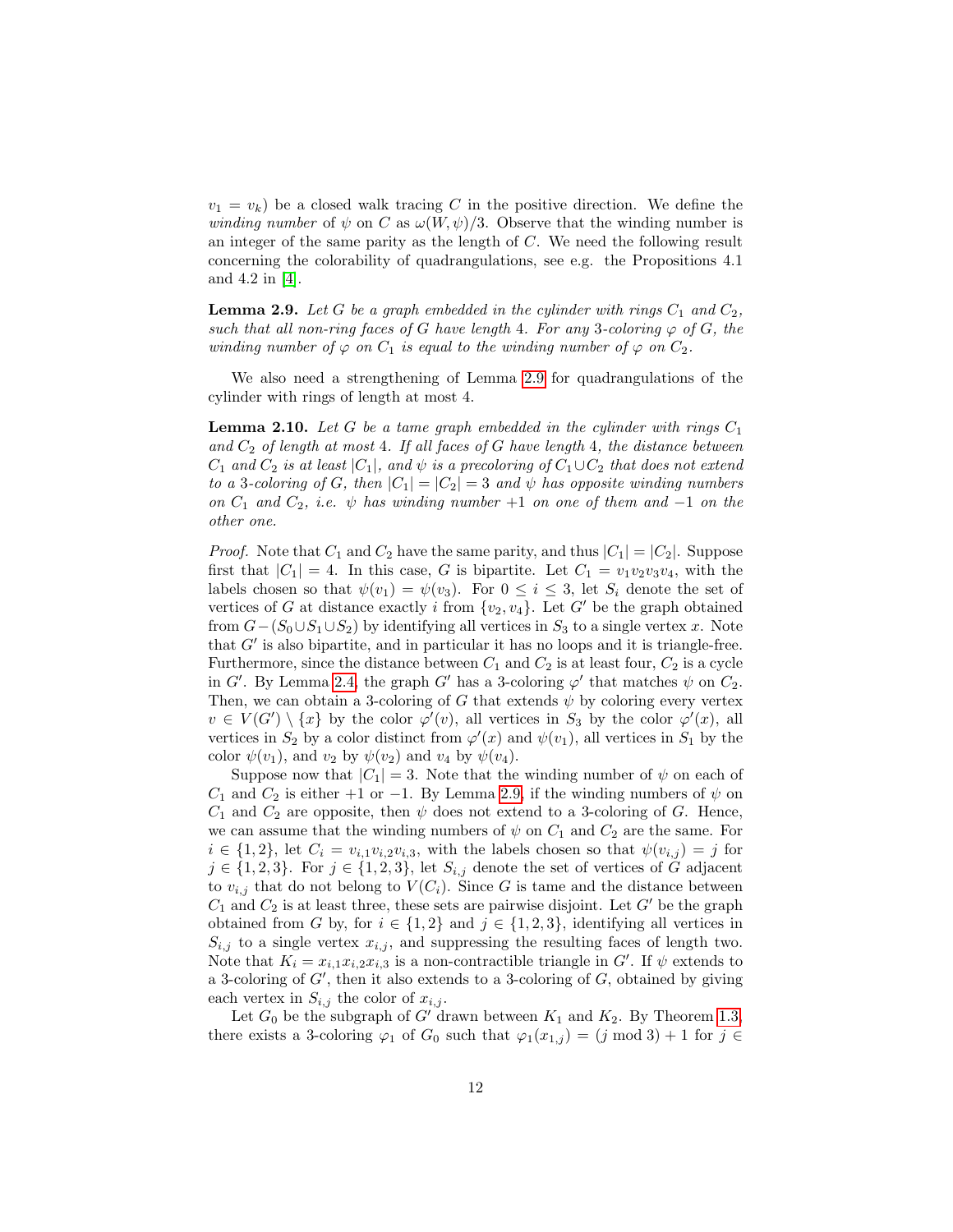${1, 2, 3}$ . By permuting the colors in  $\varphi_1$ , we obtain a 3-coloring  $\varphi_2$  of  $G_0$  such that  $\varphi_2(x_{1,j}) = ((j+1) \mod 3) + 1$  for  $j \in \{1,2,3\}$  and  $\varphi_1(v) \neq \varphi_2(v)$  for every  $v \in V(G_0)$ . Suppose that  $\varphi_1 \cup \psi$  is not a 3-coloring of G'. By Lemma [2.9,](#page-11-0) the winding numbers of  $\varphi_1$  on  $K_1$  and  $K_2$  are the same, and thus  $\varphi_1(x_{2,j}) = \psi(v_{2,j})$ for  $j \in \{1, 2, 3\}$ . Then, it follows that  $\psi \cup \varphi_2$  is a 3-coloring of G'. We conclude that  $G'$ , and thus also G, has a 3-coloring which extends  $\psi$ .  $\Box$ 

Let G be a near 3, 3-quadrangulation, let C be one of the rings of G and let  $\psi$  be a 3-coloring of C. Let us discuss several cases:

- If C shares an edge with a triangle T in G (where possibly  $T = C$  if C is a triangle), then  $\psi$  uniquely extends to a 3-coloring  $\varphi$  of T. Let w be the winding number of  $\varphi$  on T. In this case, we say that  $\psi$  on C causes winding number w.
- $\bullet$  If C does not share an edge with a triangle and we can label the vertices of C as  $v_1v_2v_3v_4$  so that the path  $v_1v_2v_3$  is a part of the boundary of a 5-face f and  $\psi(v_1) \neq \psi(v_3)$ , then draw an edge between  $v_1$  and  $v_3$  in f, and let w be the winding number of  $\psi$  on the triangle  $v_1v_3v_4$ . In this case, we also say that  $\psi$  on C causes winding number w.
- Otherwise, we say that  $\psi$  on C does not cause fixed winding number.

If  $C_1$  and  $C_2$  are the rings of G and  $\psi$  is their precoloring, we say that  $\psi$  is *inconsistent* if  $\psi$  causes winding numbers on both  $C_1$  and  $C_2$  and these winding numbers are opposite. Otherwise,  $\psi$  is *consistent*.

<span id="page-12-0"></span>**Lemma 2.11.** Let G be a tame near 3, 3-quadrangulation embedded in the cylinder with rings  $C_1$  and  $C_2$ . If a precoloring  $\psi$  of  $C_1 \cup C_2$  extends to a 3-coloring of  $G$ , then it is consistent. Furthermore, if the distance between  $C_1$  and  $C_2$  is at least 9, then every consistent precoloring of  $C_1 \cup C_2$  extends to a 3-coloring of G.

*Proof.* Let  $G_0$  be a graph and  $\psi_0$  a 3-coloring of its rings obtained from G and  $\psi$  as follows. For  $i = 1, 2$ , if  $C_i$  shares an edge with a triangle T, then remove all vertices between  $C_i$  and T (excluding T, but including  $V(C_i)\setminus V(T)$ ), and let  $\psi_0$ restricted to T be the unique 3-coloring of T that matches  $\psi$  on  $V(T) \cap V(C_i)$ . If  $C_i = v_1v_2v_3v_4$ ,  $v_1v_2v_3$  is a part of the boundary of a 5-face f, and  $\psi(v_1) \neq \psi(v_3)$ , then remove  $v_2$  and add the edge  $v_1v_3$  drawn inside f, and let  $\psi_0$  restricted to  $v_1v_3v_4$  match  $\psi$ . Finally, if  $\psi(v_1) = \psi(v_3)$ , then do not alter G at  $C_i$  and let  $\psi_0$ restricted to  $C_i$  match  $\psi$ . Let  $C'_1$  and  $C'_2$  be the rings of  $G_0$  obtained from  $C_1$ and  $C_2$ , respectively.

Using Theorem [1.3,](#page-4-1) observe that  $\psi$  extends to a 3-coloring of G if and only if  $\psi_0$  extends to a 3-coloring of  $G_0$ . Note that if  $\psi$  is inconsistent, then  $G_0$  is a 3, 3-quadrangulation and the winding numbers of  $\psi_0$  on  $C'_1$  and  $C'_2$  are opposite, and thus by Lemma [2.9,](#page-11-0)  $\psi_0$  does not extend to a 3-coloring of  $G_0$ .

Therefore, it suffices to consider the case that  $\psi$  is consistent and the distance between  $C_1$  and  $C_2$  in G is at least 9, and to show that in this case,  $\psi_0$  extends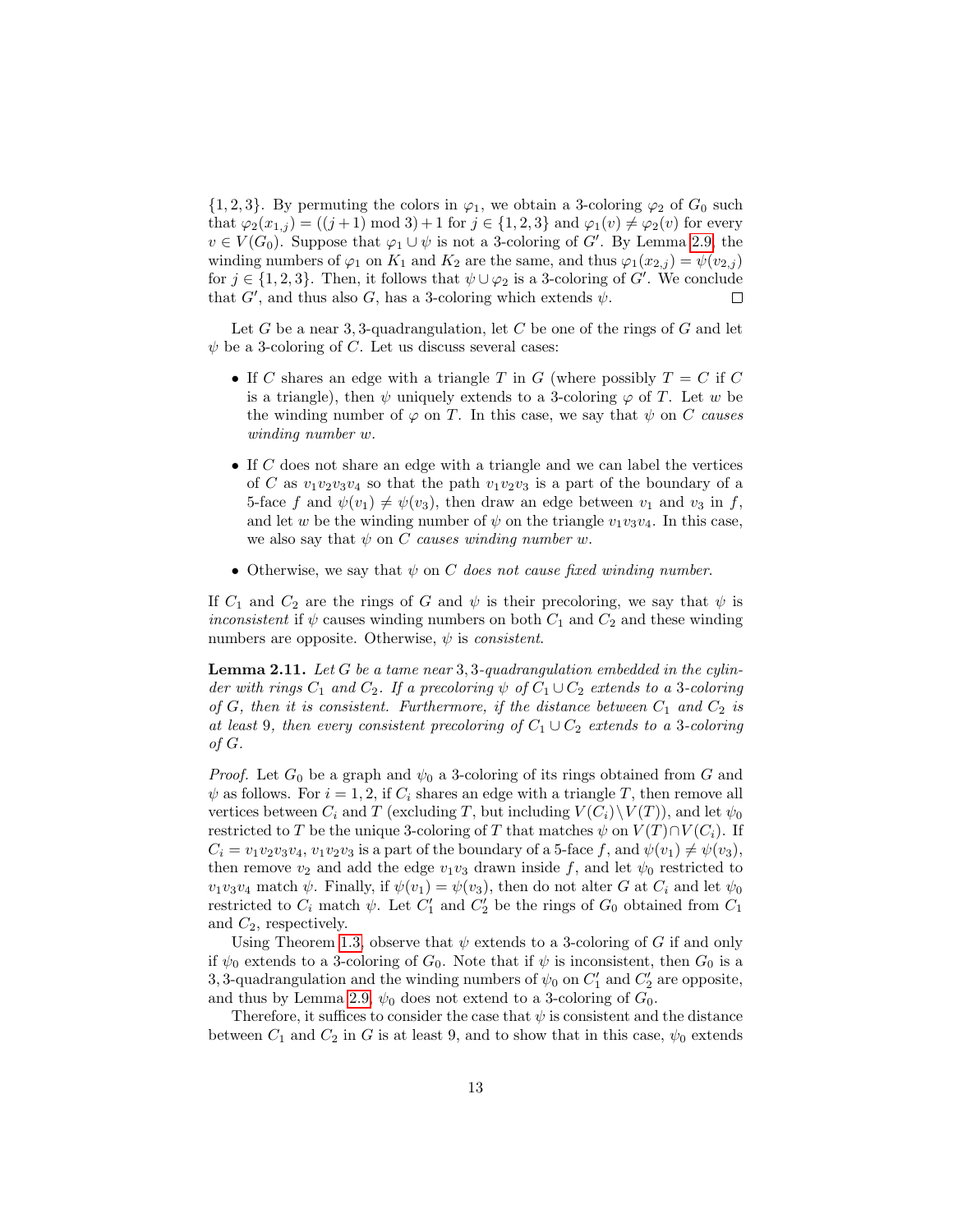to a 3-coloring of  $G_0$ . If  $\psi$  on  $C_1$  or  $C_2$  causes winding number, then let w be this winding number. Otherwise, let  $w = 1$ .

We now modify  $G_0$  and  $\psi_0$  into another auxiliary graph  $G_1$  with a precoloring  $\psi_1$  of its rings. For each  $i = 1, 2$  such that  $|C_i'| = 4$ , we modify the graph as follows. Let  $C'_i = v_1v_2v_3v_4$ , where  $v_1v_2v_3u_4u_5$  is a 5-face and  $\psi_0(v_1) = \psi_0(v_3)$ . Let  $\varphi$  be the unique 3-coloring of the 5-cycle  $K = v_1u_5u_4v_3v_4$  matching  $\psi_0$  on  $v_1$ ,  $v_3$ , and  $v_4$ , such that  $\varphi$  has winding number w on K. If necessary, exchange the labels of  $v_1$  with  $v_3$  and of  $u_4$  with  $u_5$  so that  $\varphi(v_4) = \varphi(u_5)$ . If  $v_1$  is contained in a triangle T, then remove from  $G_1$  all vertices between  $C_i'$  and T (excluding T, but including  $V(C_i') \setminus V(T)$ , and let  $\psi_1$  restricted to T be the 3-coloring with winding number w such that  $\psi_0(v_1) = \psi_1(v_1)$  (since T does not share an edge with  $C_i'$ ,  $\varphi(v_1) = \varphi(v_3)$ , and  $\varphi(v_4) = \varphi(u_5)$ , the coloring  $\varphi$  extends to a 3-coloring of the subgraph of  $G_0$  drawn between K and T by Theorem [2.1,](#page-6-2) and the restriction of this 3-coloring to T matches  $\psi_1$  by Lemma [2.9\)](#page-11-0). If  $v_1$  is not contained in any triangle, then remove  $v_1$  and  $v_2$  and identify all remaining neighbors of  $v_1$  to a single vertex x, and let  $\psi_1$  restricted to  $x u_4 v_3$  be the 3coloring such that  $\psi_1(v_3) = \varphi(v_3)$ ,  $\psi_1(u_4) = \varphi(u_4)$  and  $\psi_1(x) = \varphi(v_4) = \varphi(u_5)$ . For each  $i = 1, 2$  such that  $|C_i'| = 3$ , we do not modify the graph and we let  $\psi_1$ restricted to  $C_i'$  match  $\psi_0$ .

Observe that  $G_1$  is a 3,3-quadrangulation and that if  $\psi_1$  extends to a 3coloring of  $G_1$ , then we can obtain a 3-coloring of  $G_0$  that extends  $\psi_0$ . Let  $C_1''$ and  $C''_2$  be the rings of  $G_1$ . Let  $T_1$  and  $T_2$  be non-contractible triangles in  $G_1$ such that the subgraph  $G'_1$  drawn between  $T_1$  and  $T_2$  is tame and  $G'_1$  is as large as possible, with labels chosen so that  $T_1$  separates  $C''_1$  from  $T_2$ . Since G is tame and the distance between  $C_1$  and  $C_2$  in G is at least 9, the construction of  $G_0$ and  $G_1$  ensures that the distance between  $T_1$  and  $T_2$  in  $G'_1$  is at least three.

By Theorem [1.3,](#page-4-1)  $\psi_1$  extends to a 3-coloring  $\varphi_1$  of the subgraphs of  $G_1$  drawn between  $C_1''$  and  $T_1$ , and between  $C_1''$  and  $T_2$ , and by Lemma [2.9,](#page-11-0)  $\varphi_1$  has winding number w both on  $T_1$  and  $T_2$ . By Lemma [2.10,](#page-11-1) the restriction of  $\varphi_1$  to  $T_1 \cup T_2$ extends to a 3-coloring  $\varphi_2$  of  $G_1'$ . Hence,  $\psi_1$  extends to a 3-coloring  $\varphi_1 \cup \varphi_2$  of  $G_1$ . This also gives a 3-coloring of G extending  $\psi$ .  $\Box$ 

# <span id="page-13-0"></span>3 Basic cylinders

We now make the first step towards the proof of Theorem [1.1,](#page-4-0) by studying the coloring properties of chains of graphs. Let  $G$  and  $G'$  be graphs embedded in a surface with the same rings, and let  $C$  be the union of the rings. We say that G dominates  $G'$  if every precoloring of C that extends to a 3-coloring of G also extends to a 3-coloring of  $G'$ . We aim to show that for any chain  $G$  with sufficiently many graphs that are not quadrangulations, either all precolorings of the rings of G extend, or G is dominated by the reduced Thomas-Walls graph  $T_4'$ . To do so, we contract 4-faces in the graphs of the chain as long as possible, ending up with easily enumerated and analyzed "basic" graphs.

Let us give a few more definitions. We say that a graph  $H$  embedded in the cylinder with rings  $K_1$  and  $K_2$  is a *quadrangulation* if all its non-ring faces have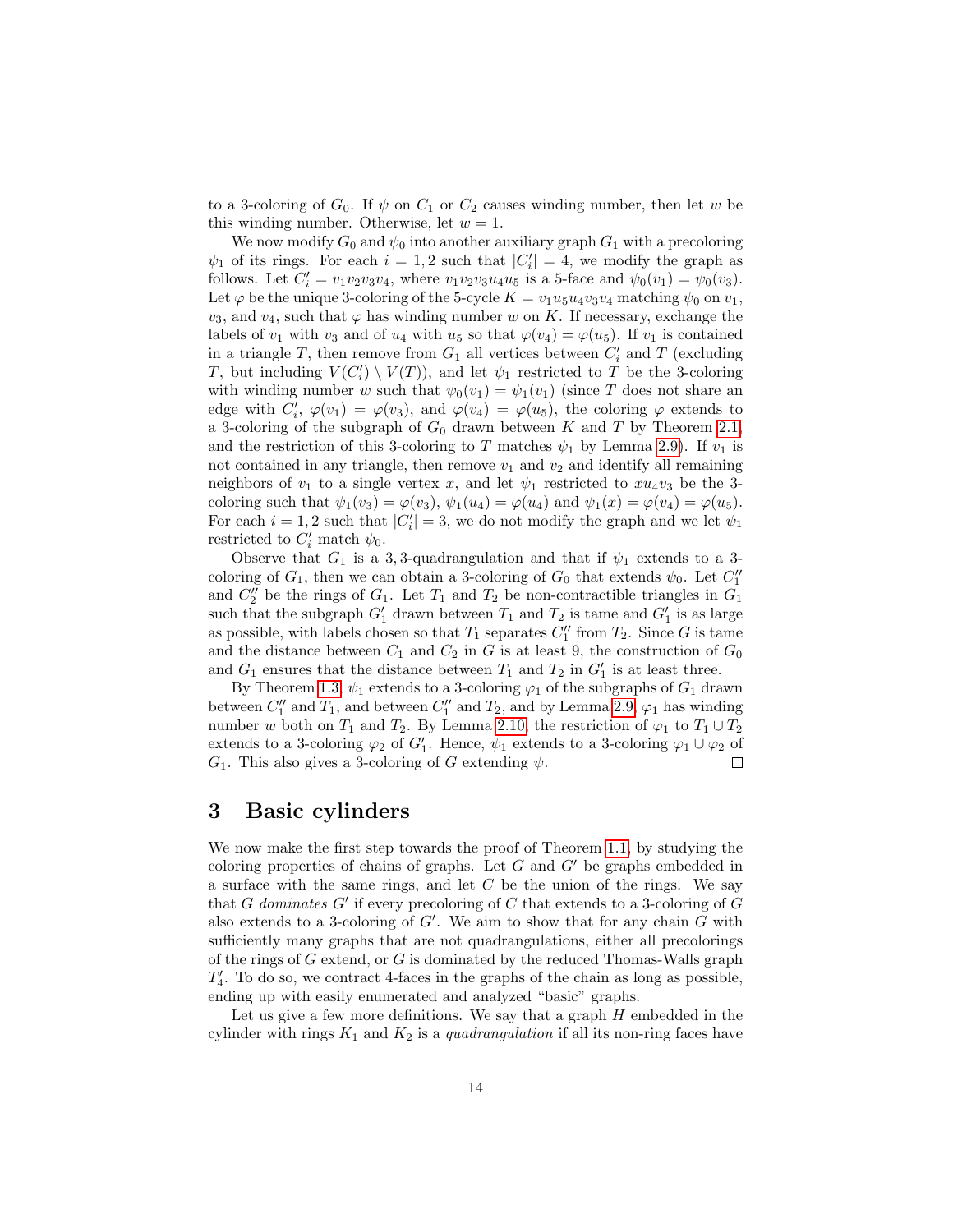length 4. We say that  $H$  is quadrangulated if it contains a quadrangulation with rings  $K_1$  and  $K_2$  as a subgraph.

Let  $H$  be a graph embedded in the cylinder without contractible triangles, and let  $T_y = xy_1y_2$  and  $T_z = xz_1z_2$  be triangles in H with the vertices listed in the positive direction around the cylinder. By collapsing  $T_y$  and  $T_z$ , we mean removing the vertices and edges of  $H$  that are separated from the rings by  $T_y \cup T_z$ , and identifying  $y_i$  with  $z_i$  for  $i = 1, 2$ . Let H' be obtained from H by collapsing  $T_y$  and  $T_z$ . By Lemma [2.4](#page-7-0) (applied to the subgraph of H drawn between  $T_y$  and  $T_z$ ), every 3-coloring of H' extends to a 3-coloring of H, and thus  $H'$  dominates  $H$ .

Let G be a tame chain of graphs  $G_1, \ldots, G_n$  with the sequence of cutting cycles  $C = C_0, \ldots, C_n$ . We say that the vertices of the cutting cycles are special. Let  $f = x_1x_2x_3x_4$  be a 4-face in  $G_i$  for some  $i \in \{1, \ldots, n\}$ . We call the identification of  $x_1$  and  $x_3$  to a new vertex x legal if

- at most one of  $x_1$  and  $x_3$  is special, and
- $G_i$  does not contain (not necessarily distinct) paths  $x_1z_1z_2x_3$  and  $x_1z_1'z_2'x_3$ such that  $\{x_1, z_1, z_2, x_3\} \cap V(C_{i-1}) \neq \emptyset$  and  $\{x_1, z'_1, z'_2, x_3\} \cap V(C_i) \neq \emptyset$ .

If a graph  $H$  is obtained from a graph  $G$  by a legal identification, then  $H$ dominates  $G$  since every 3-coloring of  $H$  extends to a 3-coloring of  $G$ . Note that if the indentification of  $x_1$  with  $x_3$  creates parallel edges, we suppress them, i.e., keep only one (arbitrary) of them. Since  $G$  is tame,  $x_1$  and  $x_3$  are not adjacent, and thus the identification does not create loops. Also, by the second condition of the legality, we can collapse the triangles possibly created by the identification while keeping the rings of  $G_i$  disjoint.

Let G be a tame graph embedded in the cylinder with rings of length at most 4. We say that G is *basic* if either G contains no contractible 4-cycle, or it is one of the graphs depicted in Figure [3](#page-15-0) (the rings of each depicted basic graph are the cycle bounding its outer face and the cycle bounding its central face of length 3 or 4). We aim to show that it suffices to consider the chains of basic graphs.

We need the following result concerning extension of a precoloring of a  $(\leq 9)$ cycle.

<span id="page-14-0"></span>**Theorem 3.1** (Thomassen [\[17\]](#page-37-1)). Let G be a graph of girth at least 5 drawn in the disk with the ring C of length at most 8. If G is critical, then  $|C| = 8$  and  $G = C + e$  for an edge e with both ends in C.

Borodin et al. [\[1\]](#page-36-11) investigated precolorings of 7-faces in planar triangle-free graphs, and their result has the following corollary.

<span id="page-14-1"></span>**Theorem 3.2** (Borodin et al. [\[1\]](#page-36-11)). Let G be a triangle-free graph embedded in the disk with the ring  $C$  of length 7 tracing its boundary. If  $G$  is critical, then it has exactly one  $5$ -face f, all faces other than f have length 4, and the cycle bounding f intersects C in a path of length at least two. Furthermore, if  $\psi$  is a precoloring of C that does not extend to a 3-coloring of G and  $xyz$  is a subpath of C such that  $\psi(x) = \psi(z)$ , then y is incident with f.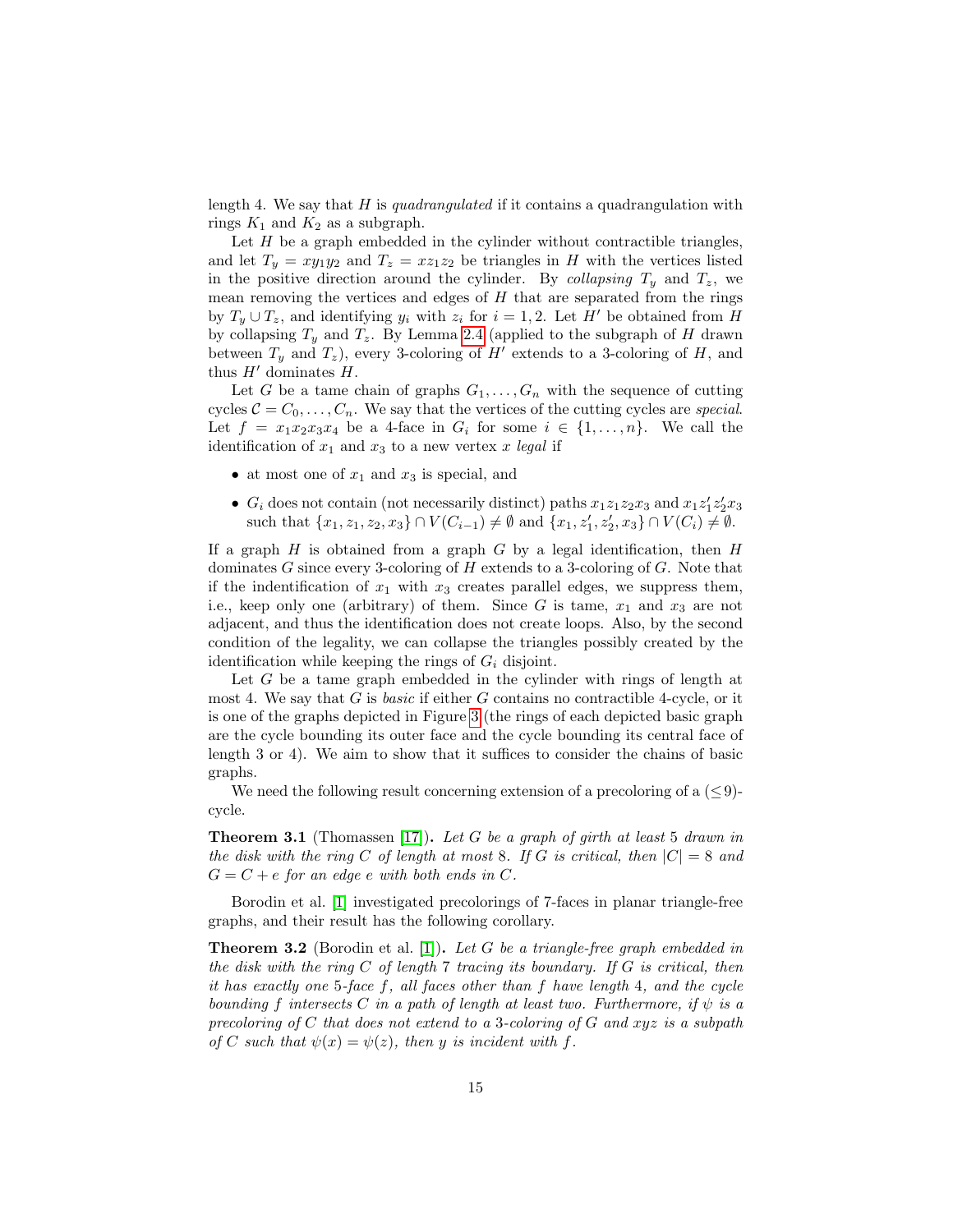

<span id="page-15-0"></span>Figure 3: Basic graphs with contractible 4-cycles. The dotted lines indicate how to identify vertices in quadrangulations.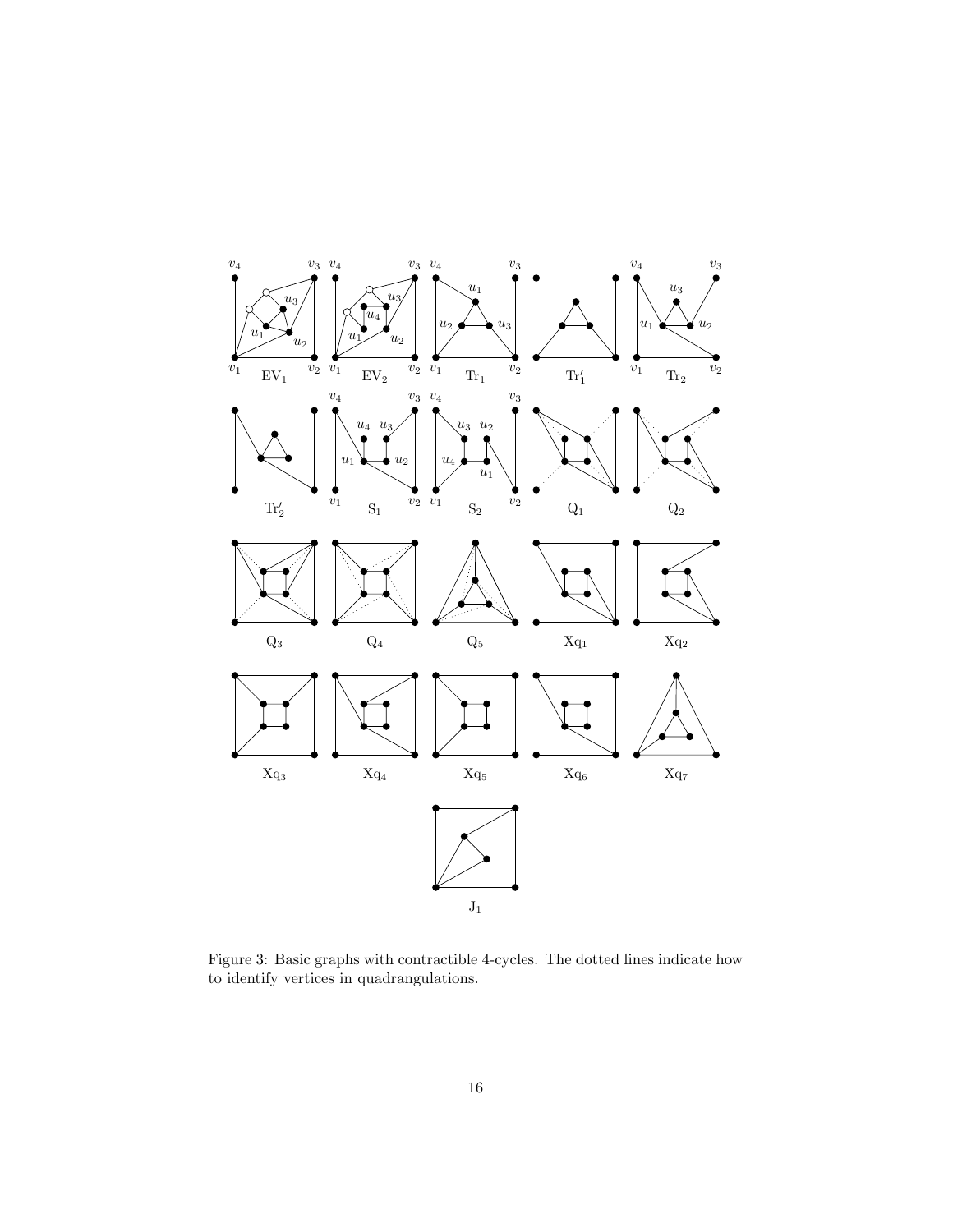We now turn our attention to legal identifications. Let  $G$  be a chain of critical graphs  $G_1, \ldots, G_n$  with the sequence of cutting cycles  $C = C_0, \ldots, C_n$ . Let  $r(G, \mathcal{C})$  denote the number of the graphs among  $G_1, \ldots, G_n$  that are not quadrangulations.

<span id="page-16-0"></span>**Lemma 3.3.** Let  $G$  be a tame graph embedded in the cylinder with rings of length at most 4. Suppose that G is chain of critical graphs  $G_1, \ldots, G_n$  with cutting cycles  $C = C_0, \ldots, C_n$ . If there exists  $i \in \{1, \ldots, n\}$  such that  $G_i$  contains a 4-face allowing a legal identification, then there exists a tame graph H embedded in the cylinder with the same rings, such that

- $|V(H)| < |V(G)|$  and H dominates G, and
- H is a chain of at least n critical graphs with cutting cycles  $\mathcal{C}'$  satisfying  $r(H, \mathcal{C}') \geq r(G, \mathcal{C}).$

*Proof.* Let  $f = x_1x_2x_3x_4$  be a 4-face allowing a legal identification of  $x_1$  and  $x_3$  in  $G_i$ . Let a chain H with cutting cycles C' be obtained from G as follows. First, identify  $x_1$  with  $x_3$  to a new vertex x, obtaining a graph  $H'$ . Collapse all intersecting non-contractible triangles in  $H'$  to a single triangle, obtaining a graph  $H''$ . Note that  $H''$  contains at most one triangle T not belonging to C. Furthermore, by the legality of the identification, the cycles  $C_{i-1}$  and  $C_i$  in  $H''$  are vertex-disjoint and at most one of them (of length 4) intersects T. If T does not exist, then let  $\mathcal{C}' = \mathcal{C}$ . Otherwise, let  $\mathcal{C}' = C'_0, \ldots, C'_{n'}$  be the sequence of cutting cycles in  $H''$  obtained from  $\mathcal C$  by adding  $T$  and removing the 4-cycle distinct from  $C_0$  and  $C_n$  that intersects T, if any. For  $j = 1, \ldots, n'$ , let  $H_j''$ denote the subgraph of  $H''$  drawn between  $C'_{j-1}$  and  $C'_{j}$ . Finally, replace  $H''_j$ by its maximal critical subgraph  $H_j$  for  $j = 1, ..., n'$ , obtaining the graph H.

Suppose for a contradiction that  $H'$  contains a contractible triangle  $xz_1z_2$ . Then  $x_1x_2x_3z_1z_2$  is a contractible 5-cycle in  $G_i$ , and by Lemma [2.5,](#page-8-1) this 5-cycle bounds a face of  $G_i$ . Hence,  $x_2$  has degree two in  $G_i$ , and by Lemma [2.5,](#page-8-1)  $x_2$  is special. But then also both neighbors of  $x_2$  would be special, which contradicts the assumption that the identification of  $x_1$  and  $x_3$  is legal. Therefore,  $H'$  contains no contractible triangles, and consequently,  $H''$  and  $H$  are tame. Clearly, H dominates G and  $|V(H)| < |V(G)|$ . Note that C' contains all the triangles of H, and that  $|\mathcal{C}'| \geq |\mathcal{C}|$ . Hence, if  $r(H, \mathcal{C}') \geq r(G, \mathcal{C})$ , then H satisfies all the conditions of Lemma [3.3.](#page-16-0) Let us argue that we can choose the face  $f$  and its labelling so that the identification of  $x_1$  and  $x_3$  is legal and  $r(H, C') \ge r(G, C)$ . We distinguish several cases.

Suppose first that  $f = x_1x_2x_3x_4$  is a face of  $G_i$  such that at most one of  $x_1$  and  $x_3$  is special and  $G_i$  contains no path  $x_1z_1z_2x_3$  of length three disjoint with  $\{x_2, x_4\}$ . Note that this implies that the identification of  $x_1$  with  $x_3$  is legal. Consider the procedure described at the beginning of the proof. In this case  $H'' = H'$  and  $C' = C$ , and H is obtained from G by replacing  $G_i$  with  $H_i$ . Suppose that  $H_i$  is a quadrangulation. For every 4-face h of  $H_i$ , either h corresponds to a 4-face of  $G_i$ , or h corresponds to a contractible 6-cycle K in  $G_i$  containing the path  $x_1x_2x_3$ . In the latter case, note that K does not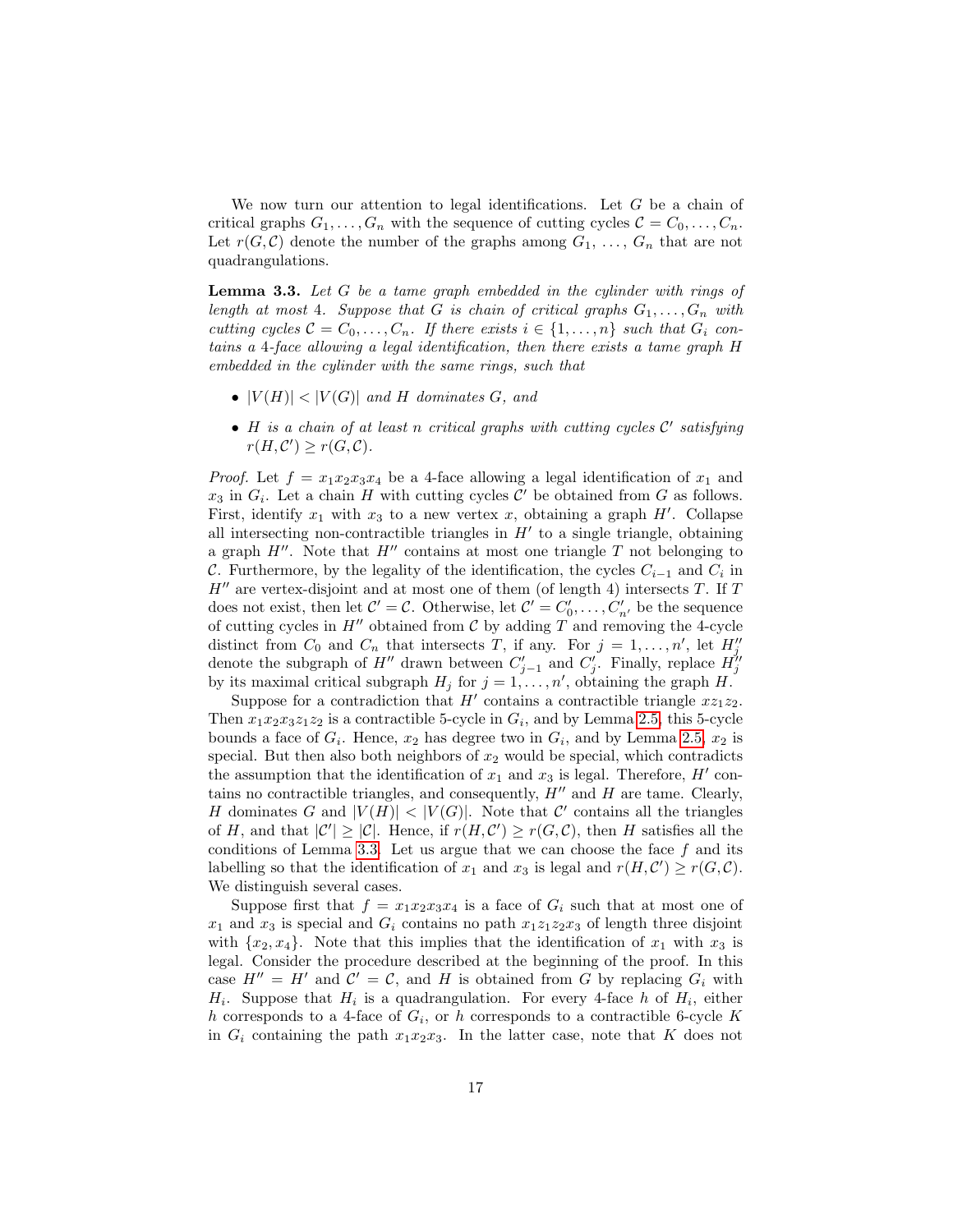bound a face, since then  $x_2$  would have degree two and Lemma [2.5](#page-8-1) would imply that  $x_1$ ,  $x_2$  and  $x_3$  are special vertices, contrary to the assumption that the identification of  $x_1$  and  $x_3$  is legal. Hence, Lemma [2.5](#page-8-1) implies that all faces of  $G_i$  inside K have length 4. We conclude that if  $H_i$  is a quadrangulation, then  $G_i$  is a quadrangulation as well, and thus  $r(H, \mathcal{C}') \ge r(G, \mathcal{C})$ .

Let us remark that if the identification of  $x_1$  with  $x_3$  does not create a new triangle, then the legality only requires that not both  $x_1$  and  $x_3$  are special. Therefore, it remains to consider the case that the following holds.

<span id="page-17-0"></span>For every 4-face  $y_1y_2y_3y_4$  in  $G_i$  such that not both  $y_1$  and  $y_3$  are special, there exists a path in  $G_i$  of length three joining  $y_1$  with  $y_3$  and disjoint with  $\{y_2, y_4\}$ . (1)

Next, suppose that  $f = x_1x_2x_3x_4$  is a face in  $G_i$  such that  $x_3$  and  $x_4$  are not special. By [\(1\)](#page-17-0), G contains paths of length three between  $x_1$  and  $x_3$ , and between  $x_2$  and  $x_4$ , and the two paths must intersect, forming a triangle. Since all triangles are contained in  $\mathcal{C}$ , this triangle is equal to say  $C_i$  and contains  $x_1$ and  $x_2$ . Hence, G contains paths  $x_1zy_1x_3$  and  $x_2zy_2x_4$ , where  $C_i = x_1x_2z$ . At least one of the 4-cycles  $zx_2x_3y_1$  and  $zx_1x_4y_2$  (say the former) is contractible. By Lemma [2.5,](#page-8-1)  $zx_2x_3y_1$  is a face. Note that since G is tame and  $x_3$  and  $x_4$  are not special,  $y_1$  is not adjacent to  $y_2$  or  $x_4$ . Consequently, G contains no path of length three between  $y_1$  and  $x_2$  disjoint with  $\{z, x_3\}$ , and by [\(1\)](#page-17-0), it follows that  $y_1 \in V(C_{i-1})$ . Therefore, the 4-cycle  $z x_1 x_4 y_2$  is also contractible, and by symmetry,  $y_2 \in V(C_{i-1})$ . However, then  $G_i$  is isomorphic to the graph EV<sub>1</sub> (if  $y_1 \neq y_2$ ) or  $Q_5$  (if  $y_1 = y_2$ ) from Figure [3,](#page-15-0) and contains no 4-face allowing a legal identification. This contradicts the assumptions of Lemma [3.3.](#page-16-0)

By symmetry, it follows that every edge of a 4-face is incident with a special vertex. In particular, the following holds.

<span id="page-17-1"></span>For every 4-face  $y_1y_2y_3y_4$  in  $G_i$ , there exists  $k \in \{1,2\}$  such that both  $y_k$  and  $y_{k+2}$  are special.

(2)

Consider now a 4-face  $f = x_1x_2x_3x_4$  in  $G_i$  such that  $x_1$  is not special. By [\(2\)](#page-17-1),  $x_2$  and  $x_4$  are special. If  $x_2, x_4 \in V(C_j)$  for some  $j \in \{i-1, i\}$ , then  $x_1$  and  $x_3$  are in different components of  $G_i - \{x_2, x_4\}$ , which contradicts [\(1\)](#page-17-0). Hence, we have a strengthening of [\(2\)](#page-17-1):

<span id="page-17-2"></span>For every 4-face  $y_1y_2y_3y_4$  in  $G_i$ , there exists  $k \in \{1,2\}$  such that one of  $y_k$  and  $y_{k+2}$  belongs to  $C_{i-1}$  and the other one to  $C_i$ .

(3)

Let us now consider any 4-face  $f = x_1x_2x_3x_4$  in  $G_i$  such that the identification of  $x_1$  with  $x_3$  is legal. By symmetry, we can assume that  $x_1$  is not special, and by [\(3\)](#page-17-2), we can assume that  $x_2 \in V(C_{i-1})$  and  $x_4 \in V(C_i)$ . Since  $x_1$  is not contained in a triangle, [\(3\)](#page-17-2) implies that  $x_2$  and  $x_4$  are the only special neighbors of  $x_1$ .

Let us now distinguish two subcases depending on whether  $x_3$  is special or not. Let us first consider the subcase that  $x_3$  is not special. By symmetry,  $x_2$ and  $x_4$  are the only special neighbors of  $x_3$ . In this case, we claim that the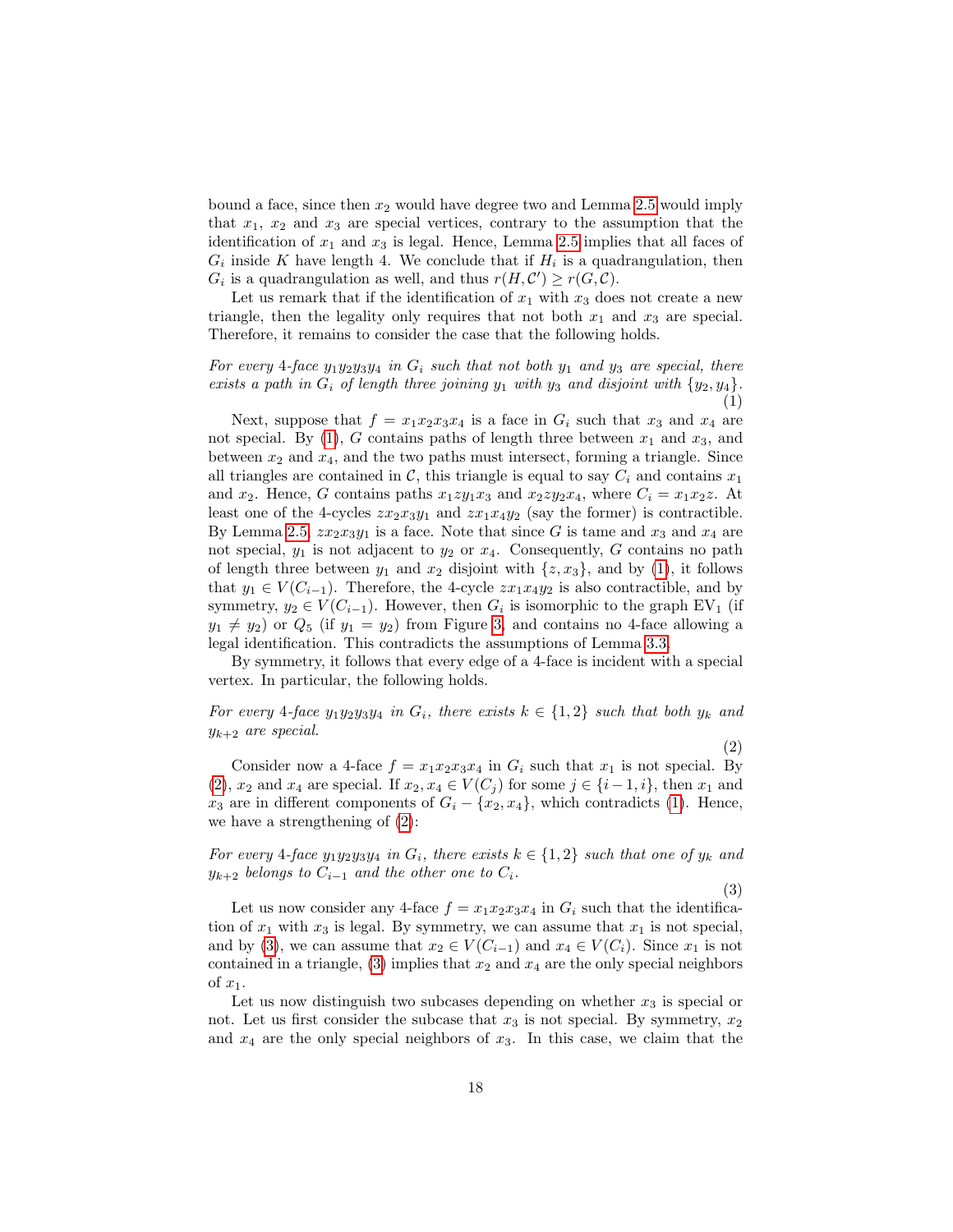graph H constructed at the beginning of the proof satisfies  $r(H, C') \ge r(G, C)$ , and thus Lemma [3.3](#page-16-0) holds. By [\(1\)](#page-17-0), the identification creates a new triangle T. Since  $x_1$  and  $x_3$  have no special neighbors other than  $x_2$  and  $x_4$ , even after the collapse of the triangles during the construction of  $H''$ ,  $T$  is vertex-disjoint with  $C_{i-1}$  and  $C_i$ . Hence, H is obtained from G by replacing  $G_i$  with two subgraphs  $H_j$  and  $H_{j+1}$  for some  $j \in \{1, \ldots, n'-1\}$  such that  $H_j$  and  $H_{j+1}$  intersect in T. Clearly,  $r(H, C') \ge r(G, C)$ , unless both  $H_j$  and  $H_{j+1}$  are quadrangulations and  $G_i$  is not a quadrangulation. As we argued before, every 4-face of  $H_j \cup H_{j+1}$ corresponds to either a 4-face in  $G$ , or to a contractible walk of length 6 bounding a quadrangulated disk in G. Hence, all the  $(≥ 5)$ -faces of G are destroyed by collapsing the triangles, that is,  $G_i$  contains two paths  $x_1y_1y_2x_3$  and  $x_1y'_1y'_2x_3$ such that the open disk  $\Lambda$  bounded by the closed walk  $x_1y_1y_2x_3y_2'y_1'$  contains a face of  $G_i$  of length greater than 4, and all faces of  $G_i$  not contained in  $\Lambda$  have length 4. But then the edge  $y_1y_2$  is contained in a 4-face in  $G_i$ . Since  $y_1$  and  $y_2$ are neighbors of  $x_1$  and  $x_3$ , respectively, they are not special. This contradicts [\(2\)](#page-17-1).

Finally, we consider the subcase that  $x_3$  is special. By symmetry, we can assume that  $x_3 \in V(C_i)$ . If  $C_i$  is a triangle, then since the identification of  $x_1$ and  $x_3$  is legal, we conclude that no path  $x_1y_1y_2x_3$  intersects  $C_{i-1}$ , and by the same argument as in the previous paragraph, we show that  $r(H, C') \ge r(G, C)$ . Therefore, suppose that  $|C_i| = 4$ .

By [\(1\)](#page-17-0),  $G_i$  contains a path  $x_1y_1y_2x_3$  disjoint from  $\{x_2, x_4\}$ . Since the identification of  $x_1$  with  $x_3$  is legal, we have  $y_2 \notin V(C_{i-1})$ . If  $y_2 \notin V(C_i)$ , then let W be the contractible closed walk of length 7 consisting of  $x_4x_1y_1y_2x_3$  and the path of length three between  $x_3$  and  $x_4$  in  $C_i$ . If  $y_2 \in V(C_i)$ , then let W be the contractible closed walk of length 5 consisting of  $x_4x_1y_1y_2$  and a path of length two between  $y_2$  and  $x_4$  in  $C_i$ . In both cases, let  $\Lambda$  be the open disk bounded by W. Since  $y_2 \notin V(C_{i-1}),$  [\(3\)](#page-17-2) implies that  $\Lambda$  does not contain any 4-face of  $G_i$ , and by Theorem [3.1,](#page-14-0) we conclude that  $\Lambda$  is a face. Since this holds for every path of length three between  $x_1$  and  $x_3$ , it follows that  $x_1y_1y_2x_3$  is the only such path, and thus H' contains only one new triangle  $T = xy_1y_2$ . Let  $H_j$  be the subgraph of H between  $C_{i-1}$  and T. Note that  $H_j$  is not a quadrangulation, since otherwise  $G_i$  would contain a 4-cycle incident with  $x_1$  and  $y_1$ , contrary to [\(2\)](#page-17-1). Consider the other subgraph  $H_{j+1}$  in the chain that contains T. Since  $\Lambda$  is a face, it follows that  $y_1$  has degree two in  $H_{j+1}$ , and since H is tame, the face of  $H_{i+1}$  incident with  $y_1$  has length greater than 4 and  $H_{i+1}$  is not a quadrangulation. Therefore,  $r(H, C') \ge r(G, C)$  as required.  $\Box$ 

Now, let us show that legal identification is always possible in a non-basic graph.

<span id="page-18-0"></span>**Lemma 3.4.** Let  $G$  be a tame critical graph embedded in the cylinder with rings  $C_1$  and  $C_2$  of length at most 4, such that every triangle of G is equal to one of the rings. Assume furthermore that the rings of G are either vertex-disjoint, or one of them has length 3 and the other one length 4. If G has no 4-face admiting a legal identification (with respect to the sequence  $C_1, C_2$  of cutting cycles), then G is basic.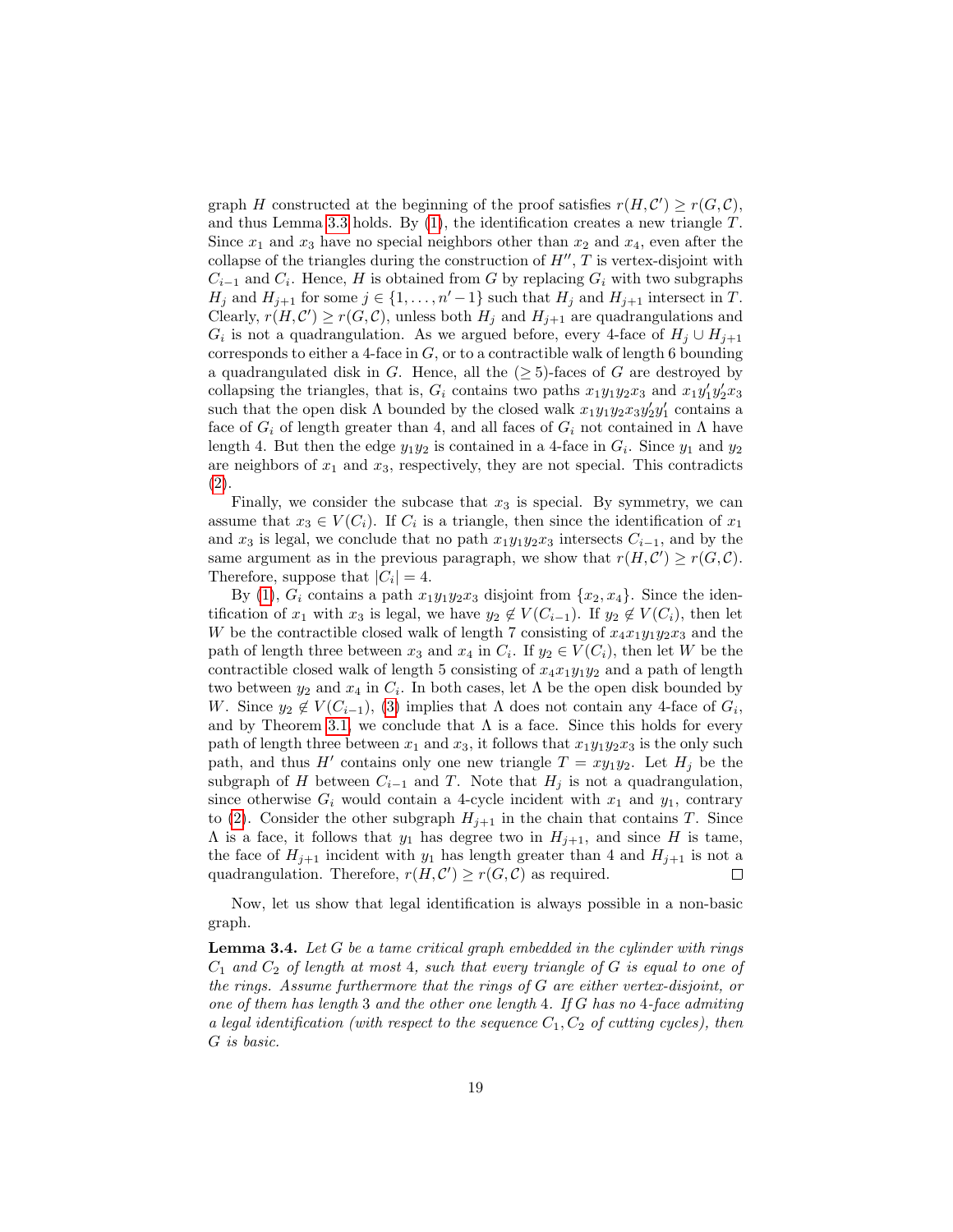Proof. Since no 4-face of G admits a legal identification,

<span id="page-19-0"></span>for any 4-face  $x_1x_2x_3x_4$  of G such that  $x_1 \notin V(C_1 \cup C_2)$ , there exists a path of length three between  $x_1$  and  $x_3$  disjoint with  $\{x_2, x_4\}.$ (4)

Suppose that G contains a 4-face  $x_1x_2x_3x_4$  such that  $x_3, x_4 \notin V(C_1 \cup C_2)$ . By [\(4\)](#page-19-0), G contains paths of length three between  $x_1$  and  $x_3$ , and between  $x_2$  and  $x_4$ , and the two paths must intersect, forming a triangle. This triangle is equal to say  $C_1$  and contains  $x_1$  and  $x_2$ . Hence, G contains paths  $x_1zy_1x_3$  and  $x_2zy_2x_4$ , where  $C_1 = x_1x_2z$ . At least one of the 4-cycles  $zx_2x_3y_1$  and  $zx_1x_4y_2$  (say the former) is contractible. By Lemma [2.5,](#page-8-1)  $zx_2x_3y_1$  is a face. Note that since G is tame and  $x_3, x_4 \notin V(C_1 \cup C_2)$ ,  $y_1$  is not adjacent to  $y_2$  or  $x_4$ . Consequently, G contains no path of length three between  $y_1$  and  $x_2$  disjoint with  $\{z, x_3\}$ , and by [\(4\)](#page-19-0), it follows that  $y_1 \in V(C_2)$ . Therefore, the 4-cycle  $z x_1 x_4 y_2$  is also contractible, bounds a face, and by symmetry,  $y_2 \in V(C_2)$ . However, then G is isomorphic to the basic graph  $Q_5$  or  $EV_1$ .

Hence, we can assume that each edge of a 4-face of  $G$  is incident with a vertex of  $C_1 \cup C_2$ , or equivalently

<span id="page-19-1"></span>for every 4-face  $y_1y_2y_3y_4$  in G, there exists  $k \in \{1,2\}$  such that both  $y_k$  and  $y_{k+2}$  belong to  $V(C_1 \cup C_2)$ .

Suppose that  $x_1x_2x_3x_4$  is a 4-face in G such that  $x_1 \notin V(C_1 \cup C_2)$ . By [\(5\)](#page-19-1),  $x_2, x_4 \in V(C_1 \cup C_2)$ . If  $x_2, x_4 \in V(C_i)$  for some  $j \in \{1, 2\}$ , then  $x_1$  and  $x_3$  are in different components of  $G - \{x_2, x_4\}$ , which contradicts [\(4\)](#page-19-0). Hence, we have a strengthening of [\(5\)](#page-19-1):

<span id="page-19-2"></span>For every 4-face  $y_1y_2y_3y_4$  in  $G_i$ , there exists  $k \in \{1,2\}$  such that one of  $y_k$  and  $y_{k+2}$  belongs to  $C_1$  and the other one to  $C_2$ .

(6)

(5)

Suppose that  $x_1x_2x_3x_4$  is a 4-face such that  $x_1 \notin V(C_1 \cup C_2)$ . By symmetry, we can assume that  $x_2 \in V(C_1)$  and  $x_4 \in V(C_2)$ . Since  $x_1$  is not contained in a triangle, [\(6\)](#page-19-2) implies that  $x_2$  and  $x_4$  are the only neighbors of  $x_1$  in  $V(C_1 \cup C_2)$ .

If  $x_3$  is not special, then by symmetry,  $x_2$  and  $x_4$  are the only neighbors of  $x_3$  in  $V(C_1 \cup C_2)$ . However, then no path  $x_1z_1z_2x_3$  intersects  $C_1$  or  $C_2$ , and thus the identification of  $x_1$  and  $x_3$  is legal, which is a contradiction.

Hence,

<span id="page-19-3"></span>every 4-face of G intersects  $C_1 \cup C_2$  in at least three vertices.

(7) Suppose that  $C_1$  and  $C_2$  are not disjoint, and thus say  $|C_1| = 3$  and  $|C_2| = 4$ . If  $C_1$  and  $C_2$  share an edge, then Lemma [2.5](#page-8-1) implies that  $G = C_1 \cup C_2$  has no 4-face, and thus it is basic. Let us consider the case that  $C_1$  and  $C_2$  share only one vertex. If G contains an edge  $e \notin E(C_1 \cup C_2)$  with both ends in  $V(C_1 \cup C_2)$ , then since G is tame, we conclude that G is the basic graph  $J_1$ . If G contains no such edge and contains a 4-face, then by [\(7\)](#page-19-3), such a 4-face shares two edges with  $C_1 \cup C_2$ . However, then Theorem [3.2](#page-14-1) gives a contradiction with [\(6\)](#page-19-2) or [\(7\)](#page-19-3).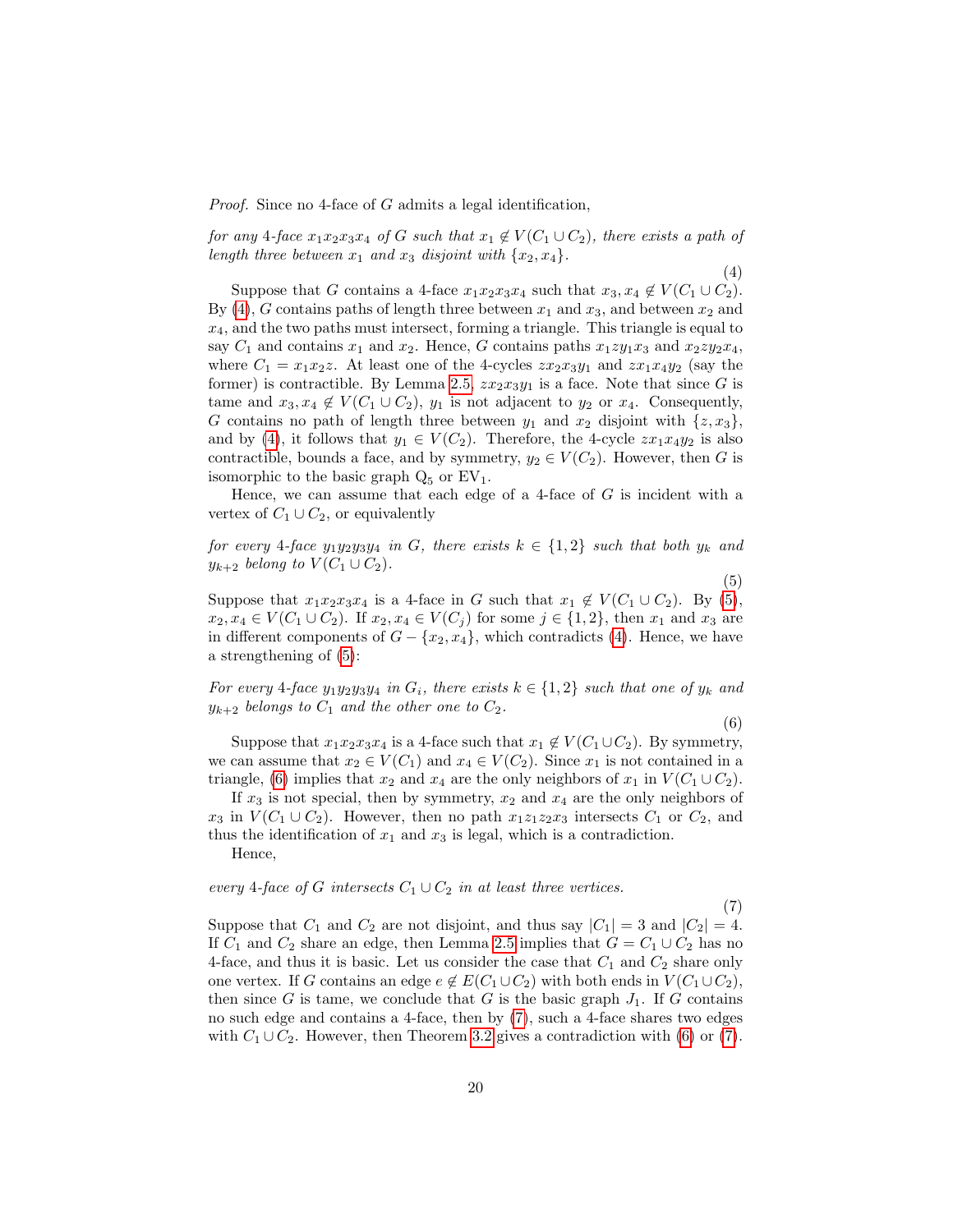Therefore, we can assume that  $C_1$  and  $C_2$  are vertex-disjoint. Suppose that  $x_1x_2x_3x_4$  is a 4-face such that  $x_1 \notin V(C_1 \cup C_2)$ . By [\(6\)](#page-19-2) and [\(7\)](#page-19-3), we can assume that  $x_2 \in V(C_1)$  and  $x_3, x_4 \in V(C_2)$ . Recall that  $x_2$  and  $x_4$  are the only neighbors of  $x_1$  in  $V(C_1 \cup C_2)$ . Since the identification of  $x_1$  and  $x_3$  is not legal, there exists a path  $x_1y_1y_2x_3$  disjoint with  $\{x_2, x_4\}$  such that  $y_2 \in V(C_1)$ . Since  $x_2 \in C_1$ ,  $x_3 \in V(C_2)$ ,  $C_1$  and  $C_2$  are vertex-disjoint, and G contains no non-ring triangles, it follows that  $x_2x_3$  is not contained in a triangle. It follows that  $y_2$ is not adjacent to  $x_2$ , and thus  $|C_1| = 4$ . Let  $C_1 = x_2z_1y_2z_2$ , with the labels chosen so that  $x_2x_3y_2z_1$  is a contractible 4-cycle. By Lemma [2.5,](#page-8-1)  $x_2x_3y_2z_1$  and  $x_2z_2y_2y_1x_1$  are faces. Also by Lemma [2.5,](#page-8-1)  $y_1$  has degree at least three. By [\(7\)](#page-19-3), the edge  $x_1y_1$  is not incident with a 4-face, and thus by Theorems [2.2](#page-6-1) and [3.2](#page-14-1) applied to the cycle consisting of  $x_4x_1y_1y_2x_3$  and the path of length  $|C_2| - 1$  in  $C_2$  between  $x_3$  and  $x_4$  implies that  $|C_2| = 4$  and the edge  $y_1y_2$  is incident with a 4-face. By [\(7\)](#page-19-3),  $y_1$  has a neighbor in  $C_2$ , and thus G is isomorphic to the basic  $graph EV<sub>2</sub>$ .

It follows that every 4-face in G has all vertices contained in  $V(C_1 \cup C_2)$ . Note that since G is tame,  $C_1$  and  $C_2$  are induced cycles. If G has no 4-face, then by Lemma [2.5](#page-8-1) it contains no contractible 4-cycle, and thus it is basic. Hence, it suffices to consider the case that G contains a 4-face  $f = x_1x_2x_3x_4$ . By symmetry, we can assume that  $x_1, x_2 \in V(C_1)$  and  $x_4 \in V(C_2)$ . Let h be the face of  $C_1 \cup C_2 \cup \{x_2x_3, x_3x_4, x_4x_1\}$  distinct from f and the rings. Note that  $|h| = |C_1| + |C_2| \leq 8$ . If G has no face of length 4 other than f, then by Theorem [3.1](#page-14-0) applied to the subgraph of  $h$  drawn in the closure of  $h$ , we conclude that either h is a face of G and G is one of the basic graphs  $\text{Tr}'_1$ ,  $\text{Tr}'_2$ ,  $\text{Xq}_5$ ,  $\text{Xq}_6$ , or  $Xq_7$ ; or  $|C_1| = |C_2| = 4$  and one edge of G is drawn in h, and G is a basic graph  $S_1$  or  $S_2$ .

Let us consider the case that G has a face  $f'$  of length 4 distinct from  $f$ ; hence, an edge of G splits h into a 4-face  $f'$  and a  $(|C_1| + |C_2| - 2)$ -face h'. If G contains no 4-face other than f and f', then by Theorem [3.1,](#page-14-0) h' is a face of G, and thus G is one of the basic graphs  $Xq_1$ ,  $Xq_2$ ,  $Xq_3$ ,  $Xq_4$ ,  $Q_5$ ,  $Tr_1$ , or  $Tr_2$ . Finally,  $G$  might also have four 4-faces, and then  $G$  is one of the basic graphs  $Q_1, Q_2, Q_3, \text{ or } Q_4.$  $\Box$ 

By combining Lemmas [3.3](#page-16-0) and Lemma [3.4,](#page-18-0) we obtain the following.

<span id="page-20-0"></span>**Lemma 3.5.** Let  $G$  be a tame graph embedded in the cylinder with rings of length at most 4. Suppose that G is a chain of  $n \geq 1$  critical graphs with the sequence  $C$  of cutting cycles. Then there exists a tame graph  $G'$  embedded in the cylinder with the same rings, such that  $G'$  dominates  $G$  and  $G'$  is a chain of at least n basic graphs with cutting cycles  $\mathcal{C}'$ , with  $r(G', \mathcal{C}') \ge r(G, \mathcal{C})$ .

*Proof.* We prove the claim by induction on  $|V(G)|$ . Let G be a chain of critical graphs  $G_1, \ldots, G_n$  with cutting cycles  $\mathcal{C} = \{C_0, \ldots, C_n\}$ . If all of  $G_1, \ldots, G_n$ are basic, then the claim is trivialy true with  $G' = G$ . Otherwise, by Lemma [3.4,](#page-18-0) there exists  $i \in \{1, \ldots, n\}$  such that a 4-face in  $G_i$  admits a legal identification. Then, the claim follows by the induction hypothesis applied to the graph  $H$ obtained by Lemma [3.3.](#page-16-0)  $\Box$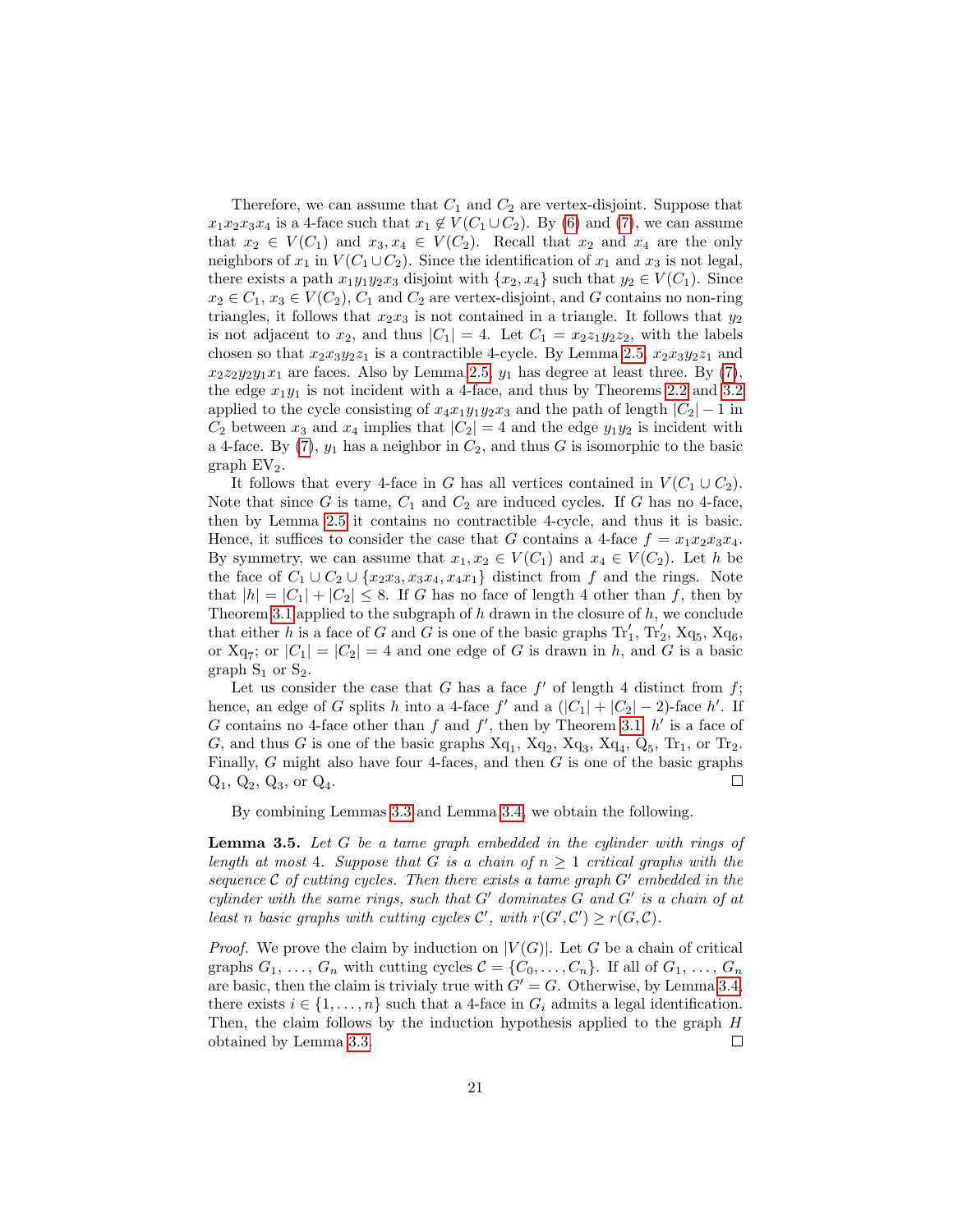Dvořák and Lidický  $[8]$  gave an exact description of critical graphs embedded in the cylinder with rings of length at most 4 and without contractible  $(\leq 4)$ cycles—in addition to the infinite family of reduced Thomas-Walls graphs, there are only 95 such critical graphs. In particular, their examination gives the following.

<span id="page-21-1"></span>**Theorem 3.6** (Dvořák and Lidický [\[8\]](#page-36-12)). Let G be a graph embedded in the cylinder with rings of length at most 4, such that G contains no contractible  $(\leq 4)$ -cycles. If G is critical and the distance between its rings is at least 6, then G is a reduced Thomas-Walls graph.

We need the following observation about basic graphs.

<span id="page-21-0"></span>Lemma 3.7. Let G be a tame chain of basic graphs, such that each of them either contains no contractible 4-cycles, or is isomorphic to  $EV_1$ ,  $EV_2$ ,  $Tr_1$ ,  $Tr_2$ ,  $S_1$ , or  $S_2$ , with pairwise vertex-disjoint cutting cycles  $C_0$ , ...,  $C_n$ . If  $n \geq 5$ , then  $G$  is dominated by a graph  $G'$  with the same vertex-disjoint rings  $C_0$  and  $C_n$  and without contractible  $(\leq 4)$ -cycles. Furthermore, if  $|C_0| = 4$  and  $e_0$  is any edge of  $C_0$ , then  $G'$  can be chosen so that e is not contained in a triangle  $in G'.$ 

*Proof.* Let  $C_0, \ldots, C_n$  be the cutting cycles of the chain, and for  $i = 1, \ldots, n$ , let  $G_i$  denote the subgraph of G drawn between  $C_{i-1}$  and  $C_i$ .

We start with several observations about graphs dominating  $EV_1, EV_2, Tr_1$ ,  $\text{Tr}_2$ ,  $\text{S}_1$ , or  $\text{S}_2$ . Let H be one of these graphs, with rings  $u_1u_2 \ldots$  and  $v_1v_2 \ldots$ labelled as in Figure [3.](#page-15-0) In all the identifications described below, we suppress arising parallel edges.

- If  $H = EV_1$  or  $H = EV_2$ , then
	- let H<sup> $\prime$ </sup> be the graph isomorphic to one of the graphs I<sub>1</sub> or I<sub>2</sub> depicted in Figure [4,](#page-22-0) obtained from H by identifying  $u_2$  with  $v_2$  and  $u_1$  with  $v_1$  and by removing the vertices that do not belong to the rings, and
	- let  $H''$  be the graph isomorphic to one of the graphs  $I_1$  or  $I_2$ , obtained from H by identifying  $u_2$  with  $v_2$  and  $u_3$  with  $v_3$  and by removing the vertices that do not belong to the rings.

Let  $\mathcal{R}(H) = \{H', H''\}$  and  $\mathcal{D}(H) = \{u_2, v_2\}.$ 

- If  $H = \text{Tr}_1$ , then
	- let  $H'$  be the graph isomorphic to the graph  $I_1$  depicted in Figure [4,](#page-22-0) obtained from H by identifying  $u_2$  with  $v_2$  and  $u_1$  with  $v_1$ , and
	- let  $H''$  be the graph isomorphic to the graph  $I_1$ , obtained from H by identifying  $u_2$  with  $v_4$  and  $u_3$  with  $v_1$ .

Let 
$$
\mathcal{R}(H) = \{H', H''\}
$$
 and  $\mathcal{D}(H) = \{u_2, v_1\}.$ 

• If  $H = \text{Tr}_2$ , then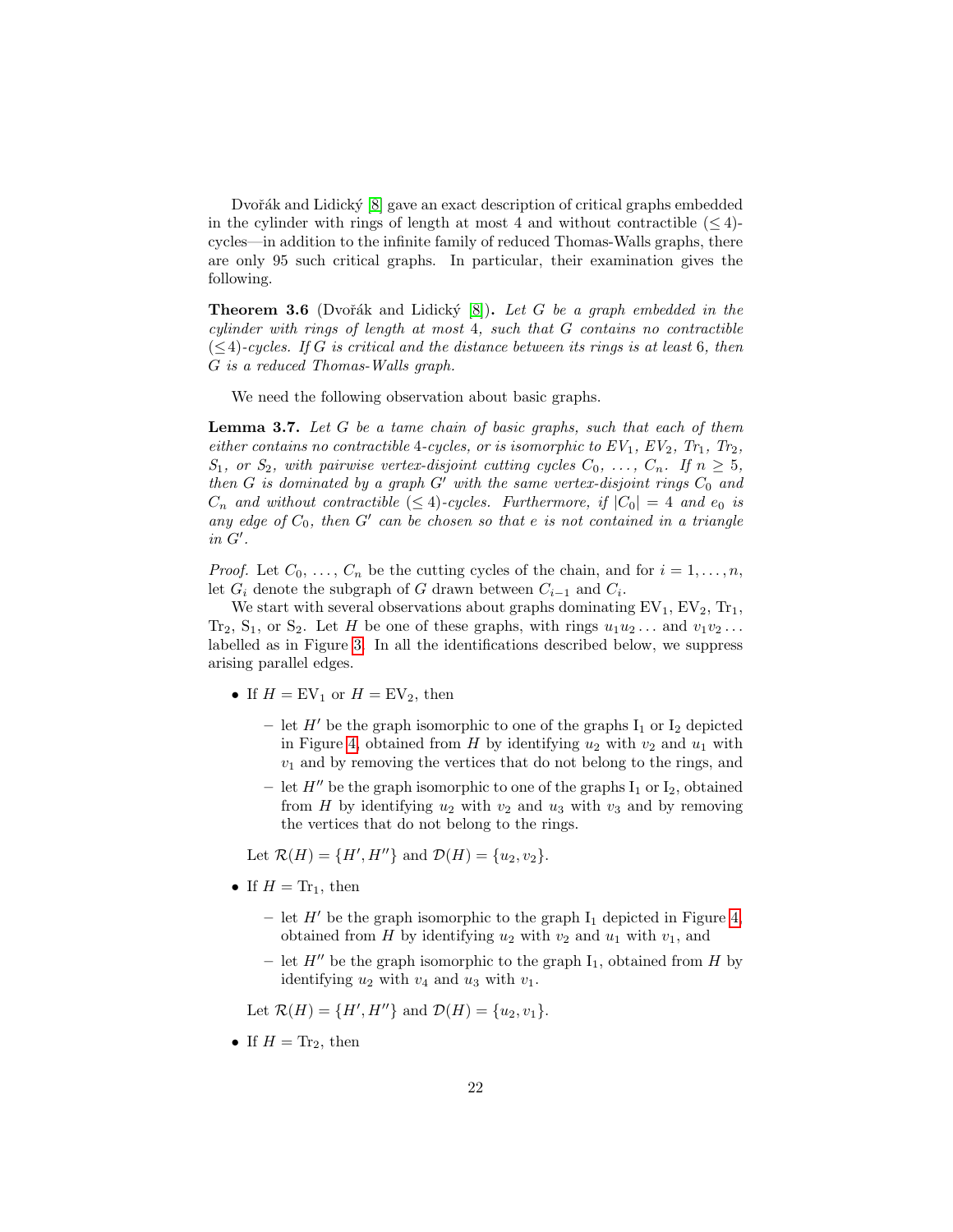- let H<sup> $\prime$ </sup> be the graph isomorphic to the graph I<sub>1</sub> depicted in Figure [4,](#page-22-0) obtained from H by identifying  $u_1$  with  $v_1$  and  $u_2$  with  $v_2$ , and
- let  $H''$  be the graph isomorphic to the graph  $I_4$  depicted in Figure [4,](#page-22-0) obtained from H by identifying  $u_1$  with  $v_3$ .

Let  $\mathcal{R}(H) = \{H', H''\}$  and  $\mathcal{D}(H) = \{u_1\}.$ 

- If  $H = S_1$ , then let H' be the graph isomorphic to the graph I<sub>3</sub> depicted in Figure [4,](#page-22-0) obtained from H by identifying  $u_1$  with  $v_1$ . Let  $\mathcal{R}(H) = \{H'\}$ and  $\mathcal{D}(H) = \{u_1, v_1\}.$
- If  $H = S_2$ , then let H' be the graph isomorphic to the graph I<sub>3</sub> depicted in Figure [4,](#page-22-0) obtained from H by identifying  $u_4$  with  $v_4$ . Let  $\mathcal{R}(H) = \{H'\}$ and  $\mathcal{D}(H) = \{u_4, v_4\}.$

Observe that every graph in  $\mathcal{R}(H)$  dominates H and contains no contractible  $(\leq 4)$ -cycle. For every edge e of a ring of H, there exists at least one graph  $H_e \in \mathcal{R}(H)$  such that the corresponding edge in  $H_e$  is not shared by both rings. Furthermore, if a vertex v of a ring of H does not belong to  $\mathcal{D}(H)$ , then there exists at least one graph  $H_v \in \mathcal{R}(H)$  such that the corresponding vertex in  $H_v$ is not shared by both rings.



<span id="page-22-0"></span>Figure 4: Results of identifications in Lemma [3.7.](#page-21-0)

For  $i = 1, \ldots, n$ , let  $G_i'$  be the graph obtained as follows. Let  $v_i$  be a vertex of  $C_{i-1}$  not belonging to  $\mathcal{D}(G_i)$ , chosen so that

- if  $i = 1$ , then  $v_i$  is incident with  $e_0$ ,
- if  $i \geq 2$  and the intersection  $Z_i$  of  $C_0$  and  $C_{i-1}$  in  $G'_1 \cup \ldots \cup G'_{i-1}$  is not a subset of  $\mathcal{D}(G_i)$ , then  $v_i \in Z_i \setminus \mathcal{D}(G_i)$ , and
- if  $i \geq 2$ ,  $|C_{i-1}| = 4$  and the intersection  $Y_i$  of  $C_{i-2}$  and  $C_{i-1}$  in  $G'_{i-1}$  is not a subset of  $\mathcal{D}(G_i)$ , then  $v_i \in Y_i \setminus \mathcal{D}(G_i)$ .

If  $G_i$  does not contain any contractible 4-cycle, then let  $G'_i = G_i$ . Otherwise, let  $G_i'$  be an element of  $\mathcal{R}(G_i)$ , chosen so that the vertex of  $G_i'$  corresponding to  $v_i$  is not shared by both rings of  $G_i'$ .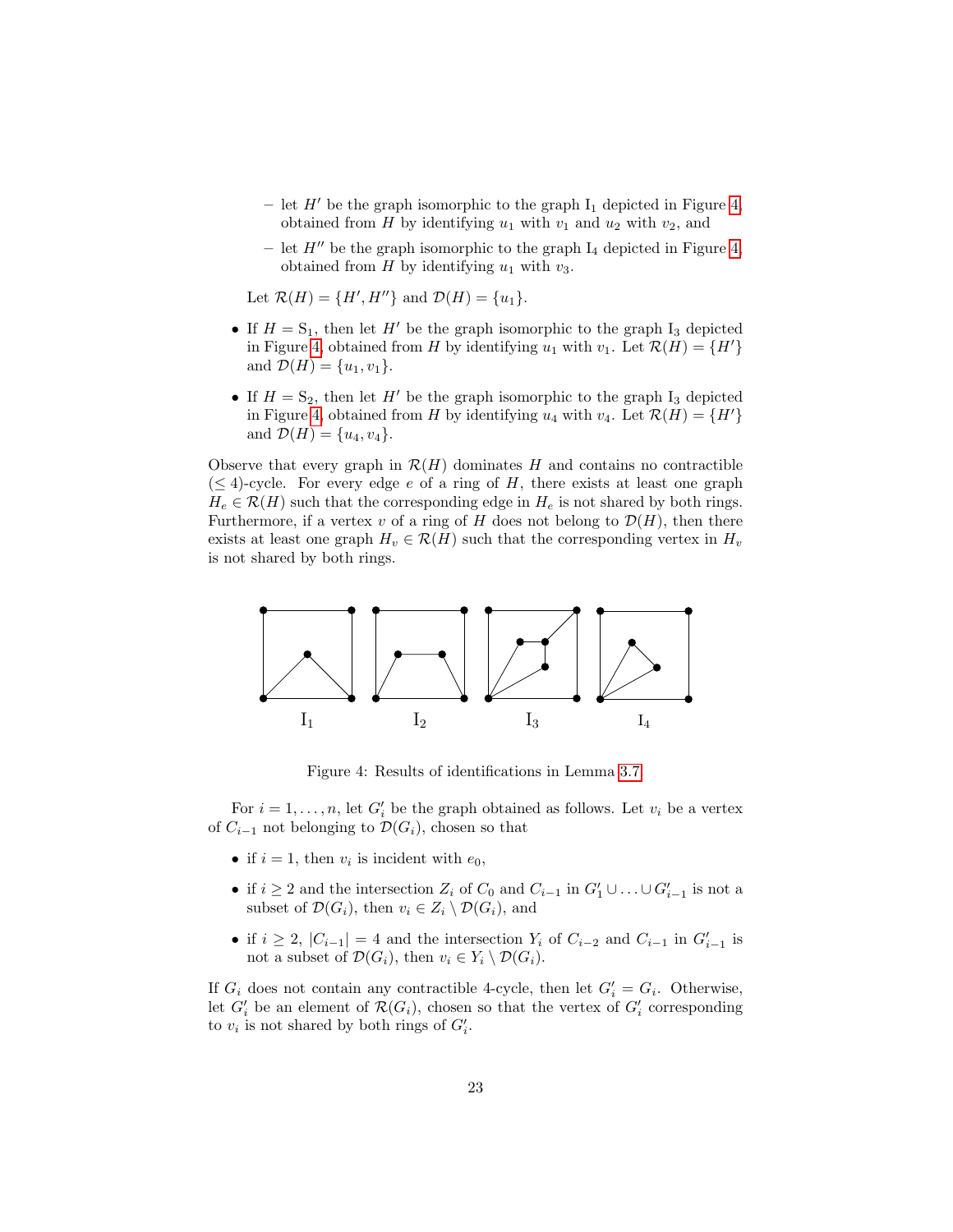Note that this ensures that no two triangles of  $G' = G'_1 \cup ... \cup G'_n$  share an edge, and thus G' contains no contractible  $(\leq 4)$ -cycles. Furthermore, the edge corresponding to  $e_0$  is not contained in a triangle of  $G'$ .

The graph G' dominates G. Note that  $|Z_2| \leq 2$  and  $|Z_i| \leq 1$  for  $i \geq 3$ , and thus the rings of  $G'$  share at most one vertex. If the rings of  $G'$  are vertexdisjoint, then  $G'$  satisfies the conclusion of the lemma. Hence, suppose the rings of G' share a unique vertex z. This is only possible if each of  $G_1, \ldots, G_n$  is isomorphic to  $EV_1$ ,  $EV_2$ ,  $Tr_1$ ,  $Tr_2$ ,  $S_1$ , or  $S_2$ . For  $i = 0, ..., n$ , let  $z_i$  denote the vertex of  $C_i$  corresponding to z.

Consider the graph  $F_1 = G'_1 \cup G'_2 \cup G'_3$ , whose rings  $C_0$  and  $C_3$  intersect only in z. Observe that every edge of  $F_1$  with both ends in  $V(C_0 \cup C_3)$  is contained in  $E(C_0\cup C_3)$ . Since  $|C_0|+|C_3|\leq 8$  and  $F_1$  contains no contractible ( $\leq 4$ )-cycle, Theorem [3.1](#page-14-0) shows that every precoloring of  $C_0\cup C_3$  that assigns the same color to  $z_0$  and  $z_3$  extends to a 3-coloring of  $F_1$ . Since z is contained in both rings of G', the choice of  $G'_4$  implies that  $z_3$  belongs to  $\mathcal{D}(G_4)$ . Hence,  $F_1 \cup G_4$  is dominated by a graph obtained from  $G_4$  by adding the cycle  $C_0$  and identifying  $z_0$  with  $z_3$ . By inspecting all choices of  $G_4 \in \{EV_1, EV_2, Tr_1, Tr_2, S_1, S_2\}$  and  $z_3 \in \mathcal{D}(G_4)$ , we conclude that the following holds.

- if  $|C_4| = 3$ , then  $F_1 \cup G_4$  is dominated by the graph  $F_2$  obtained from the disjoint union of  $C_0$  and  $C_4$  by adding an edge between  $z_0$  and a vertex of  $C_4$ , and
- if  $|C_4| = 4$ , then either
	- $F_1 \cup G_4$  is dominated by the graph  $F_2'$  isomorphic to Xq<sub>6</sub> or Tr<sub>2</sub><sup>ob-</sup> tained from the disjoint union of  $C_0$  and  $C_4$  by adding edges between  $z_0$  and two non-adjacent vertices of  $C_4$  distinct from  $z_4$ , or
	- $G_4$  is isomorphic to Tr<sub>1</sub>.

If  $|C_4| = 3$ , then  $F_2 \cup G_5' \cup \ldots \cup G_n'$  satisfies the conclusions of the lemma. Let us consider the case that  $|C_4| = 4$ . If  $G_4$  is isomorphic to Tr<sub>1</sub> (and thus  $|C_3| = 3$ , note that none of the conditions for specifying  $v_4$  applies, and thus we can choose  $G'_4$  so that z does not correspond to any vertex of  $\mathcal{D}(G_5)$ . However, then the choice of  $v_5$  ensures that  $C_0$  and  $C_5$  are vertex-disjoint in  $G'$ , which is a contradiction.

Hence, we can assume that  $F_1 \cup G_4$  is dominated by the graph  $F_2'$ . By inspection of all choices of  $G_5 \in \{EV_1, EV_2, Tr_1, Tr_2, S_1, S_2\}$  and  $z_4 \in \mathcal{D}(G_4)$ , we conclude that  $F_2' \cup G_5$  is dominated by a graph  $F_3$  obtained from the vertexdisjoint union of cycles  $C_0$  and  $C_5$  by adding an edge between them, and thus  $F_3 \cup G'_6 \cup \ldots \cup G'_n$  satisfies the conclusions of the lemma.  $\Box$ 

Let us now prove a variation on Theorem [3.6.](#page-21-1)

<span id="page-23-0"></span>**Lemma 3.8.** Let G be a tame chain of n basic graphs, such that each of them either contains no contractible 4-cycles, or is isomorphic to  $J_1$ ,  $EV_1$ ,  $EV_2$ ,  $Tr_1$ ,  $Tr_2$ ,  $S_1$ , or  $S_2$ . If  $n \geq 32$ , then either every precoloring of the rings of G extends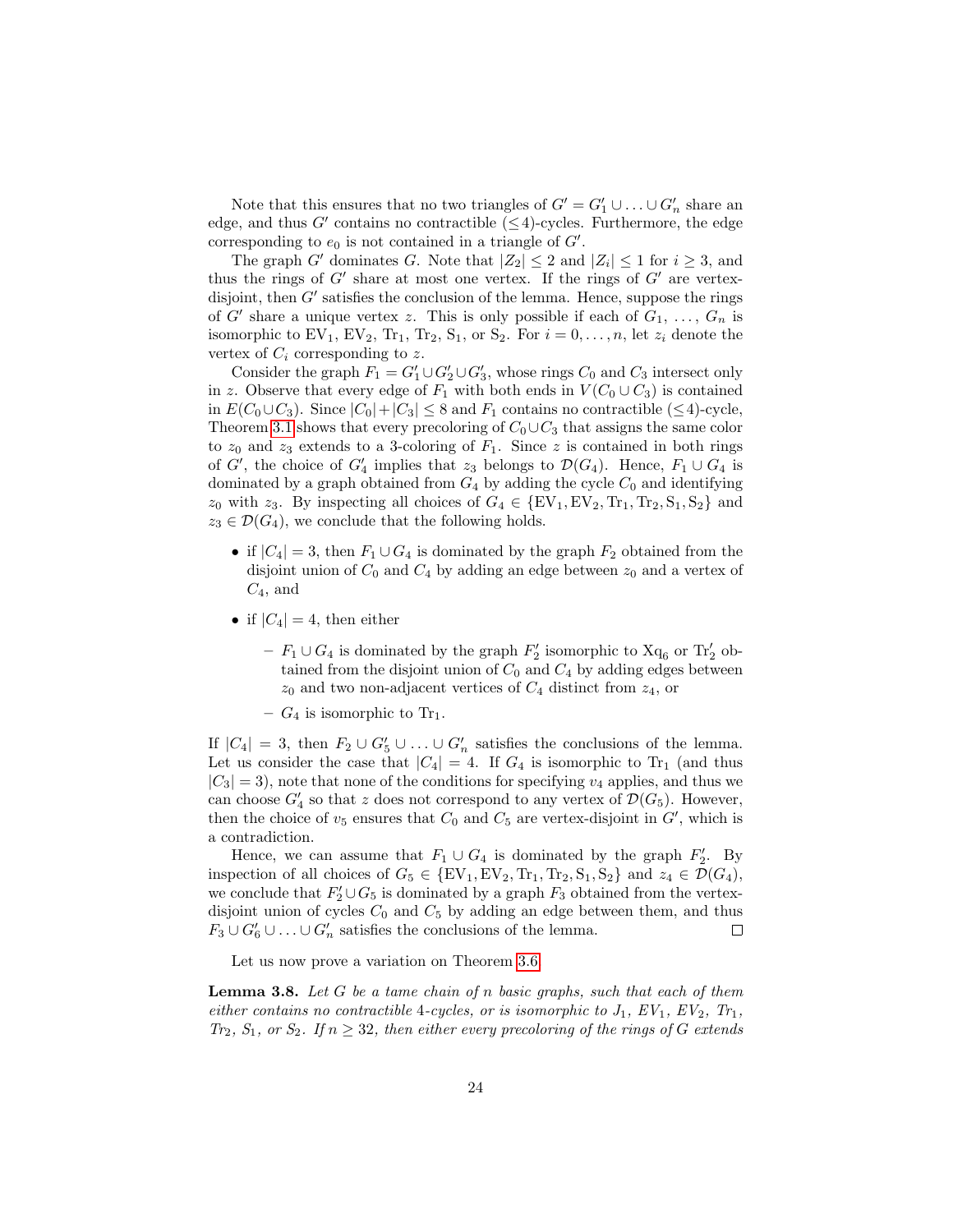to a 3-coloring of G, or both rings of G have length 4 and G is dominated by the reduced Thomas-Walls graph  $T_4'$ .

*Proof.* Let  $C_0, \ldots, C_n$  be the cutting cycles of the chain. Let  $s_0 = 0$  if  $C_0$  and  $C_1$  are vertex-disjoint, and  $s_0 = 1$  otherwise. Let  $s_1 = n$  if  $C_{n-1}$  and  $C_n$  are vertex-disjoint, and  $s_1 = n-1$  otherwise. Let F be the union of subgraphs of G drawn between  $C_0$  and  $C_{s_0}$ , and between  $C_{s_1}$  and  $C_n$ . Note that if a component of  $F$  contains a contractible 4-cycle, then it is isomporphic to  $J_1$ . Identify two opposite vertices in each 4-face of  $F$ , obtaining a graph  $F'$ .

For  $i = 1, \ldots, 5$ , let  $G_i$  denote the subgraph of G drawn between  $C_{s_0+5i-5}$ and  $C_{s_0+5i}$ . Let  $G_6$  denote the subgraph of  $G_i$  drawn between  $C_{s_0+25}$  and  $C_{s_1}$ . By the definition of a chain,  $J_1$  does not appear in the subchain bounded by  $C_{s_0}$ and  $C_{s_1}$ . For  $i = 1, ..., 6$ , Lemma [3.7](#page-21-0) implies that  $G_i$  is dominated by a graph  $G'_{i}$  with the same vertex-disjoint rings, such that the graph  $G' = F' \cup G'_{1} \cup \ldots \cup G'_{6}$ contains no contractible ( $\leq 4$ )-cycles—this is ensured by choosing  $e_0$  to be an edge of  $C_{s_0+5i-5}$  contained in a triangle in  $G'_{i-1}$  (if any) for  $i = 2, \ldots, 6$ .

Note that the distance between  $C_0$  and  $C_n$  in  $G'$  is at least 6. Suppose that not every precoloring of  $C_0 \cup C_n$  extends to a 3-coloring of G. Then G' is dominated by its maximal critical subgraph  $G''$ , and by Theorem [3.6,](#page-21-1)  $G''$  is a reduced Thomas-Walls graph in that the distance between  $C_0$  and  $C_n$  is at least 6. By Lemma [2.7,](#page-9-0) G is dominated by the reduced Thomas-Walls graph  $T_4'$ .

We call graphs  $Xq_1, \ldots, Xq_7$  almost quadrangulations. We need the following claim.

<span id="page-24-0"></span>**Lemma 3.9.** Let G be a tame chain of n basic graphs, such that each of them is an almost quadrangulation. If  $n \geq 4$ , then every precoloring of the rings of G extends to a 3-coloring of G.

*Proof.* Let  $C_0, \ldots, C_n$  be the cutting cycles of the chain, and let  $\psi$  be a 3coloring of  $C_0 \cup C_n$ . The graph G is dominated by a quadrangulation of the cylinder with rings at distance at least 4 from each other. Hence, if  $|C_0| = 4$ , then  $\psi$  extends to a 3-coloring of G by Lemma [2.10.](#page-11-1) If  $|C_0| = 3$ , then G is a chain of the copies of  $Xq_7$ . Observe that  $\psi$  extends to a 3-coloring  $\varphi$  of the subgraph of G drawn between  $C_0$  and  $C_1$  such that the winding number of  $\varphi$  on  $C_1$  is the same as the winding number of  $\psi$  on  $C_n$ . By Lemma [2.10,](#page-11-1) it follows that  $\psi$  extends to a 3-coloring of G.  $\Box$ 

By combining these results, we obtain the following.

<span id="page-24-1"></span>Lemma 3.10. Let G be a tame graph embedded in the cylinder with rings of length at most 4. If G is a chain of graphs, at least 131 of which are not quadrangulated, then either every precoloring of the rings of G extends to a 3-coloring of  $G$ , or both rings of  $G$  have length 4 and  $G$  is dominated by the reduced Thomas-Walls graph  $T_4'$ .

*Proof.* Let  $C = C_0, C_1, \ldots, C_n$  be the sequence of cutting cycles of the chain G, and for  $i = 1, \ldots, n$ , let  $G_i$  be the subgraph of G drawn between  $G_{i-1}$  and  $G_i$ .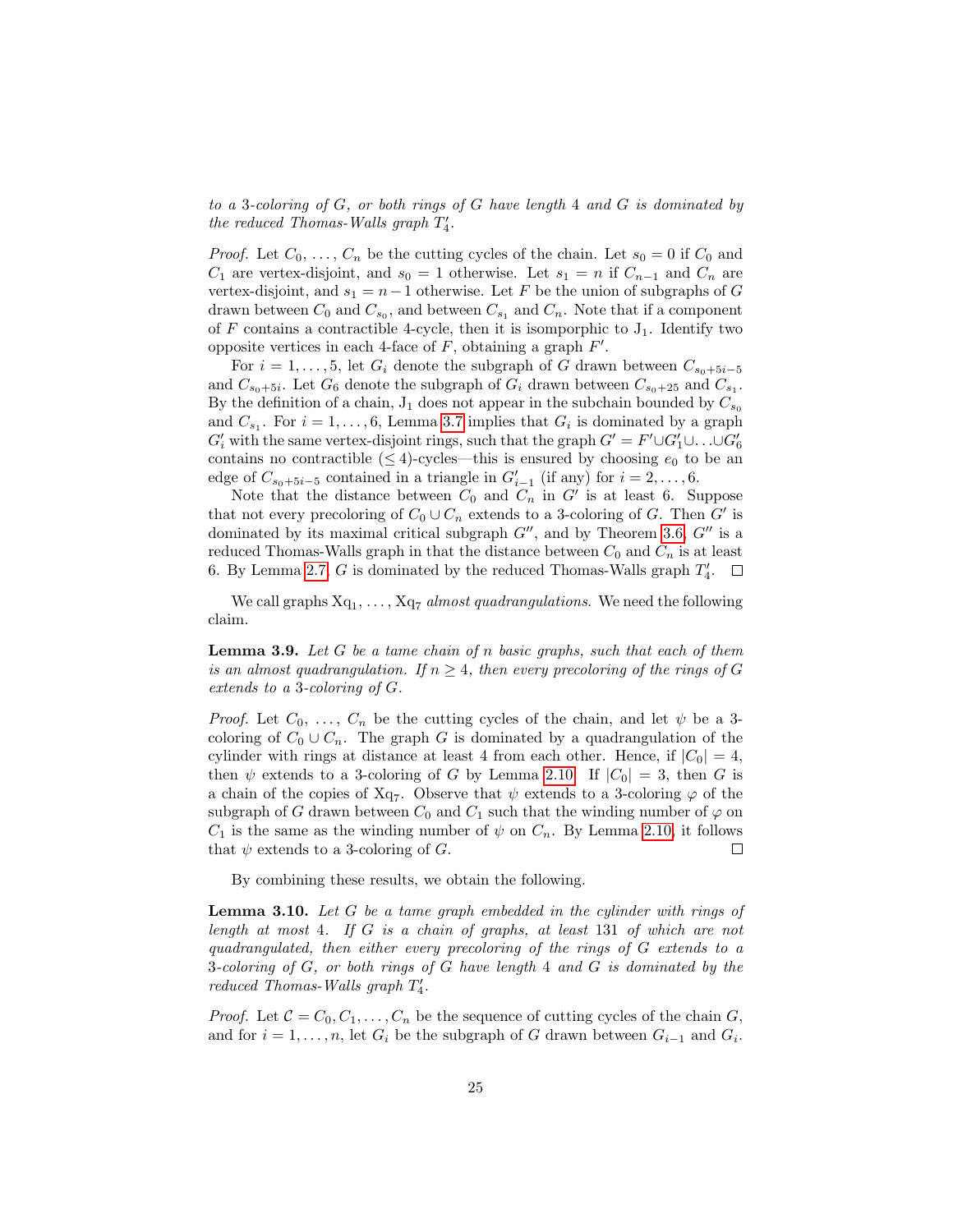Without loss of generality,  $G_i$  is critical, as otherwise we can replace  $G_i$  by its maximal critical subgraph. Furthermore, by Lemma [3.5,](#page-20-0) we can assume that  $G_i$  is basic. If  $G_i$  is a quadrangulation, then  $G_i$  is one of  $Q_1, \ldots, Q_5$ ; in this case, we identify the vertices of the rings of  $G_i$  as indicated by dotted lines in Figure [3.](#page-15-0)

Hence, assume that none of  $G_1, \ldots, G_n$  is a quadrangulation. By the assumptions of the lemma, we have  $n \geq 131$ .

Suppose that there exists  $i \in \{1, ..., n-3\}$  such that  $G_i, ..., G_{i+3}$  are almost quadrangulations. By Theorem [1.3,](#page-4-1) any 3-coloring  $\psi$  of  $C_0 \cup C_n$  extends to a 3-coloring of  $G_1 \cup \ldots \cup G_{i-1} \cup G_{i+4} \cup \ldots \cup G_n$ , and by Lemma [3.9,](#page-24-0)  $\psi$  extends to a 3-coloring of G. Therefore, we can assume that no four consecutive graphs in the chain  $G^{\prime\prime\prime}$  are almost quadrangulations.

Extend all almost quadrangulations in G to quadrangulations  $Q_1, \ldots, Q_5$ and identify the vertices of their rings as indicated by dotted lines in Figure [3.](#page-15-0) The resulting graph  $G'$  is a chain of at least 32 basic graphs dominating  $G$ , such that none of the graphs in the chain is a quadrangulation or almost quadrangulation. Also, if  $J_1$  appears in the chain (necessarily as the first or the last element), identify the opposite vertices of its 4-face not contained in the ring of  $G'$ , thus turning it into  $I_1$ . Similarly, we turn each of the graphs in the chain that is isomorphic to  $\text{Tr}'_1$  or  $\text{Tr}'_2$  into  $\text{Tr}_1$  or  $\text{Tr}_2$  by adding an edge. The claim of Lemma [3.10](#page-24-1) then follows by Lemma [3.8.](#page-23-0)  $\mathbb{R}^n$ 

Actually, we only need the following consequence of Lemmas [2.7](#page-9-0) and [3.10](#page-24-1)

<span id="page-25-0"></span>**Corollary 3.11.** Let G be a tame graph embedded in the cylinder with rings  $C_1$ and  $C_2$  of length at most 4. Suppose that  $G$  is a chain of graphs, at least 131 of which are not quadrangulated. If  $|C_1| = 3$  or  $|C_2| = 3$ , then every precoloring of  $C_1 \cup C_2$  extends to a 3-coloring of G. If  $|C_1| = |C_2| = 4$ , then for every 3-coloring  $\psi_1$  of  $C_1$ , there exists  $v \in V(C_2)$  such that for every v-diagonal 3-coloring  $\psi_2$  of  $C_2$ , the precoloring  $\psi_1 \cup \psi_2$  extends to a 3-coloring of G.

Let us remark that using computer, we can signficantly improve the bound of Corollary [3.11](#page-25-0) as follows.

<span id="page-25-1"></span>**Lemma 3.12.** Let G be a tame graph embedded in the cylinder with rings  $C_1$ and  $C_2$  of length at most 4. Suppose that G is a chain of  $n \geq 7$  graphs, at least 3 of which are not quadrangulated. If  $|C_1| = 3$  or  $|C_2| = 3$ , then every precoloring of  $C_1 \cup C_2$  extends to a 3-coloring of G. If  $|C_1| = |C_2| = 4$ , then for every 3-coloring  $\psi_1$  of  $C_1$ , there exists  $v \in V(C_2)$  such that for every v-diagonal 3-coloring  $\psi_2$  of  $C_2$ , the precoloring  $\psi_1 \cup \psi_2$  extends to a 3-coloring of G.

Proof. By Lemma [3.5,](#page-20-0) we can assume that all the graphs in the chain are basic. Furthermore, without loss of generality, they are critical. We consider the chains consisting of copies of the graphs depicted in Figure [3,](#page-15-0) the graph  $I_4$ , and the graphs from [\[8\]](#page-36-12) whose rings are disjoint and not separated by another triangle or disjoint 4-cycle. By computer enumeration, we verify that the claim holds for  $n = 7$ .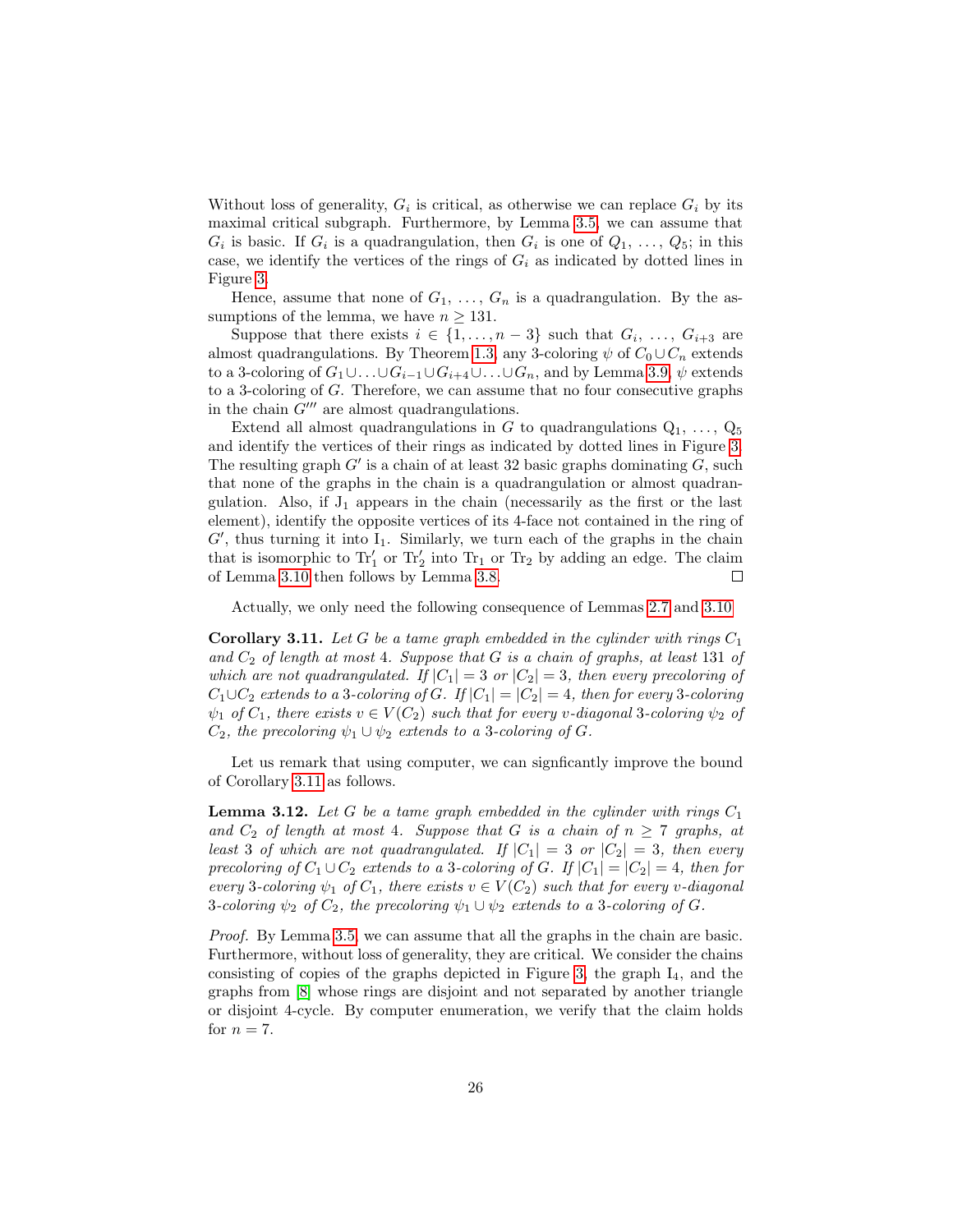For longer chains, we prove the claim by induction on  $n$ . By symmetry, we can assume that if  $|C_1| = 3$ , then  $|C_2| = 3$ . If any of the graphs in the chain is isomorphic to a quadrangulation  $Q_1, \ldots,$  or  $Q_5$ , then identify the vertices of their rings as indicated by dotted lines in Figure [3,](#page-15-0) and apply induction to the resulting graph. Otherwise, let  $K$  be the first cutting cycle of the chain distinct from  $C_1$ . We extend the 3-coloring of  $C_1$  to the subgraph of G drawn between  $C_1$  and  $K$  by Theorem [1.3,](#page-4-1) and then the claim follows by the induction hypothesis for the subgraph of  $G$  drawn between  $K$  and  $C_2$ .  $\Box$ 

Let us mention that Lemma [3.12](#page-25-1) is not true if we demand just two nonquadrangulations or if the chain has length at most 6.

# <span id="page-26-0"></span>4 Disk with two triangles

In this section, we consider the case of the graphs embedded in the disk with a ring of length 4 and with exactly two triangles, and we aim to prove Theorem [1.4.](#page-5-0)

Borodin et al. [\[3\]](#page-36-6) described all non-3-colorable planar graphs with exactly 4 triangles. The following is a special case of their main result relevant to us.

<span id="page-26-1"></span>**Theorem 4.1** (Borodin et al. [\[3\]](#page-36-6)). If G is a 4-critical planar graph with exactly four triangles and there exists an edge  $e \in E(G)$  intersecting two of them, then  $G - e$  is a patched Havel-Thomas-Walls graph with the interface pair e.

As a corollary, we have the following special case of Theorem [1.4.](#page-5-0)

<span id="page-26-2"></span>**Corollary 4.2.** Let G be a graph embedded in the disk with at most two triangles and with ring  $C = v_1v_2v_3v_4$ . If G is critical and has no 3-coloring that is  $v_1$ . diagonal on C, then G is obtained from a patched Havel-Thomas-Walls graph by framing on its interface pair  $v_1v_3$ .

*Proof.* Since G is critical, Theorem [1.3](#page-4-1) implies that any non-facial 4-cycle in  $G$ separates the hole of the disk from both triangles of G.

Let  $C'$  be a non-facial 4-cycle in G containing  $v_1$  and  $v_3$ , such that the subgraph of G drawn between C' and C is maximal. Let  $G' = G - (V(C))$  $V(C')$ ). Since the 4-cycles in  $C \cup C'$  distinct from C and C' do not separate the hole from the triangles, they bound faces, and thus  $G$  is obtained from  $G'$ by framing on  $v_1v_3$ .

Let  $G'' = G' + v_1v_3$ . Note that G'' is not 3-colorable, and by the choice of  $C'$ , it contains exactly four triangles. By Theorem [1.2,](#page-4-2)  $G''$  contains a 4-critical subgraph H with all four triangles. By Theorem [4.1,](#page-26-1)  $H - v_1v_3$  is a patched Havel-Thomas-Walls graph with the interface pair  $v_1v_3$ . Since G is critical, Lemma [2.5](#page-8-1) implies that every non-facial  $(\leq 5)$ -cycle of G separates the hole of the disk from at least one triangle of G. However, all faces  $H - v_1v_3$  have length at most 5, and thus  $G'' = H$ .

It follows that G is obtained from the patched Havel-Thomas-Walls graph  $G'$  by framing on its interface pair  $v_1v_3$ .  $\Box$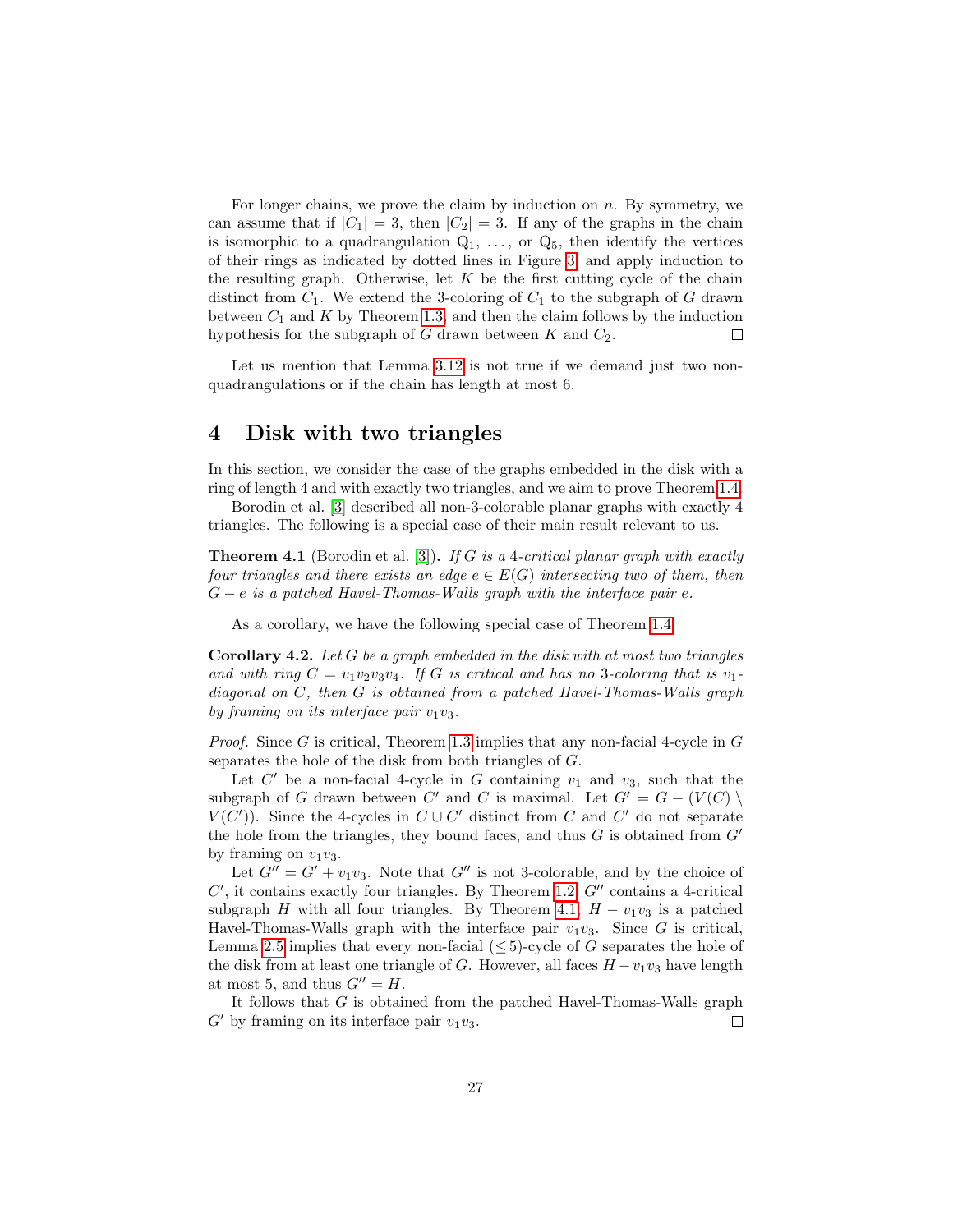Finally, we need a result on the density of 4-critical graphs by Kostochka and Yancey [\[14\]](#page-36-13).

<span id="page-27-0"></span>**Theorem 4.3.** For every  $n \geq 4$ , every 4-critical graph with n vertices has at least  $\frac{5n-2}{3}$  edges.

We can now prove the main theorem of this section.

Proof of Theorem [1.4.](#page-5-0) We prove the claim by the induction on the number of vertices of  $G$ ; hence, we assume that the claim holds for all graphs with less than  $|V(G)|$  vertices.

Let  $C = v_1v_2v_3v_4$  be the ring of G. Let  $\psi_1$ ,  $\psi_2$  and  $\psi_3$  be a  $v_1$ -diagonal, a  $v_2$ -diagonal, and a bichromatic 3-coloring of C, respectively. If either  $\psi_1$  or  $\psi_2$ does not extend to a 3-coloring of G, then the claim follows from Corollary [4.2.](#page-26-2) Hence, we can assume that  $\psi_1$  and  $\psi_2$  extend to 3-colorings  $\varphi_1$  and  $\varphi_2$  of G, respectively. Since G is critical,  $\psi_3$  does not extend to a 3-coloring of G.

Note that if say  $v_1$  had degree 2, then we could recolor  $v_1$  in the coloring  $\varphi_1$  and obtain a 3-coloring of G whose restriction to C is bichromatic, which is a contradiction. Similarly, we conclude that every vertex of  $C$  has degree at least three. Also, since  $\varphi_1(v_2) = \varphi_1(v_4)$ , the graph  $G_2^*$  obtained from G by identifying  $v_2$  with  $v_4$  is 3-colorable. Symmetrically, the graph  $G_1^{\star}$  obtained from  $G$  by identifying  $v_1$  with  $v_3$  is 3-colorable.

Suppose for a contradiction that G has no non-ring 4-faces. Let n, m and s denote the number of vertices, edges and faces of  $G$ , respectively. Then  $2m \geq$  $5(s-3) + 4 + 2 \cdot 3 = 5s - 5$ . By Euler's formula, we have  $s = m + 2 - n$ , and thus

$$
2m \ge 5(m+2-n) - 5 = 5m - 5n + 5
$$
  

$$
5n-5 \ge 3m
$$

and  $m \leq \frac{5n-5}{3}$ . Let G' be the graph (not embedded in the disk) obtained from G by identifying  $v_1$  with  $v_3$  to a vertex  $z_1$  and  $v_2$  with  $v_4$  to a vertex  $z_2$  and by suppressing parallel edges. Note that  $G'$  is not 3-colorable, since  $\psi_3$  does not extend to a 3-coloring of G. Let  $G''$  be a 4-critical subgraph of  $G'$ . Since  $G_1^*$ and  $G_2^*$  are 3-colorable, we have  $z_1, z_2 \in V(G'')$ . For every  $v \in V(G') \setminus \{z_1, z_2\}$ , note that  $\psi_3$  extends to a 3-coloring of  $G - v$  by the criticality of G, and thus  $v \in V(G'')$ . Thus,  $V(G'') = V(G')$ . Note that  $|E(G')| = m - 3$  and  $|V(G')| = n - 2$  since C is replaced by the edge  $z_1 z_2$ . Thus

$$
|E(G'')| \le |E(G')| = m-3 \le \frac{5n-14}{3} = \frac{5|V(G'')|-4}{3}.
$$

This contradicts Theorem [4.3.](#page-27-0)

It follows that G contains a 4-face  $x_1x_2x_3x_4$ . Since all vertices of C have degree at least 3, we can assume that  $x_1, x_2 \notin V(C)$ . If  $x_3, x_4 \in V(C)$ , say  $x_3 = v_3$  and  $x_4 = v_4$ , and  $x_1$  is adjacent to  $v_1$  and  $x_2$  is adjacent to  $v_2$ , then G is a tent. Hence, by symmetry, we can assume that either  $x_3 \notin V(C)$ , or  $x_3 = v_i$  for some  $i \in \{3, 4\}$  and  $x_1$  is not adjacent to  $v_{i-2}$ . Let  $G_0$  be the graph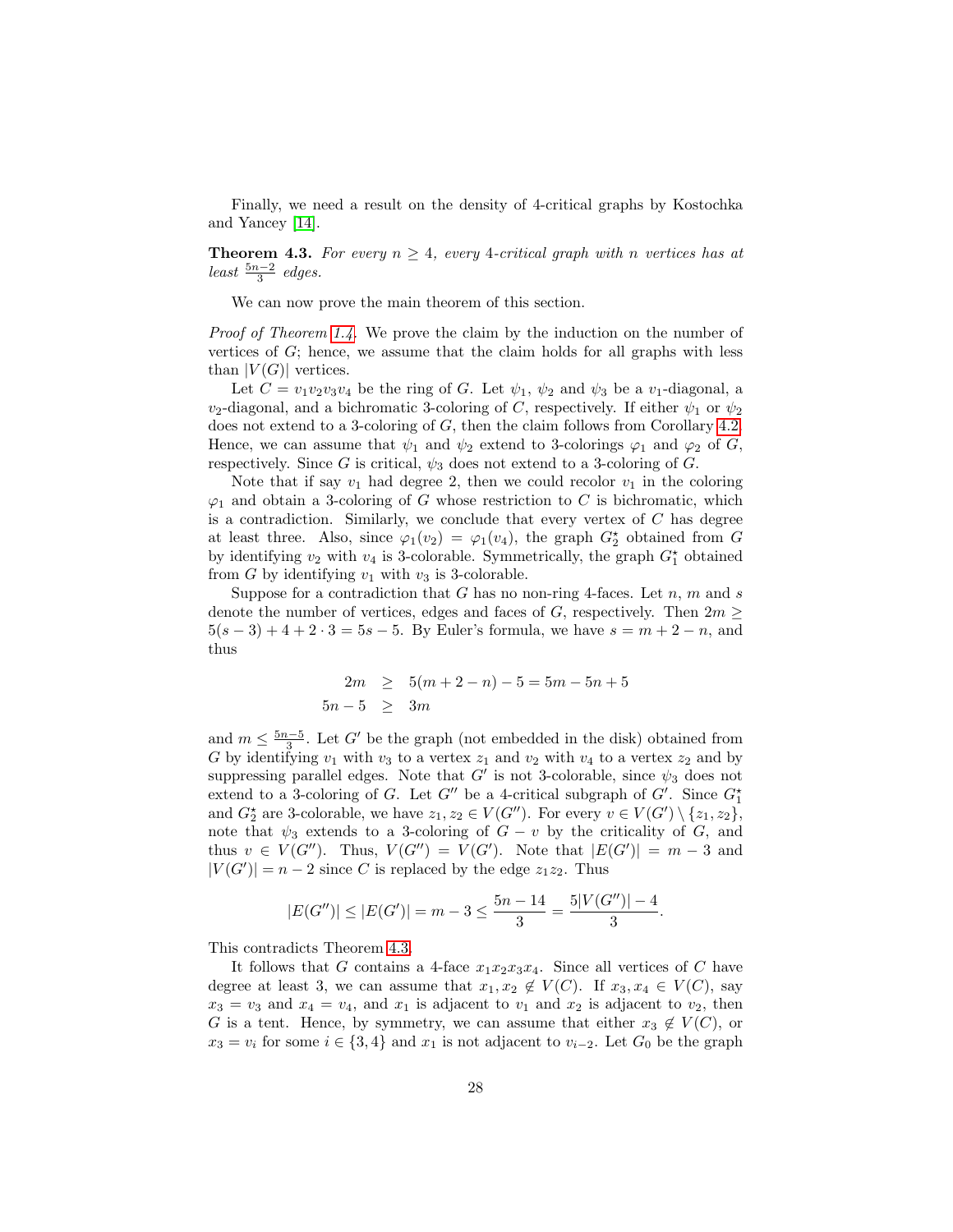obtained from G by identifying  $x_1$  with  $x_3$  to a new vertex x. Note that C is the ring of  $G_0$  and C is an induced cycle. Observe that every 3-coloring of  $G_0$ corresponds to a 3-coloring of  $G$ , obtained by giving  $x_1$  and  $x_3$  the color of  $x$ . Consequently,  $\psi_3$  does not extend to a 3-coloring of  $G_0$ .

Consider any triangle  $xyz$  in  $G_0$  created by the identification; i.e.,  $K =$  $x_1x_2x_3yz$  is a 5-cycle in G. Since G is critical,  $x_2$  has degree at least three, and thus  $K$  does not bound a face. By Lemma [2.5,](#page-8-1)  $K$  separates a triangle of  $G$  from the hole of the disk. If K separated both triangles, then Theorems [1.3](#page-4-1) and [1.2](#page-4-2) would imply that  $\psi_3$  extends to a 3-coloring of  $G_0$ , which is a contradiction. Consequently,  $K$  separates exactly one of the triangles of  $G$  from the hole. Let  $G_1$  be a maximal critical subgraph of  $G_0$ , and note that by Theorem [1.3,](#page-4-1)  $G_1$ contains exactly two triangles.

By the induction hypothesis,  $G_1$  is either a tent or obtained from a patched Havel-Thomas-Walls graph by framing on its interface pair.

Let us first discuss the case that  $G_1$  is a tent. Then  $G_1$  contains two vertexdisjoint triangles, each of them sharing an edge with C. At least one of the triangles does not contain x, say a triangle  $v_1v_2z_1$ . Hence,  $v_1v_2z_1$  is a triangle in G as well. By Theorem [2.1](#page-6-2) applied to the disk bounded by the 5-cycle  $K = v_1 z_1 v_2 v_3 v_4$  and the 3-coloring of K that extends  $\psi_3$ , we conclude that G also contains a triangle containing the edge  $v_3v_4$  and all other faces of G have length 4. Therefore,  $G$  is a tent.

Hence, it remains to consider the case that  $G_1$  is obtained from a patched Havel-Thomas-Walls graph by framing on its interface pair, say  $v_1v_3$ . Since  $\psi_3$ does not extend to a 3-coloring of  $G_1$ , Lemma [2.8](#page-10-0) implies that  $C$  is strong in  $G_1$ , and thus  $G_1$  is a patched Havel-Thomas-Walls graph.

As the next case, suppose that  $G_1$  is not obtained by patching from the graph depicted in Figure [2\(](#page-5-1)b). Then, since C is a strong ring  $G_1$  and since C is an induced cycle in  $G_1$ , it follows that  $G_1$  contains vertices  $w_1, w_2, y_1$  and  $y_2$  and facial 5-cycles  $K_1 = v_2v_1v_4w_1y_1$  and  $K_2 = v_2v_3v_4w_2y_2$ , where possibly  $w_1 = w_2$ . Furthermore, if  $w_1 \neq w_2$ , then  $G_1$  also contains a 6-cycle  $y_1w_1v_4w_2y_2z$ with quadrangulated interior. If  $w_1 = w_2$ , let us define  $z = w_1$ . Let  $K = zy_1v_2y_2$ and let  $G_{1,K}$  be the subgraph of  $G_1$  drawn in the closed disk bounded by  $K$ ; note that  $G_{1,K}$  is obtained from a patched Havel-Thomas-Walls graph by framing on its interface pair  $v_2z$ . See Figure [5.](#page-29-0)

Both  $v_1$  and  $v_3$  have degree two in  $G_1$ . Since  $v_1$  and  $v_3$  have degree at least three in G and every non-facial  $(\leq 5)$ -cycle in G separates the hole from at least one of the triangles of  $G$ , it follows that neither  $K_1$  nor  $K_2$  is a cycle in  $G$ . In particular, x is one of  $v_4$ ,  $v_2$  or  $w_1$  (in the case that  $w_1 = w_2$ ). Furthermore, K corresponds to a 4-cycle K' in G, and the subgraph  $G_{K'}$  of G drawn in the closed disk bounded by  $K'$  is isomorphic to  $G_{1,K}$ . By Lemma [2.8,](#page-10-0) any  $y_1$ diagonal 3-coloring of  $K'$  extends to a 3-coloring of  $G_{K'}$ . Let us distinguish two subcases.

• If  $x = v_2$ , then G contains cycles  $K_1' = v_2v_1v_4w_1y_1x_1x_2$  and  $K_2' =$  $v_2v_3v_4w_2y_2x_1x_2$  (recall that  $x_2 \notin V(C)$ , and that  $v_1, v_3$  have degree at least three in C and non-facial  $(\leq 5)$ -cycles in G separate the hole from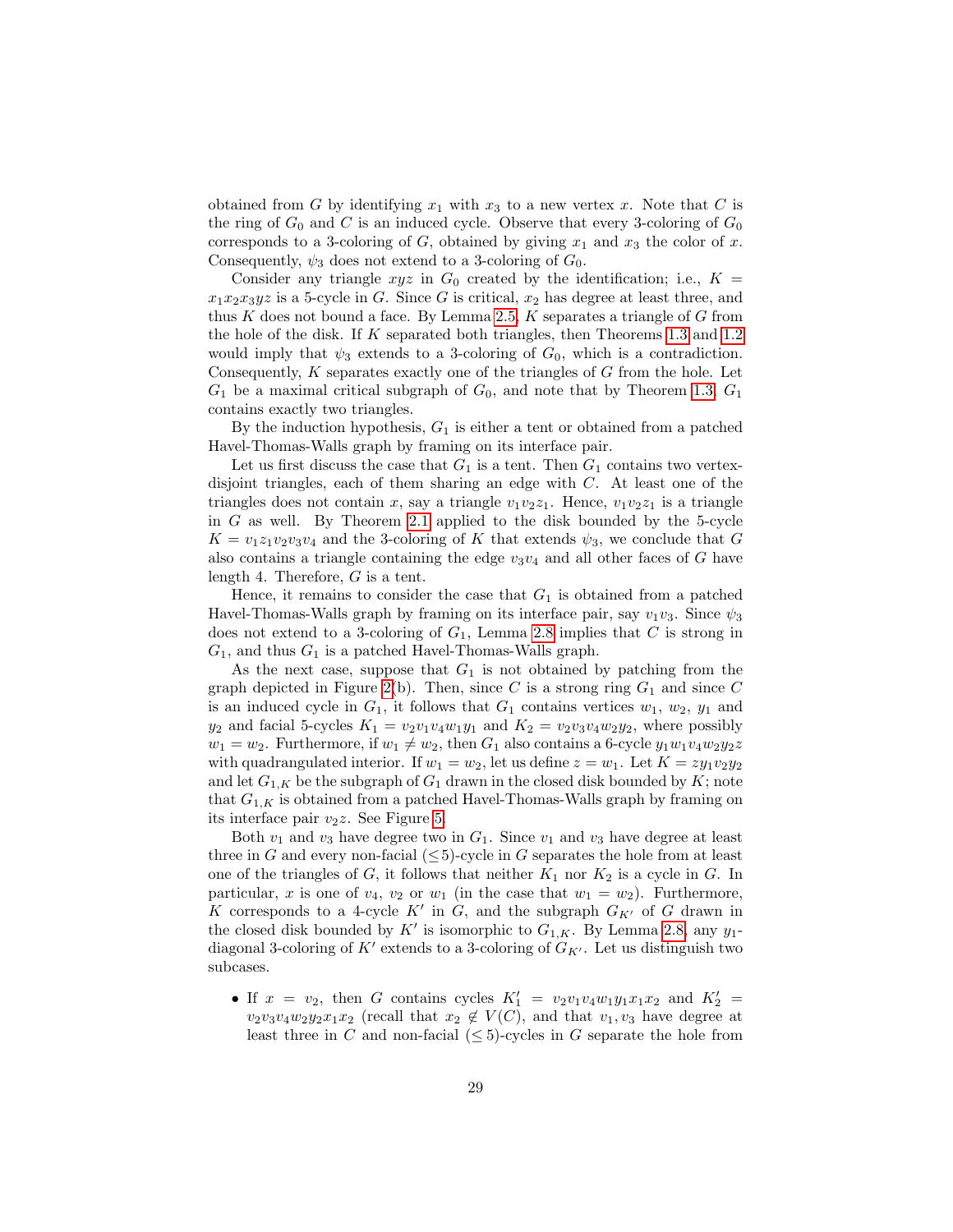

<span id="page-29-0"></span>Figure 5: Graph  $G_1$  in proof of Theorem [1.4.](#page-5-0)

at least one of the triangles, and thus  $x_2 \notin \{v_1, v_3, y_1, y_2\}$ . Let  $G_{K'_1}$  and  $G_{K'_2}$  denote the subgraphs of G drawn in the closed disks bounded by  $K'_1$ and  $K'_2$ , respectively.

Since  $x_2$  has degree at least three in G and every non-facial ( $\leq$ 5)-cycle in G separates a triangle from the hole, either  $v_1y_1$  or  $v_3y_2$  is not an edge. By symmetry, we can assume the former. Let  $\varphi$  be a 3-coloring defined by  $\varphi(v_1) = \varphi(v_3) = \varphi(x_2) = \varphi(y_1) = 1, \ \varphi(v_2) = \varphi(v_4) = \varphi(y_2) = 2$ and  $\varphi(x_1) = \varphi(w_1) = \varphi(w_2) = \varphi(z) = 3$ . Since  $\varphi$  is  $y_1$ -diagonal on K', it extends to a 3-coloring of  $G_{K'}$ . If  $w_1 \neq w_2$ , then by Lemma [2.4,](#page-7-0)  $\varphi$  extends to the subgraph of G drawn in the closed disk bounded by  $v_4w_1y_1zy_2w_2$ . Suppose that  $\varphi$  does not extend to a 3-coloring of  $G_{K_1'}$ . By Theorem [3.2,](#page-14-1)  $G_{K_1'}$  contains a 5-face whose intersection with  $K_1'$  is a path containing  $v_1$ ,  $v_2, x_1$ , and  $y_1$ . However, this is not possible, since  $y_1$  is not adjacent to  $v_1$ . Hence,  $\varphi$  extends to a 3-coloring of  $G_{K_1'}$ .

Suppose that  $\varphi$  does not extend to a 3-coloring of  $G_{K_2'}$ . By Theorem [3.2,](#page-14-1)  $G_{K_2'}$  contains a 5-face whose intersection with  $K_2'$  is a path containing  $w_2$ ,  $y_2, v_2$ , and  $v_3$ . However, this is not possible, since  $v_3$  has degree at least three in G. Hence,  $\varphi$  extends to a 3-coloring of  $G_{K_2'}$ .

We conclude that  $\varphi$  extends to a 3-coloring of G. This is a contradiction, since  $\varphi$  is bichromatic on C.

• If  $x \neq v_2$ , then G contains cycles  $K_1' = v_2v_1v_4abw_1y_1$  and  $K_2' = v_2v_3v_4abw_2y_2$ , with  $\{a, b\} = \{x_1, x_2\}$ . Let  $G_{K'_1}$  and  $G_{K'_2}$  denote the subgraphs of G drawn in the closed disks bounded by  $K'_1$  and  $K'_2$ , respectively.

Let  $\varphi$  be a 3-coloring defined by  $\varphi(v_1) = \varphi(v_3) = \varphi(a) = \varphi(y_1) = 1$ ,  $\varphi(v_2) = \varphi(v_4) = \varphi(w_1) = \varphi(w_2) = \varphi(z) = 2$  and  $\varphi(y_2) = \varphi(b) = 3$ . Since  $\varphi$  is  $y_1$ -diagonal on K', it extends to a 3-coloring of  $G_{K'}$ . If  $w_1 \neq w_2$ , then by Lemma [2.4,](#page-7-0)  $\varphi$  extends to the subgraph of G drawn in the closed disk bounded by  $bw_1y_1zy_2w_2$ .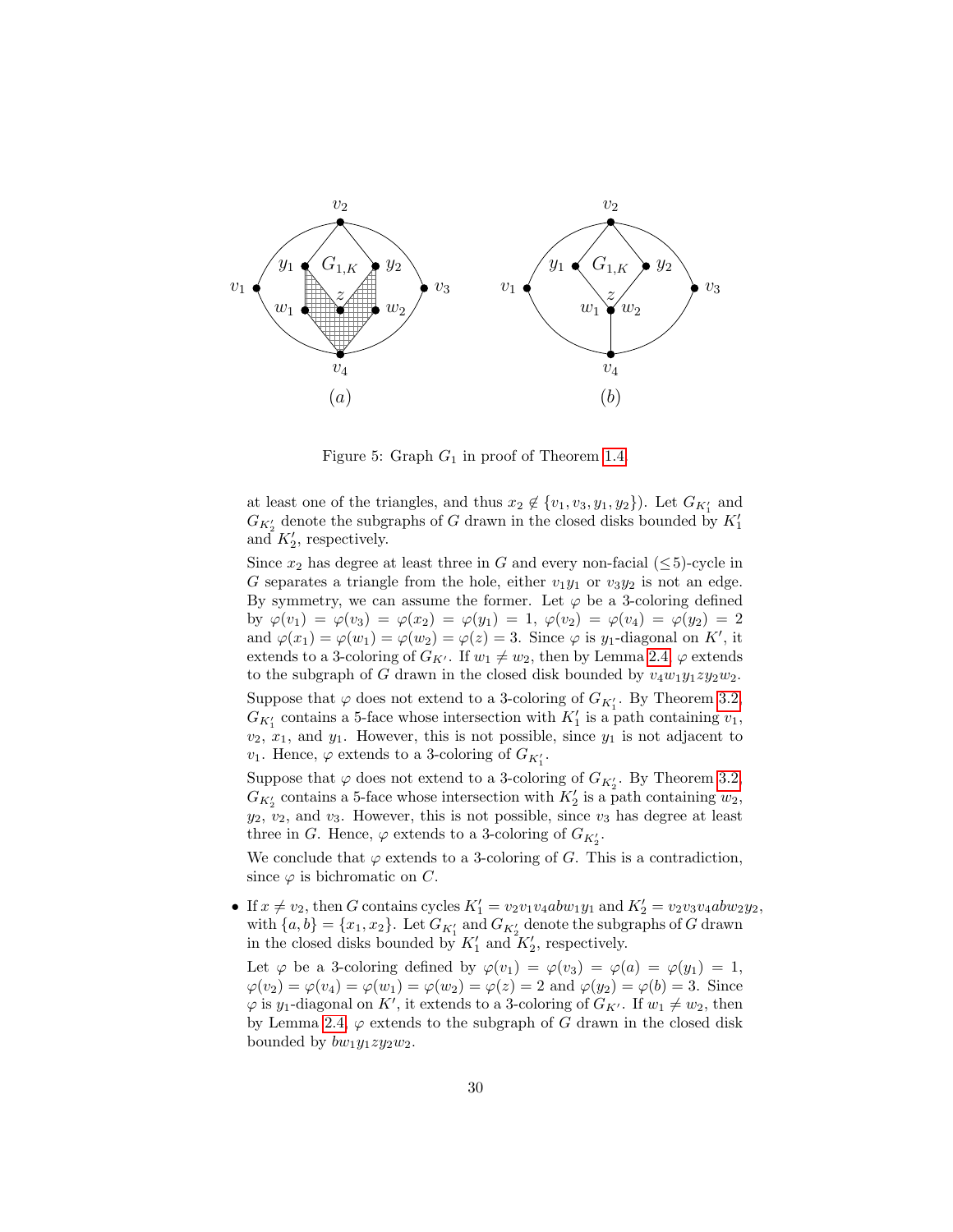Suppose that  $\varphi$  does not extend to a 3-coloring of  $G_{K_1'}$ . By Theorem [3.2,](#page-14-1)  $G_{K_1'}$  contains a 5-face whose intersection with  $K_1'$  is a path containing  $v_1$ ,  $v_2$ ,  $v_4$ , and  $y_1$ . However, this is not possible, since  $v_1$  has degree at least three in G.

Suppose that  $\varphi$  does not extend to a 3-coloring of  $G_{K_2'}$ . By Theorem [3.2,](#page-14-1)  $G_{K'_{2}}$  contains a 5-face whose intersection with  $K'_{2}$  is a path containing  $v_{3}$ ,  $v_4$ ,  $w_2$  and  $y_2$ . However, this is not possible, since  $v_3$  has degree at least three in G.

We conclude that  $\varphi$  extends to a 3-coloring of G. This is a contradiction, since  $\varphi$  is bichromatic on C.

Finally, let us consider the case that  $G_1$  is obtained by patching from the graph depicted in Figure [2\(](#page-5-1)b). Since C is strong,  $G_1$  contains 5-faces  $v_2v_1v_4w_1y_1$ and  $v_2v_3v_4w_2y_2$ . Let H denote the subgraph of  $G_1$  drawn in the closed disk bounded by the 6-cycle  $K = v_2y_1w_1v_4w_2y_2$ , and observe that a precoloring  $\varphi$  of K extends to a 3-coloring of H, unless  $\{\varphi(y_1), \varphi(w_1)\} = \{\varphi(y_2), \varphi(w_2)\}.$  Since both  $v_1$  and  $v_3$  have degree at least three in G, we conclude that  $x \in \{v_2, v_4\},\$ say  $x = x_3 = v_2$ , and G contains a 6-cycle  $K' = x_1y_1w_1v_4w_2y_2$  such that the subgraph drawn in the closed disk bounded by  $K'$  is isomorphic to  $H$ .

Because  $x_2$  has degree at least three in G and non-facial  $(\leq 5)$ -cycles in G separate the hole from at least one of the triangles, either  $v_1y_1$  or  $v_3y_2$  is not an edge; assume the latter. Let  $\varphi$  be a 3-coloring defined by  $\varphi(v_2) = \varphi(v_4) =$  $\varphi(y_1) = 1, \varphi(y_1) = \varphi(y_2) = \varphi(y_2) = 2 \text{ and } \varphi(x_1) = \varphi(w_1) = \varphi(w_2) = 1$ 3. Note that  $\varphi$  extends to a 3-coloring of H. We consider the subgraphs  $G_{K_1'}$ and  $G_{K_2'}$  of G drawn inside the 7-cycles  $v_2x_2x_1y_1w_1v_4v_1$  and  $v_2x_2x_1y_2w_2v_4v_3$ , respectively.

Suppose that  $\varphi$  does not extend to a 3-coloring of  $G_{K_1'}$ . By Theorem [3.2,](#page-14-1)  $G_{K_1'}$  contains a 5-face whose intersection with  $K_1'$  is a path containing  $v_1, v_2$ ,  $y_1$ , and  $w_1$ . However, this is not possible, since  $v_1$  has degree at least three in G.

Suppose that  $\varphi$  does not extend to a 3-coloring of  $G_{K_2'}$ . By Theorem [3.2,](#page-14-1)  $G_{K_2'}$  contains a 5-face whose intersection with  $K_2'$  is a path containing  $v_2, v_3$ ,  $x_1$  and  $y_2$ . However, this is not possible, since  $y_2$  is not adjacent to  $v_3$ .

Therefore,  $\varphi$  extends to a 3-coloring of G. This is a contradiction, since the restriction of  $\varphi$  to C is bichromatic.  $\Box$ 

Theorem [1.4](#page-5-0) enables us to give some information about critical graphs embedded in the cylinder with rings of length 4.

<span id="page-30-0"></span>Corollary 4.4. Let G be a critical tame graph embedded in the cylinder with rings  $C_1 = u_1u_2u_3u_4$  and  $C_2 = v_1v_2v_3v_4$ . Let  $\psi$  be a 3-coloring of  $C_1$ . If no 3-coloring of G that extends  $\psi$  is  $v_1$ -diagonal on  $C_2$ , then G is obtained from a patched Thomas-Walls graph by framing on its interface pairs, one of which is  $v_1v_3.$ 

*Proof.* Let  $C'_2$  be a non-contractible 4-cycle in G containing  $v_1$  and  $v_3$  such that the subgraph  $G_2$  of G drawn between  $C'_2$  and  $C_2$  is maximal. Let  $G_1$  be the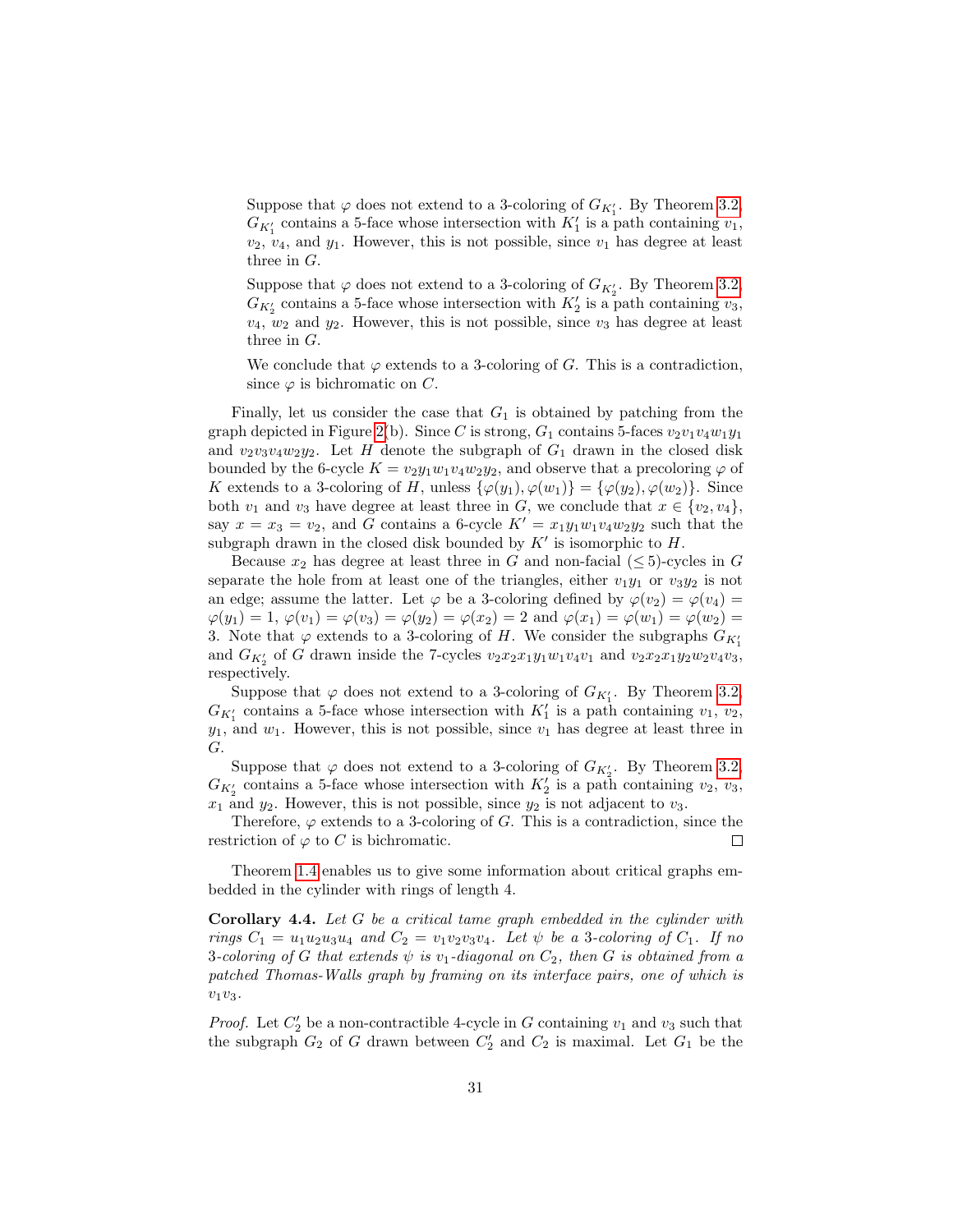subgraph of G drawn between  $C_1$  and  $C_2'$ . Note that all faces of  $C_2' \cup C_2$  have length 4. Since G is critical, Lemma [2.5](#page-8-1) implies that  $G_2 = C'_2 \cup C_2$ , and thus G is obtained from  $G_1$  by framing on  $v_1v_3$ .

Let  $G_1' = G_1 + v_1v_3$ . Note that  $\psi$  does not extend to a 3-coloring of  $G_1'$ . By the choice of  $C'_2$ , the edge  $v_1v_3$  belongs to exactly two triangles  $v_1v'_2v_3$  and  $v_1v_4'v_3$  in  $G'_1$ . If  $G'_1$  contains a triangle T distinct from  $v_1v_2'v_3$  and  $v_1v_4'v_3$ , then T separates the hole bounded by  $C_1$  from  $v_1v_2'v_3$  and  $v_1v_4'v_3$ , and  $\psi$  extends to a 3-coloring of  $G'_1$  by Theorems [1.3](#page-4-1) and [1.2.](#page-4-2) This is a contradiction, and thus  $G'_1$  contains exactly two triangles. Since the two triangles of  $G'_1$  share an edge, the examination of the outcomes of Theorem [1.4](#page-5-0) shows that  $G_1'$  contains a subgraph  $H'$  that is obtained from a patched Thomas-Walls graph by framing on its interface pair in  $C_1$ ,  $v_1v_3$  is an interface pair of H', and the rings of H' are  $C_1$  and  $C_2'$ .

Let  $H = H' \cup C_2$ . To prove Corollary [4.4,](#page-30-0) it suffices to show that  $G = H$ . This is the case, since  $H \subseteq G$ , every face of H has length at most 5, and every contractible  $(*5*)$ -cycle in G bounds a face by Lemma [2.5.](#page-8-1)  $\Box$ 

We can now strengthen the conclusions of Lemma [3.10.](#page-24-1)

<span id="page-31-0"></span>**Lemma 4.5.** Let  $G$  be a tame graph embedded in the cylinder with rings of length at most 4. If G is a chain of graphs, at least 264 of which are not quadrangulated, then either every precoloring of the rings of G extends to a 3 coloring of G, or G contains a subgraph obtained from a patched Thomas-Walls graph by framing on its interface pairs, with the same rings as G.

*Proof.* Let  $C_1$  and  $C_2$  be the rings of G. There exists a non-contractible ( $\leq$ 4)-cycle K such that for  $i \in \{1,2\}$ , if  $G_i$  denotes the subgraph of G drawn between  $C_i$  and K, then  $G_i$  is a chain of graphs, at least 132 of which are not quadrangulated.

Suppose that there exists a 3-coloring  $\psi$  of  $C_1 \cup C_2$  that does not extend to a 3-coloring of G. By Corollary [3.11,](#page-25-0) for  $i \in \{1,2\}$  there exists a vertex  $v_i \in V(K)$ such that for any  $v_i$ -diagonal 3-coloring  $\psi'$  of K, the coloring  $(\psi \restriction V(C_i)) \cup \psi'$ extends to a 3-coloring of  $G_i$ . If  $v_1$  is either equal or non-adjacent to  $v_2$ , then we can choose a 3-coloring  $\psi'$  of K that is both  $v_1$ -diagonal and  $v_2$ -diagonal, and extend  $\psi \cup \psi'$  to both to  $G_1$  and  $G_2$ , which is a contradiction.

Therefore, assume that  $v_1$  and  $v_2$  are adjacent,  $K = v_1v_2v_3v_4$ . Consider any 3-coloring  $\psi'$  of  $C_1 \cup C_2 \cup K$  that extends  $\psi$ , such that  $\psi'$  is  $v_2$ -diagonal on K. It follows that  $\psi'$  extends to a 3-coloring of  $G_2$ , and thus it does not extend to a 3-coloring of  $G_1$ . By Corollary [4.4,](#page-30-0)  $G_1$  contains a subgraph  $H_1$  obtained from a patched Thomas-Walls graph by framing on its interface pairs,  $v_2v_4$  is an interface pair of  $H_1$ , and the rings of  $H_1$  are  $C_1$  and  $K$ . By symmetry,  $G_2$  contains a subgraph  $H_2$  obtained from a patched Thomas-Walls graph by framing on its interface pairs,  $v_1v_3$  is an interface pair of  $H_2$ , and the rings of  $H_2$  are  $C_2$  and K.

Note that all faces of  $H_1 \cup H_2$  have length at most 5, and since  $\psi$  does not extend to a 3-coloring of G, Lemma [2.4](#page-7-0) implies that  $\psi$  does not extend to a 3coloring of  $H_1 \cup H_2$ . If K is weak in both  $H_1$  and  $H_2$ , then we can extend  $\psi$  to a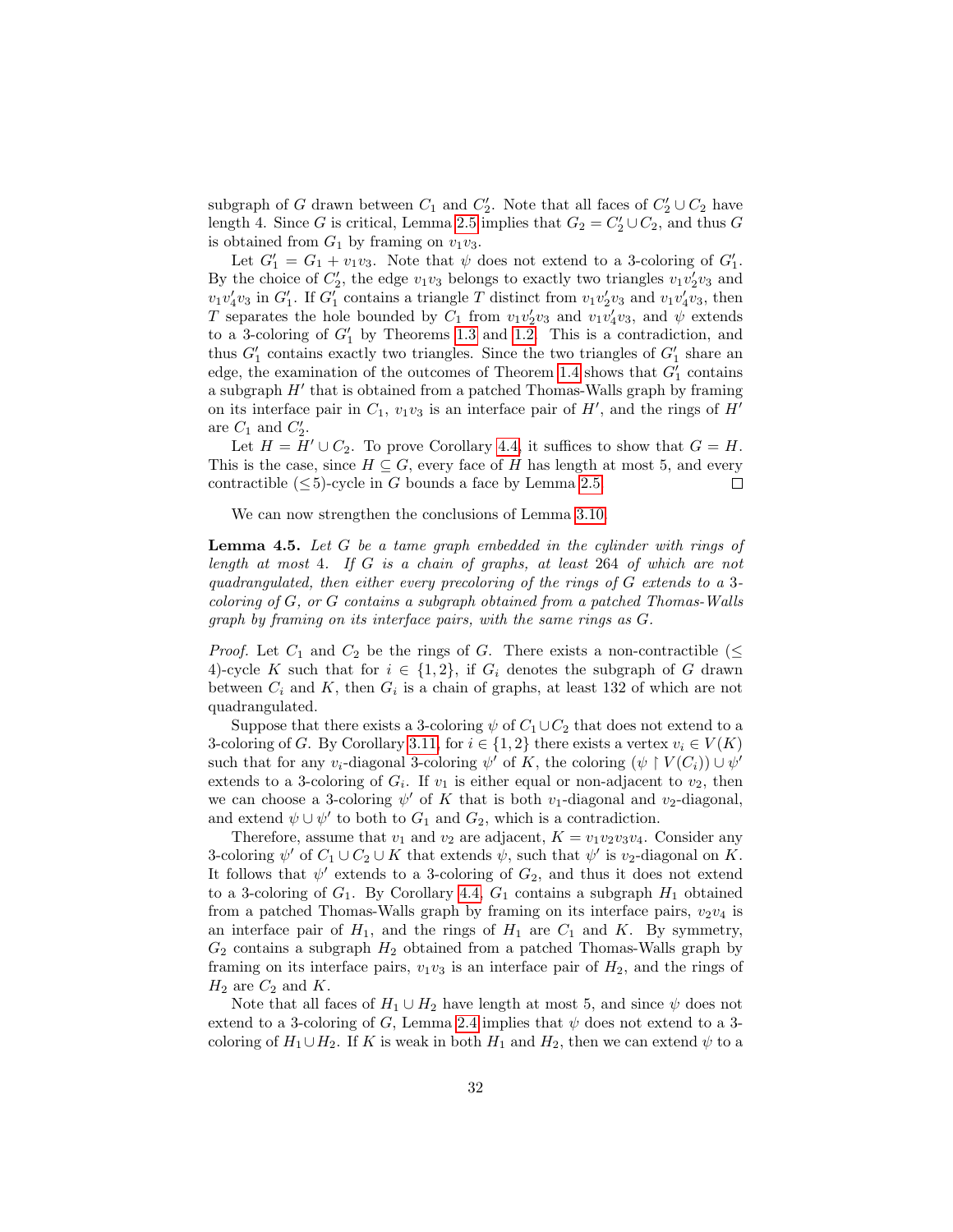3-coloring  $\psi'$  of  $C_1 \cup C_2 \cup K$  that is bichromatic on K, and further extend  $\psi'$  to a 3-coloring of  $H_1$  and  $H_2$  by Lemma [2.7,](#page-9-0) which is a contradiction. Hence, K is weak in at most one of  $H_1$  and  $H_2$ . Let H be the subgraph of  $H_1 \cup H_2$  obtained by removing all vertices of degree two not belonging to  $C_1 \cup C_2$ . Observe that H is obtained from a patched Thomas-Walls graph by framing on its interface pairs, as required by the conclusion of the lemma.  $\Box$ 

Let us remark that by using Lemma [3.12](#page-25-1) instead of Corollary [3.11,](#page-25-0) the assumption of Lemma [4.5](#page-31-0) could be relaxed to "If G is a chain of at least 14 graphs, at least 10 of which are not quadrangulated".

## <span id="page-32-0"></span>5 Colorings of quadrangulations

Next, we explore the graphs containing a long chain of quadrangulations, which complements Lemma [4.5.](#page-31-0) We need the following fact, which follows from Lemmas 4 and 5 of [\[7\]](#page-36-14).

<span id="page-32-2"></span>**Lemma 5.1.** Let G be a graph embedded in the cylinder with a ring  $C =$  $v_1v_2v_3v_4$  and a ring T of length 3, such that T is the only triangle in G, G has exactly one face f of length 5, and all non-ring faces of G other than f have length 4. Let  $\psi$  be a 3-coloring of C, and let  $w \in \{-1,1\}$ . If  $\psi$  does not extend to a 3-coloring of  $G$  with winding number w on  $T$ , then either  $T$  shares an edge with C, or there exists a path  $v_ixyv_{i+2}$  in G for some  $i \in \{1,2\}$  such that f is drawn inside the contractible 5-cycle of  $C + v_i xyv_{i+2}$ , and  $\psi(v_i) \neq \psi(v_{i+2})$ .

Let G be a graph embedded in the cylinder with rings  $C$  and  $T$  such that  $|T| = 3$ . Let  $\psi$  be a 3-coloring of C. We say that  $\psi$  forces the winding number of T if there exists  $w \in \{-1,1\}$  such that for every 3-coloring  $\varphi$  of G that extends  $\psi$ , the winding number of  $\varphi$  on T is w.

<span id="page-32-1"></span>**Lemma 5.2.** Let  $G$  be a critical graph embedded in the cylinder with rings  $C$ of length at most  $4$  and  $T$  of length  $3$ , such that all triangles in  $G$  are noncontractible. If there exists a 3-coloring  $\psi$  of C that forces the winding number of T, then G is a near 3,3-quadrangulation and for some  $w \in \{-1,1\}$ ,  $\psi$  on C causes winding number w.

Proof. We proceed by induction, assuming that the claim holds for all graphs with less than  $|V(G)|$  vertices. If C and T share at least two vertices, or if  $|C| = 3$  and  $|V(C) \cap V(T)| = 1$ , then the claim follows from Lemma [2.4.](#page-7-0) Hence, assume that C intersects T in at most one vertex, and if  $|C| = 3$ , then C and T are vertex-disjoint.

If G contains a triangle  $T'$  distinct from C and T, then let  $G_1$  be the subgraph of  $G$  drawn between  $C$  and  $T'$ , and let  $G_2$  be the subgraph of  $G$  drawn between  $T'$ and T. By Theorem [1.3,](#page-4-1)  $\psi$  extends to a 3-coloring  $\varphi$  of  $G_1$ . Note that  $\varphi \restriction V(T')$ must force the winding number of T in  $G_2$ . By the induction hypothesis,  $G_2$  is a 3, 3-quadrangulation. By Lemma [2.9,](#page-11-0) the winding number of any 3-coloring of  $G_2$  on T is equal to its winding number on T', and we conclude that  $\psi$  forces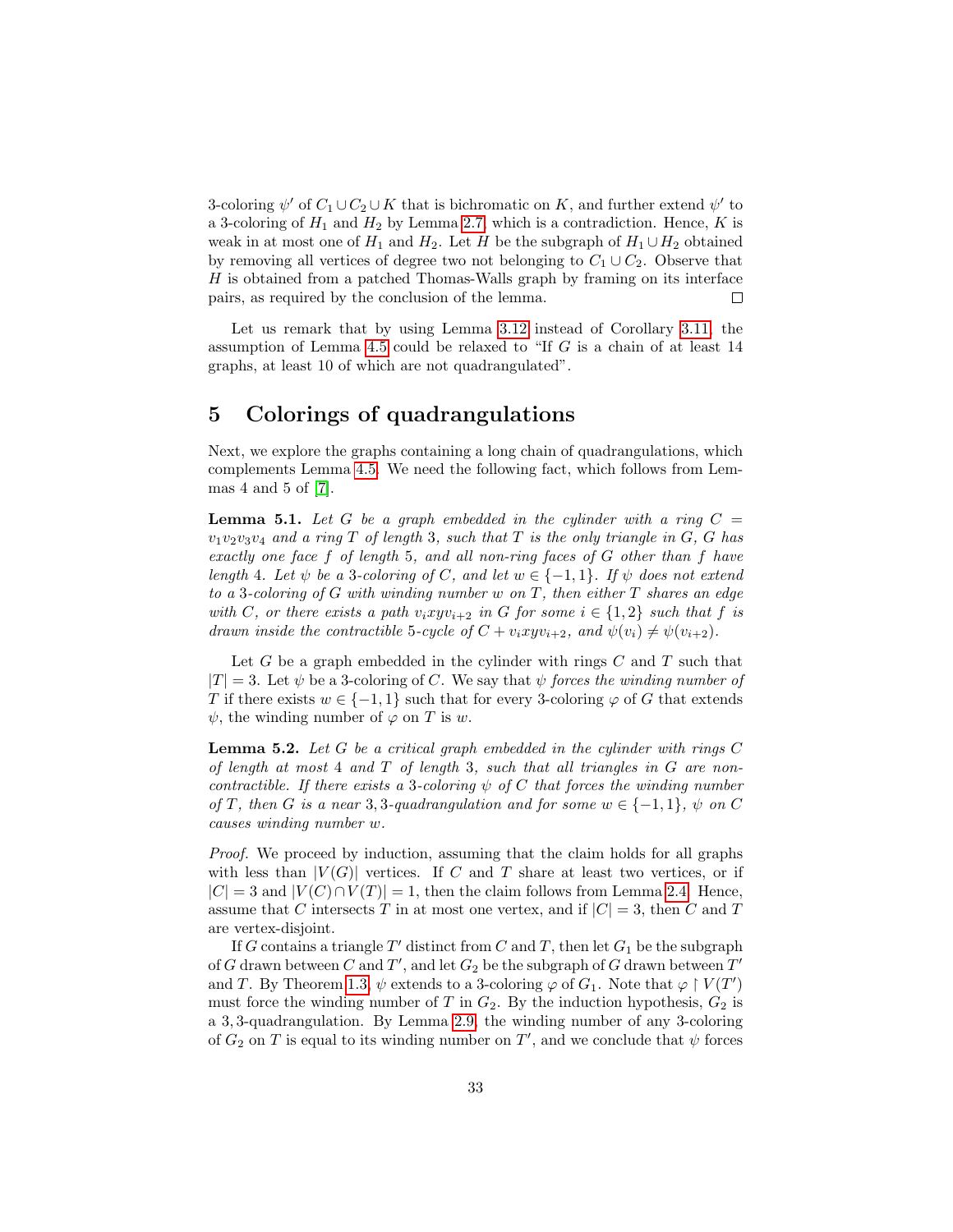the winding number of  $T'$  in  $G_1$ . The claims of Lemma [5.2](#page-32-1) then follow by the induction hypothesis applied to  $G_1$ . Therefore, we can assume that  $G$  contains no triangle distinct from the rings, and in particular G is tame.

Suppose that G contains at most one non-ring face  $f$  of length other than 4, and if G has such a face f, that  $|f| = 5$ . Since G has even number of odd faces, note that f exists if and only if  $|C| = 4$ . If  $|C| = 3$ , then it follows that G is a 3, 3-quadrangulation, and  $\psi$  automatically causes winding number. If  $|C| = 4$ , then  $G$  satisfies the assumptions of Lemma [5.1.](#page-32-2) Since  $T$  does not share an edge with C, it follows that say  $C = v_1v_2v_3v_4$  and G contains a path  $v_1xyv_3$  such that f is contained inside the contractible 5-cycle  $v_3v_4v_1xy$ , and  $\psi(v_1) \neq \psi(v_3)$ . Since G is critical, Lemma [2.5](#page-8-1) implies that  $f = v_3v_4v_1xy$ , and thus G is a near 3, 3-quadrangulation and  $\psi$  on C causes winding number w.

Hence, assume that

<span id="page-33-0"></span>G contains either at least two faces of length at least 5, or a face of length at least 6.

(8)

If G contains no 4-face, then G is one of the critical graphs determined in  $[8]$ . We depict those without separating triangles in Figure [6.](#page-34-0) A straightforward case analysis shows that  $\psi$  does not force the the winding number of T in any of these graphs.

Therefore, we can assume that G contains a 4-face  $f = u_1u_2u_3u_4$ . Suppose first that three vertices of f, say  $u_1$ ,  $u_2$ , and  $u_3$ , either all belong to C, or all belong to T. Since G is tame, this is only possible if  $u_1, u_2, u_3 \in V(C)$ and  $|C| = 4$ . Let  $C = u_1 u_2 u_3 v_4$ . Let  $G' = G - u_2$ , and let  $\psi'$  be the 3coloring of  $C' = u_1 u_4 u_3 v_4$  given by  $\psi'(x) = \psi(x)$  for  $x \in \{u_1, u_3, v_4\}$  and  $\psi'(u_4) = \psi(v_4)$ . Note that  $\psi'$  forces the winding number of T in G', and by the induction hypothesis,  $G'$  is a near 3, 3-quadrangulation. Since f is the only face of G that does not belong to  $G'$ , this contradicts  $(8)$ . It follows that we can assume that  $|V(f) \cap V(C)| \leq 2$  and  $|V(f) \cap V(T)| \leq 2$  for every 4-face f of G.

In particular, we can by symmetry assume that  $|\{u_1, u_3\} \cap V(C)| \leq 1$  and  $|\{u_1, u_3\} \cap V(T)| \leq 1$ ; hence,  $u_1$  and  $u_3$  are not both contained in the same triangle, and thus they are non-adjacent. Let  $G_1$  be obtained from G by identifying  $u_1$  with  $u_3$ , and let  $G_2$  be a maximal critical subgraph of  $G_1$ .

Suppose for a contradiction that  $G_2$  contains a contractible triangle, and thus G contains a contractible 5-cycle K with  $u_1u_2u_3 \subset K$ . By Lemma [2.5,](#page-8-1) K bounds a face in  $G$ , and thus  $u_2$  has degree two. Since  $G$  is critical, we conclude that  $u_2$  is incident with C or T. However, then  $u_2$  and its neighbors  $u_1$  and  $u_3$ all belong to  $C$  or all belong to  $T$ , which is a contradiction.

Hence, every triangle in  $G_2$  is non-contractible. Note that  $\psi$  forces the winding number of T in  $G_2$ , since every precoloring of  $C \cup T$  that extends to a 3-coloring of  $G_2$  also extends to a 3-coloring of  $G$ . By the induction hypothesis,  $G_2$  is a near 3, 3-quadrangulation. Each ( $\leq$  5)-face K in  $G_2$  corresponds either to a |K|-face in G, or to a contractible  $(|K|+2)$ -cycle K' in G containing either the path  $u_1u_2u_3$  or the path  $u_1u_4u_3$ . Since neither  $u_2$  nor  $u_4$  has degree 2 in G, in the latter case  $K'$  does not bound a face, and by Theorems [2.2](#page-6-1) and [3.2,](#page-14-1) all the faces contained in the disk bounded by  $K'$  have length 4 except for one of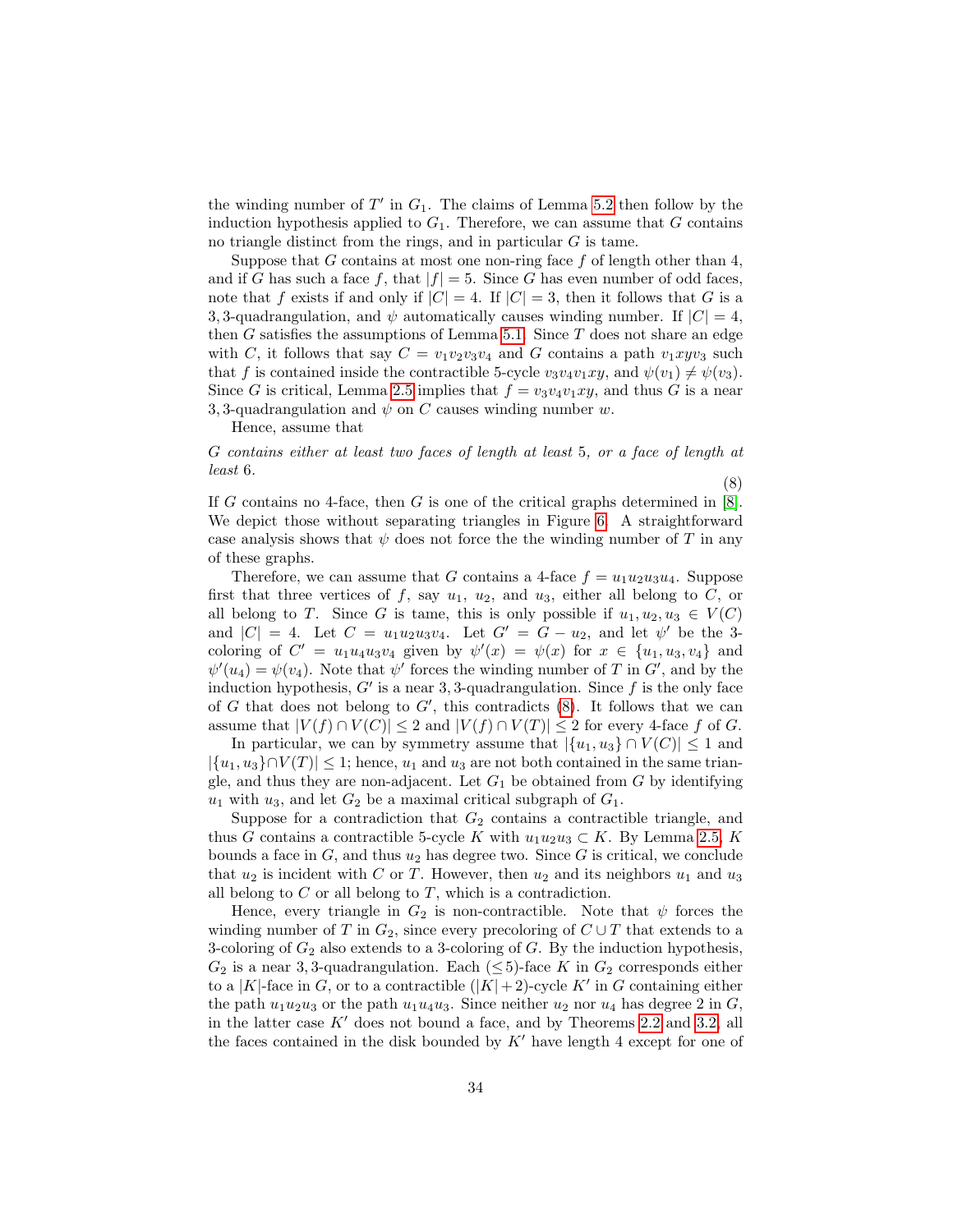

<span id="page-34-0"></span>Figure 6: Tame critical graphs with rings of length 3 and at most 4, no contractible 4-cycles, and no non-ring triangles.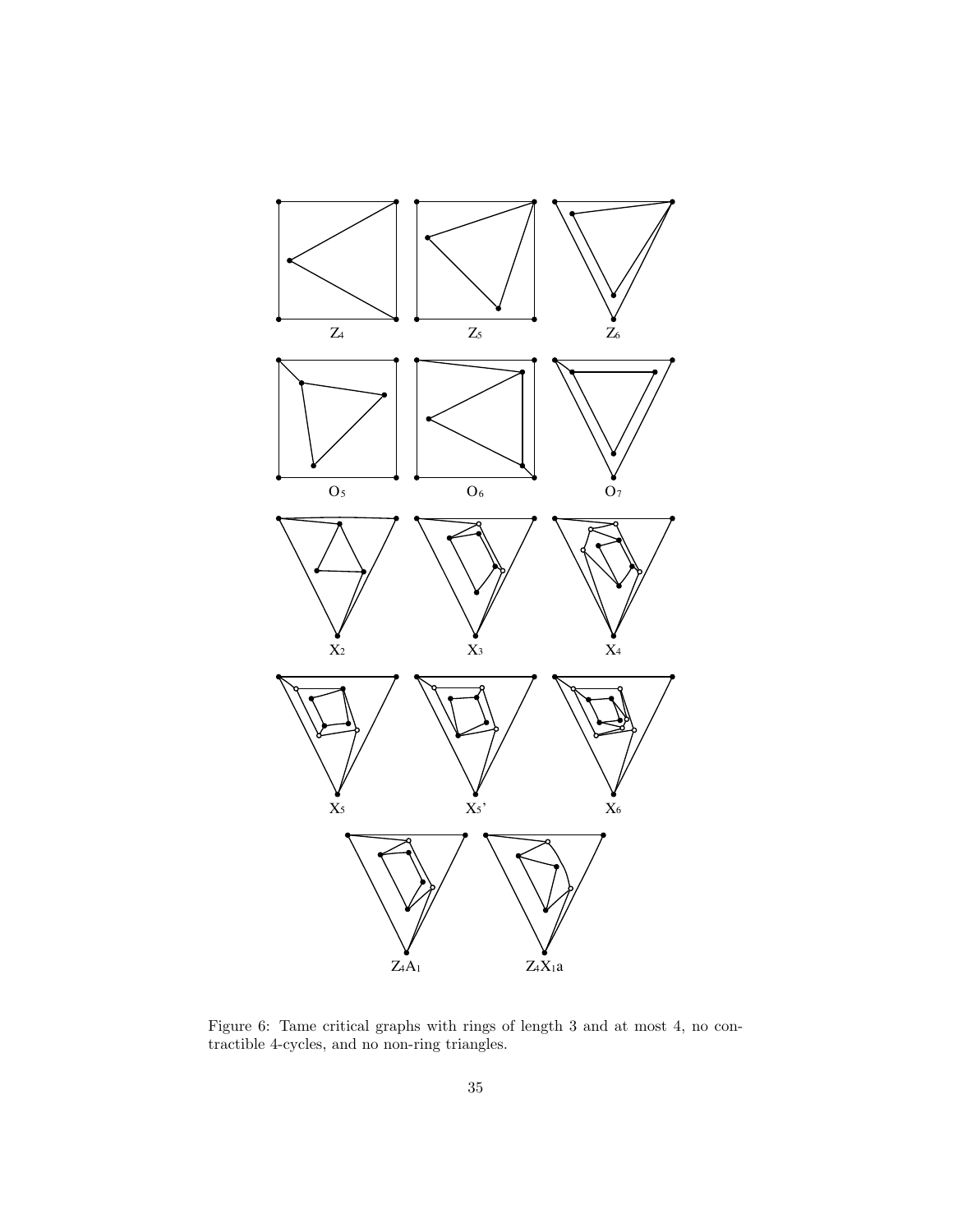length  $|K|$ . We conclude that all faces of G distinct from C and T have length four, except possibly for one of length 5. This contradicts [\(8\)](#page-33-0).  $\Box$ 

As a corollary, we obtain the following.

<span id="page-35-1"></span>**Lemma 5.3.** Let G be a tame graph embedded in the cylinder with rings  $C_1$  and  $C_2$  of length at most 4. Suppose that G contains non-contractible  $(\leq 4)$ -cycles  $K_1$  and  $K_2$  at distance at least 4 from each other, such that all faces of G drawn between  $K_1$  and  $K_2$  have length 4. Then either every precoloring of  $C_1 \cup C_2$ extends to a 3-coloring of G, or G contains a near 3, 3-quadrangulation with rings  $C_1$  and  $C_2$  as a subgraph.

*Proof.* Without loss of generality,  $K_1$  separates  $C_1$  from  $K_2$ . For  $i \in \{1,2\}$ , let  $G_i$  be the subgraph of G drawn between  $C_i$  and  $K_i$ . Let  $G_0$  be the subgraph of G drawn between  $K_1$  and  $K_2$ .

Suppose that there exists a precoloring  $\psi$  of  $C_1 \cup C_2$  that does not extend to a 3-coloring of G. By Theorem [1.3,](#page-4-1)  $\psi$  extends to a 3-coloring  $\varphi$  of  $G_1 \cup G_2$ . Since  $\psi$  does not extend to a 3-coloring of  $G$ ,  $\varphi \restriction V(K_1 \cup K_2)$  does not extend to a 3-coloring of  $G_0$ . By Lemma [2.10,](#page-11-1) it follows that  $|K_1| = |K_2| = 3$  and  $\varphi$  has opposite winding numbers on  $K_1$  and  $K_2$ . Furthermore,  $\psi$  forces the winding number of  $K_1$  and  $K_2$ , and thus by Lemma [5.2,](#page-32-1) for  $i \in \{1, 2\}$ ,  $G_i$  contains a near 3, 3-quadrangulation  $H_i$  with rings  $C_i$  and  $K_i$  as a subgraph. Then,  $H_1 \cup G_0 \cup H_2$ is a near 3, 3-quadrangulation with rings  $C_1 \cup C_2$ .  $\Box$ 

## <span id="page-35-0"></span>6 Chains in cylinder

We can now prove the main result of the paper.

*Proof of Theorem [1.1.](#page-4-0)* Let  $c_1 = 264$  be the constant of Lemma [4.5.](#page-31-0) Let  $c =$  $4c_1 = 1056$ . If at least  $c_1$  of the graphs forming the chain G are not quadran-gulations, then by Lemma [4.5,](#page-31-0) either every precoloring of  $C_1 \cup C_2$  extends to a 3-coloring of  $G$ , or  $G$  contains a subgraph  $H$  obtained from a patched Thomas-Walls graph by framing on its interface pairs, and the rings of  $H$  are  $C_1$  and  $C_2$ .

On the other hand, if all but at most  $c_1 - 1$  graphs in the chain forming G are quadrangulations, then there exist four consecutive graphs in the chain that are quadrangulations, and thus by Lemma [5.3,](#page-35-1) either every precoloring of  $C_1 \cup C_2$  extends to a 3-coloring of G, or G contains a near 3, 3-quadrangulation with rings  $C_1$  and  $C_2$  as a subgraph.  $\Box$ 

Using the bound from Lemma [3.12,](#page-25-1) the constant  $c$  of Theorem [1.1](#page-4-0) can be improved to 40. However, even this improved bound is still likely to be far from the best possible.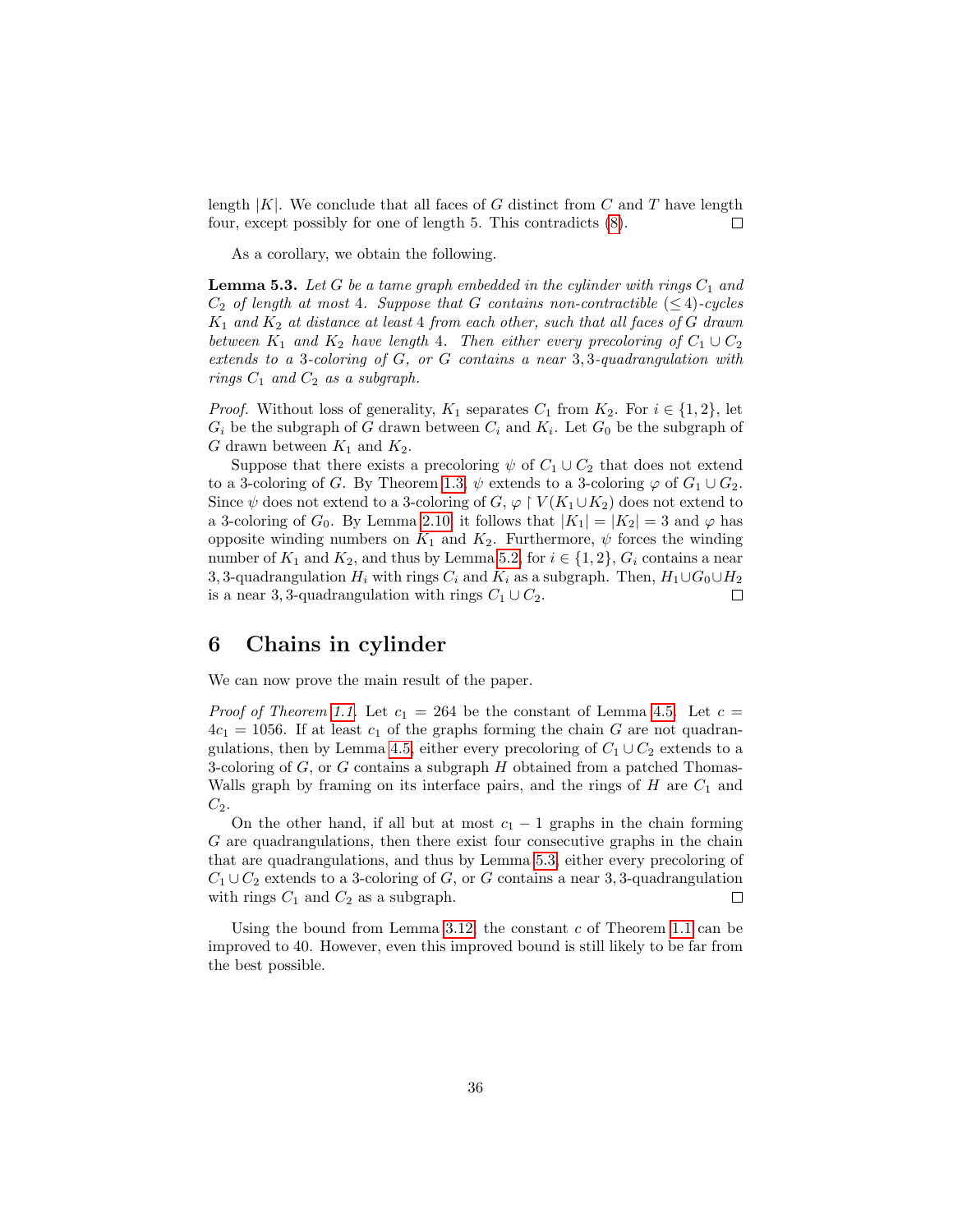## References

- <span id="page-36-11"></span>[1] Aksenov, V. A., Borodin, O. V., and Glebov, A. N. Extending 3-colorability from a 7-face to a planar triangle-free graph. Sib. Elektron. Mat. Izv. 1 (2004), 117–128. In Russian.
- <span id="page-36-7"></span>[2] Aksionov, V. A. On continuation of 3-colouring of planar graphs. Diskret. Anal. Novosibirsk 26 (1974), 3–19. In Russian.
- <span id="page-36-6"></span>[3] BORODIN, O. V., DVOŘÁK, Z., KOSTOCHKA, A., LIDICKÝ, B., AND YANCEY, M. Planar 4-critical graphs with four triangles. ArXiv e-prints 1306.1477 (June 2013).
- <span id="page-36-10"></span>[4] DVOŘÁK, Z., KRÁL', D., AND THOMAS, R. Three-coloring trianglefree graphs on surfaces V. Coloring planar graphs with distant anomalies. Manuscript.
- <span id="page-36-5"></span>[5] DVOŘÁK, Z., KRÁL', D., AND THOMAS, R. Three-coloring triangle-free graphs on surfaces VI. 3-colorability of quadrangulations. Manuscript.
- <span id="page-36-4"></span>[6] DVOŘÁK, Z., KRÁL', D., AND THOMAS, R. Three-coloring triangle-free graphs on surfaces VII. linear-time algorithm. Manuscript.
- <span id="page-36-14"></span>[7] DVOŘÁK,  $Z_{\cdot}$ , AND LIDICKÝ, B. 3-coloring triangle-free planar graphs with a precolored 8-cycle.  $ArXiv$  e-prints  $1305.2467$  (May 2013).
- <span id="page-36-12"></span>[8] DVOŘÁK, Z., AND LIDICKÝ, B. 4-critical graphs on surfaces without contractible ( $\leq 4$ )-cycles. ArXiv e-prints 1305.2670 (May 2013).
- <span id="page-36-1"></span>[9] Garey, M., and Johnson, D. Computers and Intractability: A Guide to the Theory of NP-completeness. WH Freeman & Co. New York, NY, USA, 1979.
- <span id="page-36-3"></span>[10] Gimbel, J., and Thomassen, C. Coloring graphs with fixed genus and girth. Trans. Amer. Math. Soc. 349 (1997), 4555–4564.
- <span id="page-36-0"></span>[11] GRÖTZSCH, H. Ein Dreifarbensatz für Dreikreisfreie Netze auf der Kugel. Math.-Natur. Reihe 8 (1959), 109–120.
- <span id="page-36-8"></span>[12] GRÜNBAUM, B. Grötzsch's theorem on 3-colorings. *Michigan Math. J.* 10 (1963), 303–310.
- <span id="page-36-9"></span>[13] HAVEL, I. On a conjecture of Grünbaum. J. Combin. Theory, Ser. B  $\gamma$ (1969), 184–186.
- <span id="page-36-13"></span>[14] KOSTOCHKA, A., AND YANCEY, M. Ore's conjecture for  $k=4$  and Grötzsch Theorem. Manuscript, 2012.
- <span id="page-36-2"></span>[15] Montassier, M. The 3-color problem. [http://www.lirmm.fr/](http://www.lirmm.fr/~montassier/index.php?n=Site.ThreeColorProblem) [~montassier/index.php?n=Site.ThreeColorProblem](http://www.lirmm.fr/~montassier/index.php?n=Site.ThreeColorProblem).